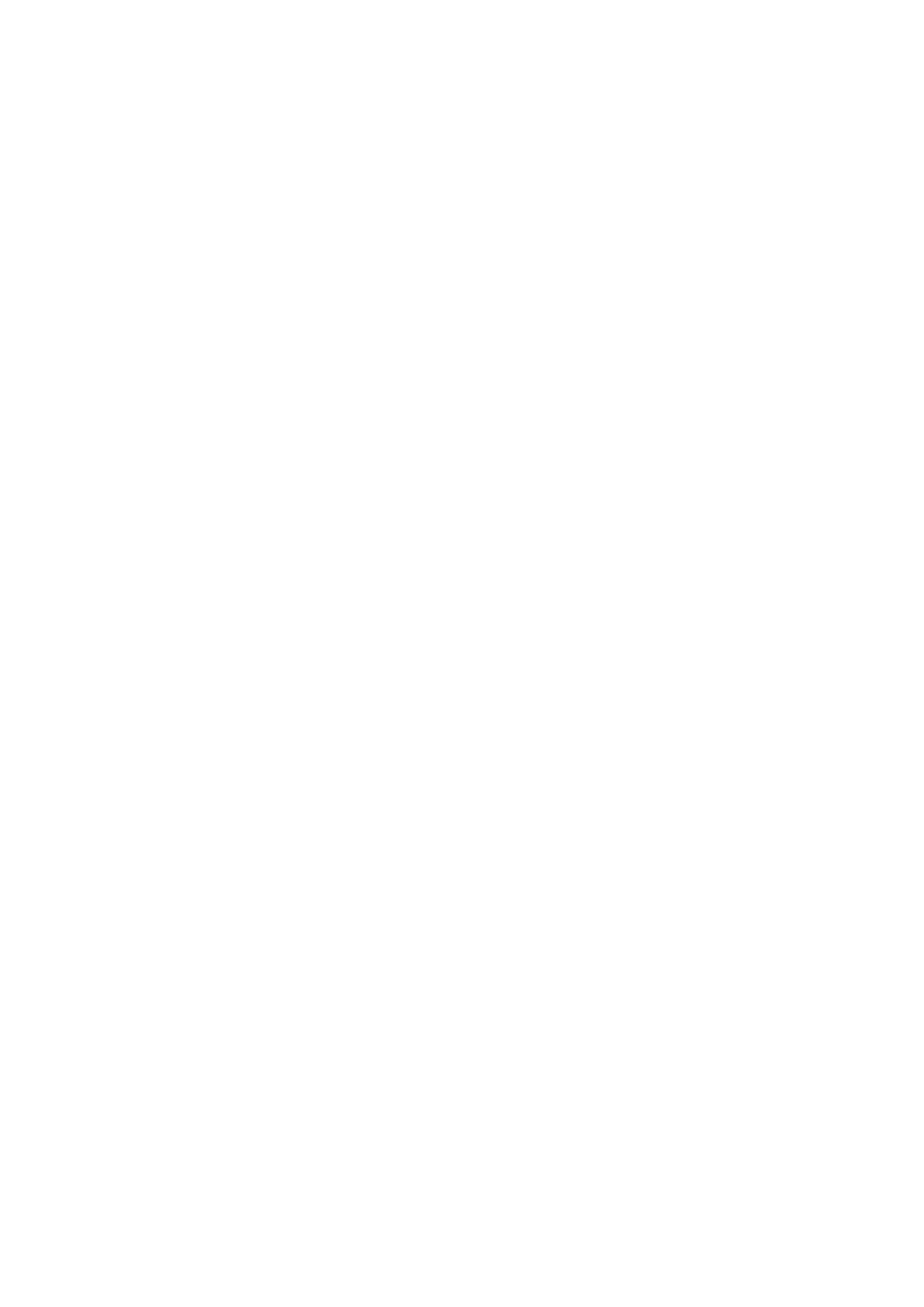# **DORMANT ASSETS BILL 2018**

# **Explanatory Memorandum**

- 1. This Bill is promoted by Mr Shimmins M.H.K.
- 2. *Part 1* comprises introductory provisions, definitions, and provision for extending the application of the resulting Act ("the Act"). *Clauses 1-3* deal with the short title of the Act, its commencement and the interpretation of certain terms used in it.
- 3. *Clause 4* sets out the meaning of "asset", excluding certain property from being an asset for the purposes of the Act.
- 4. *Clause 5* sets out the meaning of "balance" of an asset.
- 5. *Clause 6* sets out the meaning of "licenceholder", licenceholders being the persons holding the assets to which the Act applies. The Treasury may by order provide for any exemptions to this definition, subject to Tynwald approval.
- 6. *Clause 7* sets out the meaning of "dormant" for the purposes of the Act. The definition applies to an account (which is an "asset" in the Act) held on behalf of the account holder by a licenceholder. The clause also provides for the circumstances when an account which has become dormant ceases to be dormant before any transfer of funds into the Dormant Assets Fund is made. In such a case the clause provides that the requirements to transfer the funds in the account no longer apply.
- 7. *Clause 8* provides a licenceholder who cannot determine the date of dormancy of an account, or whether an account is dormant, with the ability to request the Treasury to treat the account as dormant.
- 8. *Clause 9* permits the Treasury by order to amend the definitions in *clauses 3 to 7*, subject to the approval of Tynwald.
- 9. *Clause 10* permits the Treasury by order to apply the Act to other assets and in consequence to make other categories of persons holding such assets "licenceholders" under the Act. The Treasury is permitted to make modifications to the Act in order to apply it to different categories of asset and licenceholder. Any further application of the Act and consequential modification requires Tynwald approval.
- 10. *Part 2* contains provisions concerning the Dormant Assets Fund ("the Fund"). *Clause 11* establishes the Fund, which is under the care and management of the Treasury and provides that the Fund is made up of a reserves account (to meet repayment claims (as described in paragraph 17) and other liabilities) and a distribution account (to make distributions in accordance with *Part 5*). The clause provides that any deficiency in the reserves account for meeting the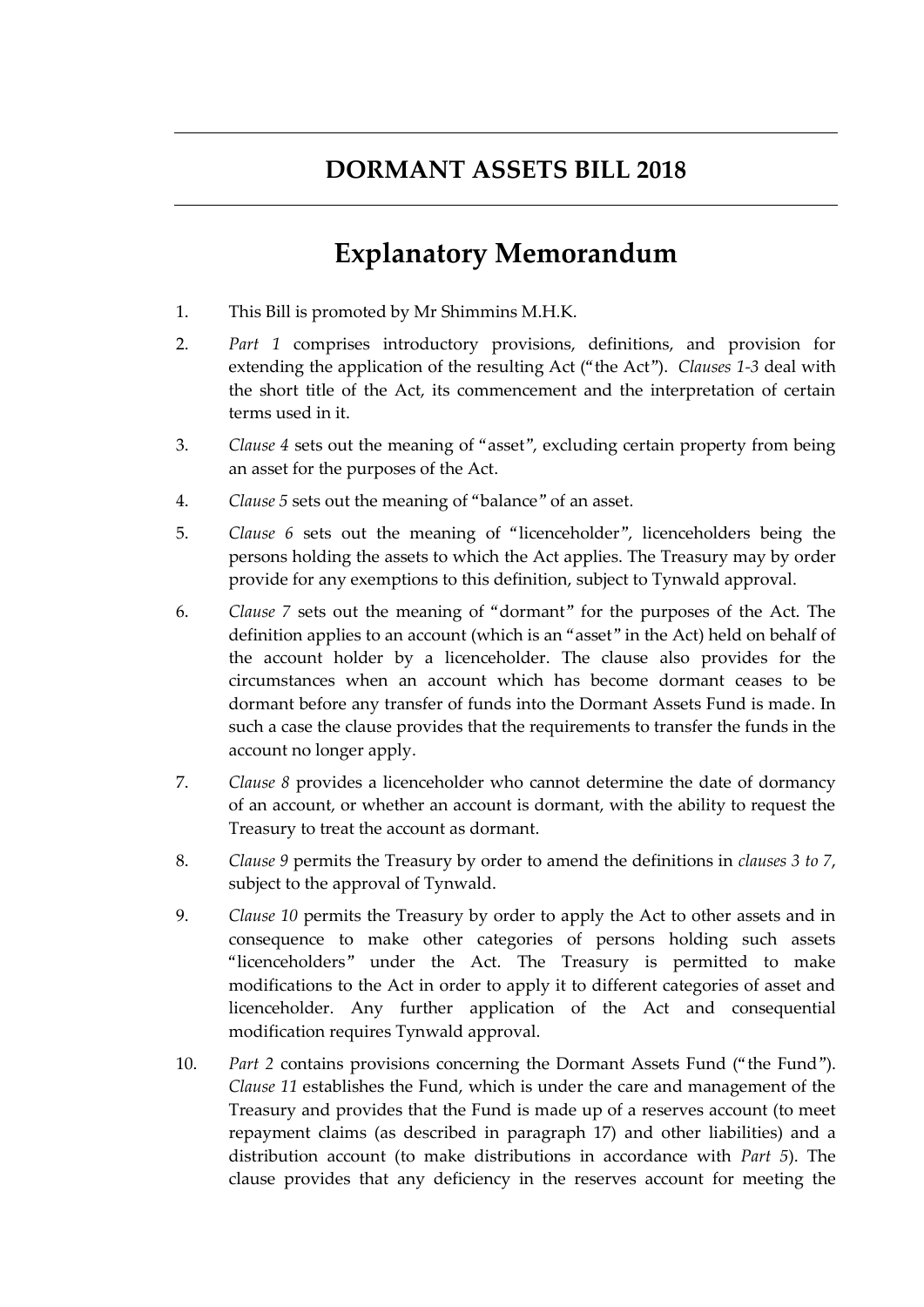Fund's liabilities must be made good by a transfer from the distribution account in the first instance, and, if necessary, by a transfer into the reserves account from the General Revenue. The General Revenue must be reimbursed from the Fund monies as soon as practicable. The Treasury is permitted by regulations to provide further for the structure and operation of the Fund, subject to Tynwald approval.

- 11. *Clause 12* sets out the duties and responsibilities of the Treasury regarding the Fund.
- 12. *Clause 13* provides that the Treasury may invest the Fund, and for any gains made on such investment to accrue to the Fund. The Treasury may delegate the investment of the Fund to appropriately qualified persons.
- 13. *Clause 14* provides that an annual report on the operation of the Fund must be prepared and laid before Tynwald. The matters to be included in the report are set out in *clause 14(2)*. There is in addition a provision enabling the Treasury to publish policies and procedures concerning the operation of the Fund.
- 14. *Part 3* provides for an annual cycle of notification and transfer of dormant assets from the licenceholder to the Treasury, based upon a "relevant year" (as defined in *clause 3)*. *Clause 15* deals with the initial notice a licenceholder is required to give to the Treasury at the start of the relevant year concerning the dormant assets it holds that became dormant during the preceding year; and the notice the licenceholder is required to give to the persons in whose name those dormant assets are held. The Treasury is enabled to request further information about any particular dormant asset following receipt of a notice, and has discretion to determine that an asset should not be transferred to the Fund. The time periods in *clause 16* for the subsequent actions in the annual cycle can be varied by the Treasury if it requests further information from a licenceholder under this clause. In addition, the Treasury is enabled to specify the details of the notice requirements by order. *Clause 15* provides for its contravention by a licenceholder to be an offence and sets out the maximum penalty for such offence.
- 15. *Clause 16* deals with the transfer of dormant assets into the Fund. It provides for the requirement on a licenceholder to notify the Treasury of the assets it intends to transfer into the Fund and to transfer such dormant assets to the Fund; for the assets which should not be included in the notice of intended transfer or transferred; and for the requirement, if for any reason (including the variation of the time periods in this clause by the Treasury under *clause 15*) the transfer has not occurred by the prescribed time, to transfer any assets that should have been transferred within the next 12 months. The Treasury is enabled to specify the details of the notice of intended transfer and the information which must accompany a transfer by order. *Clause 16* provides for its contravention by a licenceholder to be an offence and sets out the maximum penalty for such offence.

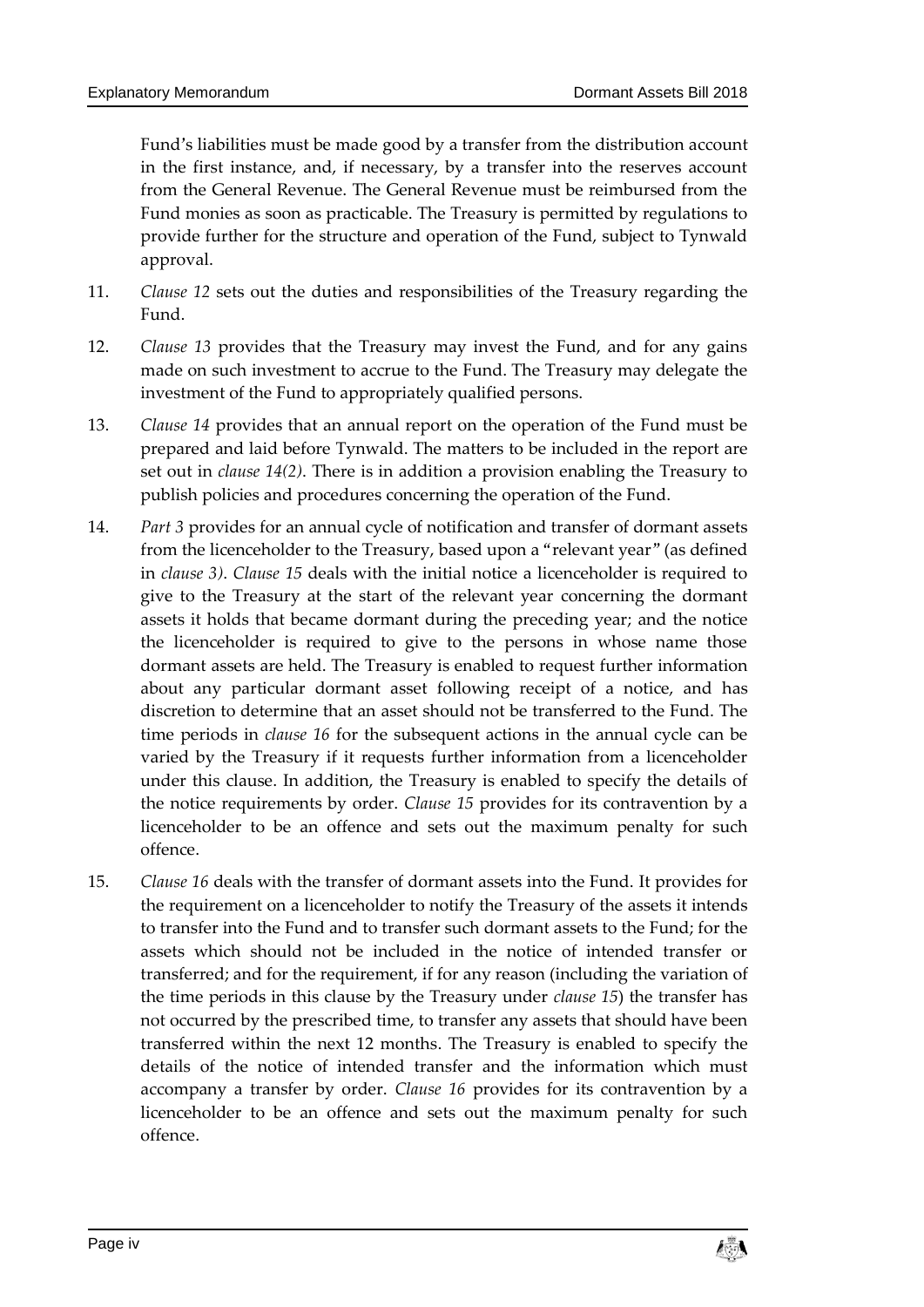- 16. *Clause 17* provides that any dormant asset consisting of money in another currency must be converted into the Fund currency (as defined in *clause 3*) at a specified currency conversion rate before a transfer to the Fund.
- 17. *Part 4* concerns the recovery of monies by the holders of dormant assets that have been transferred to the Fund. *Clause 18* sets out the rights of a holder of a dormant asset that has been transferred to the Fund (a "holder") with respect to the part of the dormant asset transferred into the Fund ("the transferred asset"). The clause provides that the holder has against the Treasury as manager of the Fund whatever right to claim payment of the transferred asset the holder would have had against the licenceholder if the asset had not been transferred (a "repayment claim"), except that the holder is not entitled to interest on the transferred asset for any period it is held in the Fund, unless Treasury by order provides otherwise. The clause also provides for the rights on a repayment claim of a holder of a transferred asset which, before transfer, had consisted of money in a currency other than the Fund currency. *Clause 18* clarifies that the right of a holder to claim from the Fund is limited to the amount of the transferred asset (and any interest permitted by order) only, and provides that the Treasury holds a transferred asset in the Fund on the same terms as a licenceholder held the asset prior to transfer, unless the Treasury by order provides otherwise. Orders under *clause 18* require Tynwald approval.
- 18. *Clause 19* sets out the duties of licenceholders with respect to transferred assets. It provides that after a licenceholder has transferred a dormant asset to the Fund, the licenceholder must retain the records in relation to that asset and receive, verify and deal with repayment claims from holders, including paying the holder the amount the holder is entitled to recover from the Fund; that in exceptional circumstances a licenceholder can apply to the Treasury to request it is paid before paying out on a repayment claim, or to request that the Treasury make the payment directly from the Fund; and that a licenceholder must provide information and assistance concerning a transferred asset or a holder to a law enforcement agency, when requested, for a permitted purpose. *Clause 19* provides for its contravention by a licenceholder to be an offence and sets out the maximum penalty for such offence.
- 19. *Clause 20* provides that a licenceholder is required to make an annual statement to the Treasury concerning the repayment claim activity in the preceding year. The Treasury is enabled to specify the details to be included in such a statement by order. *Clause 20* provides for its contravention by a licenceholder to be an offence and sets out the maximum penalty for such offence.
- 20. *Clause 21* provides that a licenceholder is entitled to seek recovery out of the Fund of amounts paid out to holders of transferred assets as a result of repayment claims, by making a quarterly application to the Treasury (a "reclaim certificate"); and that a reclaim certificate cannot be made for amounts paid out on repayment claims more than 3 years before the date of the reclaim certificate, or for amounts paid out in error. The Treasury is enabled by order to set out the details concerning the content of, and procedure relating to, reclaim certificates.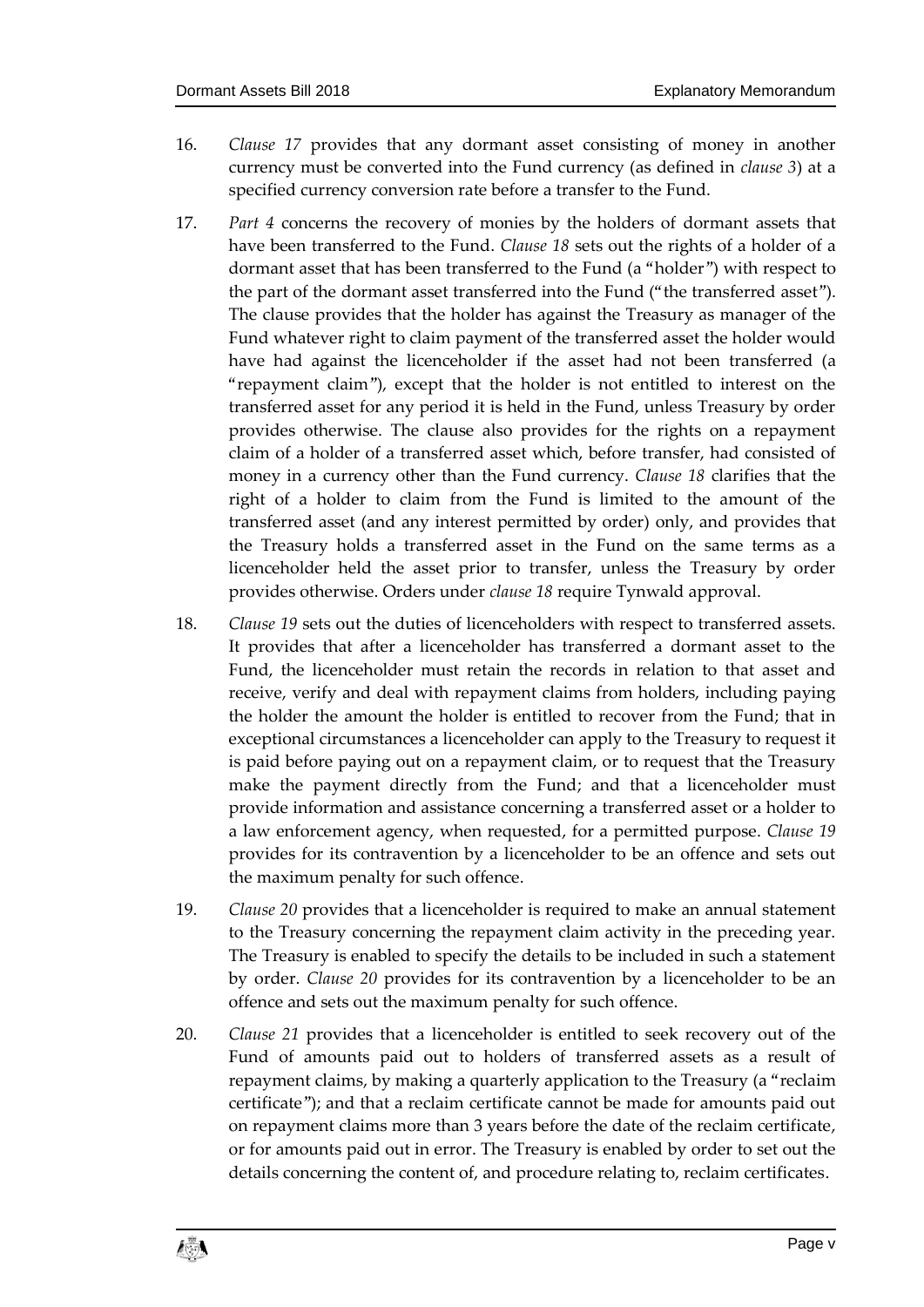- 21. *Clause 22* provides that, in respect of dealing with repayment claims and holders of transferred assets, a licenceholder acts as the Treasury's agent. It brings into effect the *Schedule*, which sets out the terms of the agency between the Treasury and the licenceholder. The clause permits additional terms to be agreed between the parties and clarifies that the terms of agency bind a liquidator or other person acting in the place of the licenceholder in the circumstances of default of a licenceholder under *Part 6*.
- 22. *Clause 23* deals with the costs a licenceholder may recover for carrying out its functions under the Act.
- 23. *Part 5* concerns the distribution of monies in the Fund for charitable purposes. *Clause 24* imposes on the Treasury an obligation to establish a distribution policy to determine the funds which are available for distribution under this Part.
- 24. *Clause 25* deals with the distribution of Fund money in the distribution account, providing for the appointment of a distribution organisation by order with Tynwald approval; for the terms of appointment and procedures of such an organisation; for the charitable purposes in the Island for which monies from the Fund may be distributed; for the proportions to be received by the various charitable purposes to be specified, and for the various objectives of the charitable purposes to be amended, in an order subject to Tynwald approval; for definitions concerning charities to be amended by order, subject to Tynwald approval, on any change to charities law in the Island; and for an annual report on the activity of the distribution organisation under this clause to be made to the Treasury.
- 25. *Part 6* deals with the operation of *Part 4* of the Act (repayment claims) in the case of default by a licenceholder. *Clause 26* provides that the rights of a holder of a transferred asset to a repayment claim under *clause 18* are preserved on the dissolution, winding up or other default of the relevant licenceholder.
- 26. *Clause 27* sets out that, subject to the provisions in *Part 6*, specified circumstances of default by a licenceholder do not affect the operation of *Part 4*.
- 27. *Clause 28* provides that the Treasury may, if they are not otherwise being undertaken by or for a licenceholder, perform certain duties of a licenceholder in *clause 19*.
- 28. *Clause 29* provides for the dealing with repayment claims and retention of records of holders of transferred assets in certain specified circumstances of default by a licenceholder, and for the status of the costs of a liquidator dealing with repayment claims under the Act.
- 29. *Clause 30* enables the Treasury to make regulations to provide further for the operation of the Act in the circumstances of default by a licenceholder set out in *clause 27*. Any regulations made under this clause are subject to Tynwald approval.
- 30. *Part 7* makes provision for transitional arrangements, and for the operation of the notice and transfer of dormant assets at the time the Act comes into

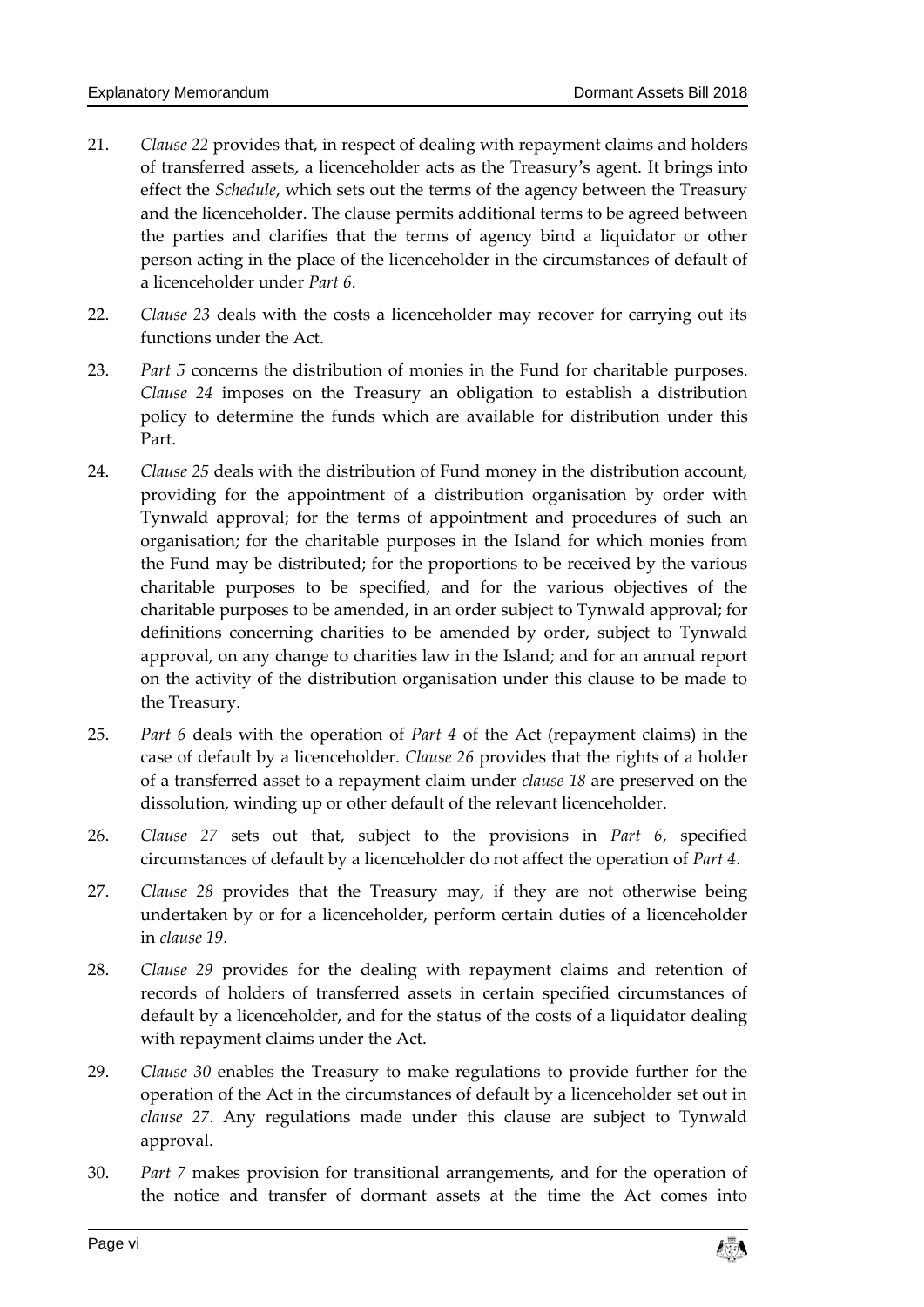operation or begins to apply to a licenceholder. *Clause 31* provides a licenceholder with a 5 year period in which to establish a system, or to adapt an existing system, to comply with the annual cycle of notice and transfer requirements in *Part 3*, in specified circumstances. It provides for these transitional provisions to be open to persons newly becoming licenceholders after the Act comes into operation; and imposes notice requirements on licenceholders making use of the transitional provisions.

- 31. *Clause 32* defines assets "dormant at commencement" and "applicable dormant at commencement date".
- 32. *Clauses 33 to 35* set out the notice and transfer requirements for assets dormant at commencement, which are similar to the requirements in *Part 3* to give notice of, and to transfer to the Fund, dormant assets.
- 33. *Part 8* contains miscellaneous provisions. *Clause 36* provides for the Treasury to have access to records and information the purposes of carrying out its functions under the Act; provides for contravention of the clause to be an offence and for the maximum penalty for such offence; and permits the Treasury and law enforcement agencies to exchange information on assets and asset holders acquired under this clause and *clause 19* for specified purposes.
- 34. *Clause 37* makes the provision of false or misleading information, or failure to provide information in connection with an application or repayment claim, under the Act an offence, and provides the maximum penalty for these offences.
- 35. *Clause 38* clarifies that the functions of the Treasury or a distribution organisation under the Act do not constitute regulated activity under the financial services legislation.
- 36. *Clause 39* clarifies the extent of the liability of the Treasury under the Act.
- 37. *Clause 40* provides that nothing in the Act authorises disclosure of personal data in contravention of the data protection legislation.
- 38. *Clause 41* clarifies that other obligations in law are not affected by the Act, unless expressly stated.
- 39. *Clause 42* provides generally for the making of statutory documents under the Act. Tynwald approval is required for the making of statutory documents unless otherwise expressly stated.
- 40. *Clause 43* provides that nothing in the Act affects the law on *bona vacantia*.
- 41. *Clause 44* provides for the Treasury, or other person authorised to perform the Treasury's functions under the Act, to recover reasonable costs from the Fund incurred in the performance of functions under the Act.
- 42. The *Schedule* is brought into effect by *clause 22(2)* and sets out the terms on which a licenceholder acts as the agent of the Treasury as manager of the Fund.
- 43. If approved, the Act is not expected to have any significant financial or human resource implications.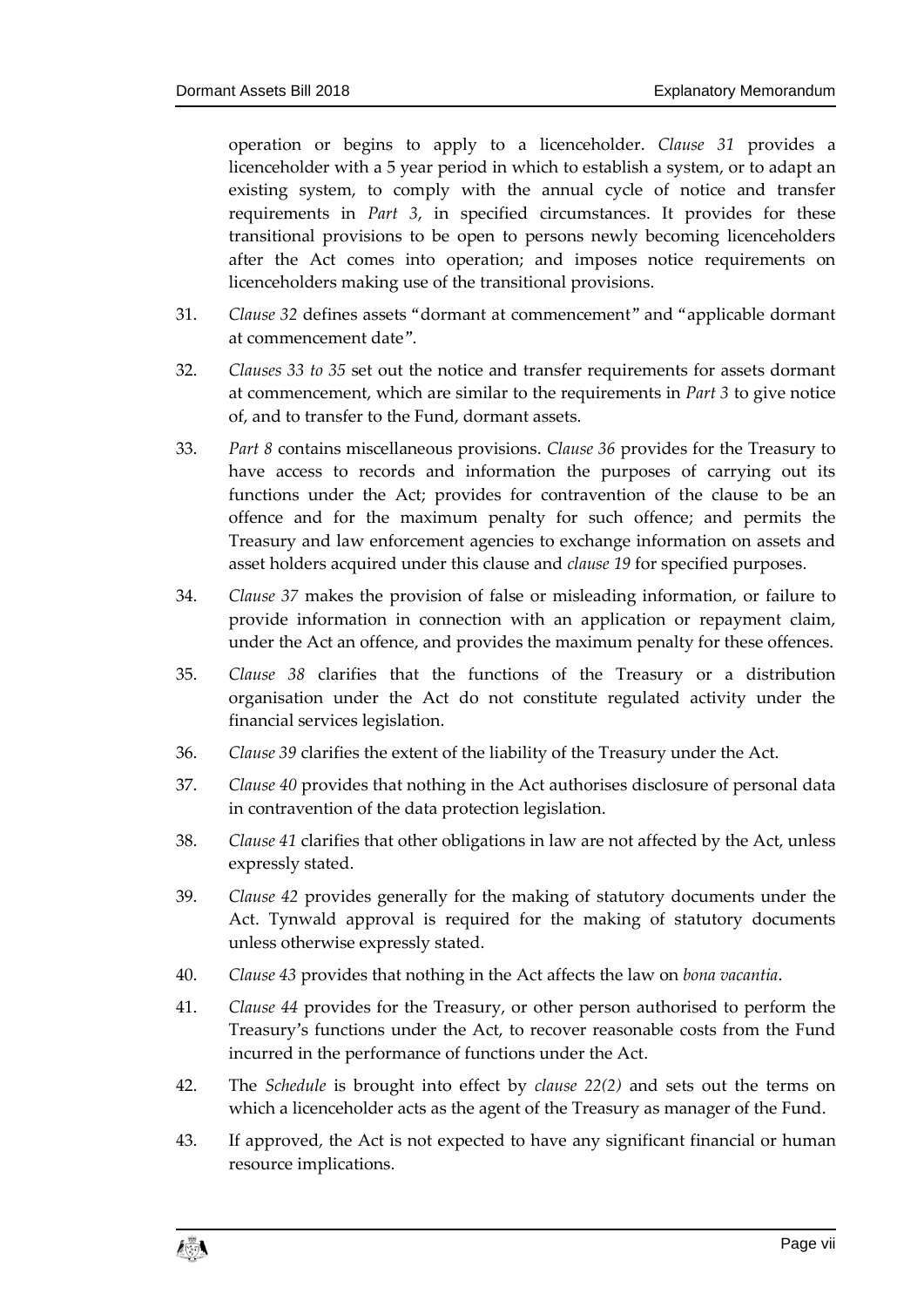44. In the opinion of the member moving the Bill its provisions are compatible with the Convention rights within the meaning of the *Human Rights Act 2001*.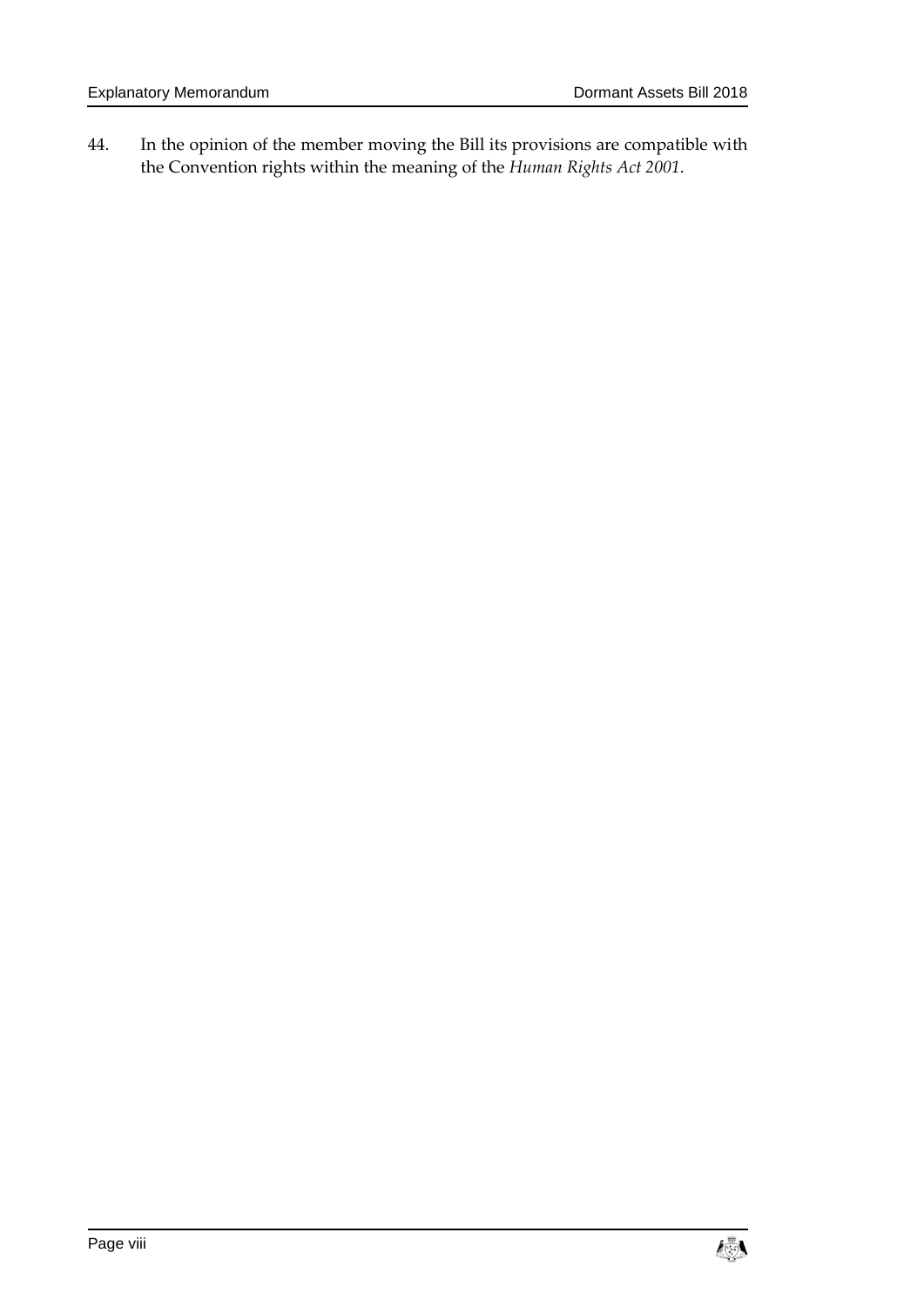

# **DORMANT ASSETS BILL 2018**

# Index

|    | <b>Section</b><br>Page                                                                                                                                          |    |  |  |  |
|----|-----------------------------------------------------------------------------------------------------------------------------------------------------------------|----|--|--|--|
|    | <b>PART 1-INTRODUCTORY</b><br><u> 1980 - Johann Stoff, fransk politik (d. 1980)</u>                                                                             | 11 |  |  |  |
| 1  |                                                                                                                                                                 |    |  |  |  |
| 2  |                                                                                                                                                                 |    |  |  |  |
| 3  |                                                                                                                                                                 |    |  |  |  |
| 4  |                                                                                                                                                                 |    |  |  |  |
| 5  |                                                                                                                                                                 |    |  |  |  |
| 6  |                                                                                                                                                                 |    |  |  |  |
| 7  |                                                                                                                                                                 |    |  |  |  |
| 8  |                                                                                                                                                                 |    |  |  |  |
| 9  |                                                                                                                                                                 |    |  |  |  |
| 10 |                                                                                                                                                                 |    |  |  |  |
|    | <b>PART 2 - DORMANT ASSETS FUND</b>                                                                                                                             | 18 |  |  |  |
| 11 |                                                                                                                                                                 |    |  |  |  |
| 12 |                                                                                                                                                                 |    |  |  |  |
| 13 |                                                                                                                                                                 |    |  |  |  |
| 14 |                                                                                                                                                                 |    |  |  |  |
|    | <b>PART 3 - NOTICES AND TRANSFERS</b><br><u> 1989 - Johann Stoff, deutscher Stoffen und der Stoffen und der Stoffen und der Stoffen und der Stoffen und der</u> | 20 |  |  |  |
| 15 |                                                                                                                                                                 |    |  |  |  |
| 16 |                                                                                                                                                                 |    |  |  |  |
| 17 |                                                                                                                                                                 |    |  |  |  |
|    | <b>PART 4 - REPAYMENT CLAIMS</b><br><u> 1989 - Johann Stoff, deutscher Stoff, der Stoff, der Stoff, der Stoff, der Stoff, der Stoff, der Stoff, der </u>        | 23 |  |  |  |
| 18 |                                                                                                                                                                 |    |  |  |  |
| 19 |                                                                                                                                                                 |    |  |  |  |
| 20 |                                                                                                                                                                 |    |  |  |  |
| 21 |                                                                                                                                                                 |    |  |  |  |
| 22 |                                                                                                                                                                 |    |  |  |  |
| 23 |                                                                                                                                                                 |    |  |  |  |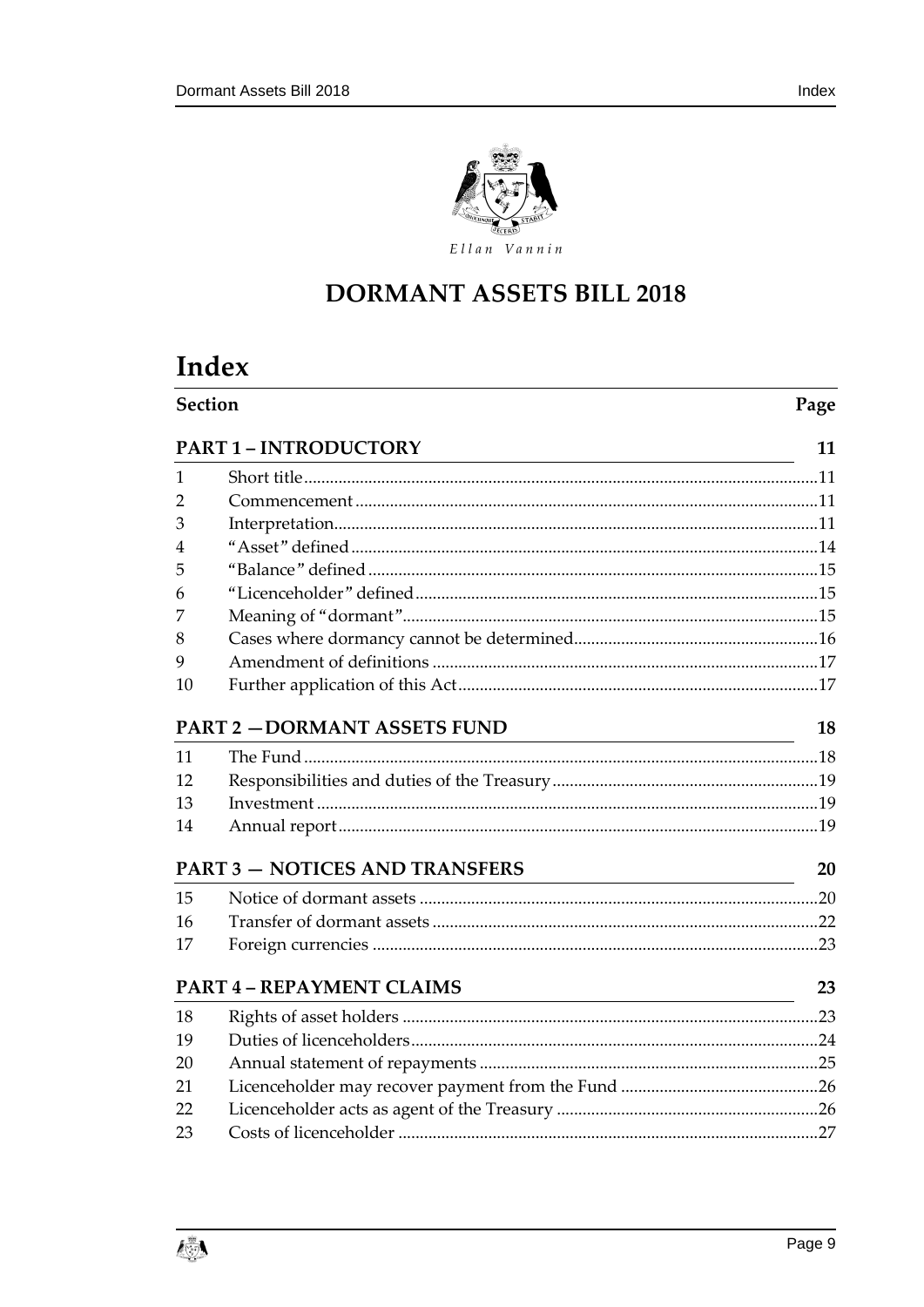|    | <b>PART 5 - DISTRIBUTION</b>                                              | 27 |
|----|---------------------------------------------------------------------------|----|
| 24 |                                                                           |    |
| 25 |                                                                           |    |
|    | <b>PART 6 - DEFAULT OF LICENCEHOLDER</b>                                  | 30 |
| 26 | Rights of asset holder preserved on insolvency etc of licenceholder 30    |    |
| 27 |                                                                           |    |
| 28 |                                                                           |    |
| 29 | Operation of repayment claims in cases of default by licenceholder  30    |    |
| 30 |                                                                           |    |
|    | <b>PART 7 - TRANSITIONAL ARRANGEMENTS AND ASSETS</b>                      |    |
|    | DORMANT AT COMMENCEMENT                                                   | 32 |
| 31 |                                                                           |    |
| 32 |                                                                           |    |
| 33 |                                                                           |    |
| 34 |                                                                           |    |
| 35 |                                                                           |    |
|    | <b>PART 8 - MISCELLANEOUS</b>                                             | 35 |
| 36 |                                                                           |    |
| 37 |                                                                           |    |
| 38 | Functions under Act not deposit-taking or financial services business  36 |    |
| 39 |                                                                           |    |
| 40 |                                                                           |    |
| 41 |                                                                           |    |
| 42 |                                                                           |    |
| 43 |                                                                           |    |

| <b>SCHEDULE</b> | 39 |
|-----------------|----|
| TERMS OF AGENCY | 39 |

Costs [...............................................................................................................................](#page-37-1) 38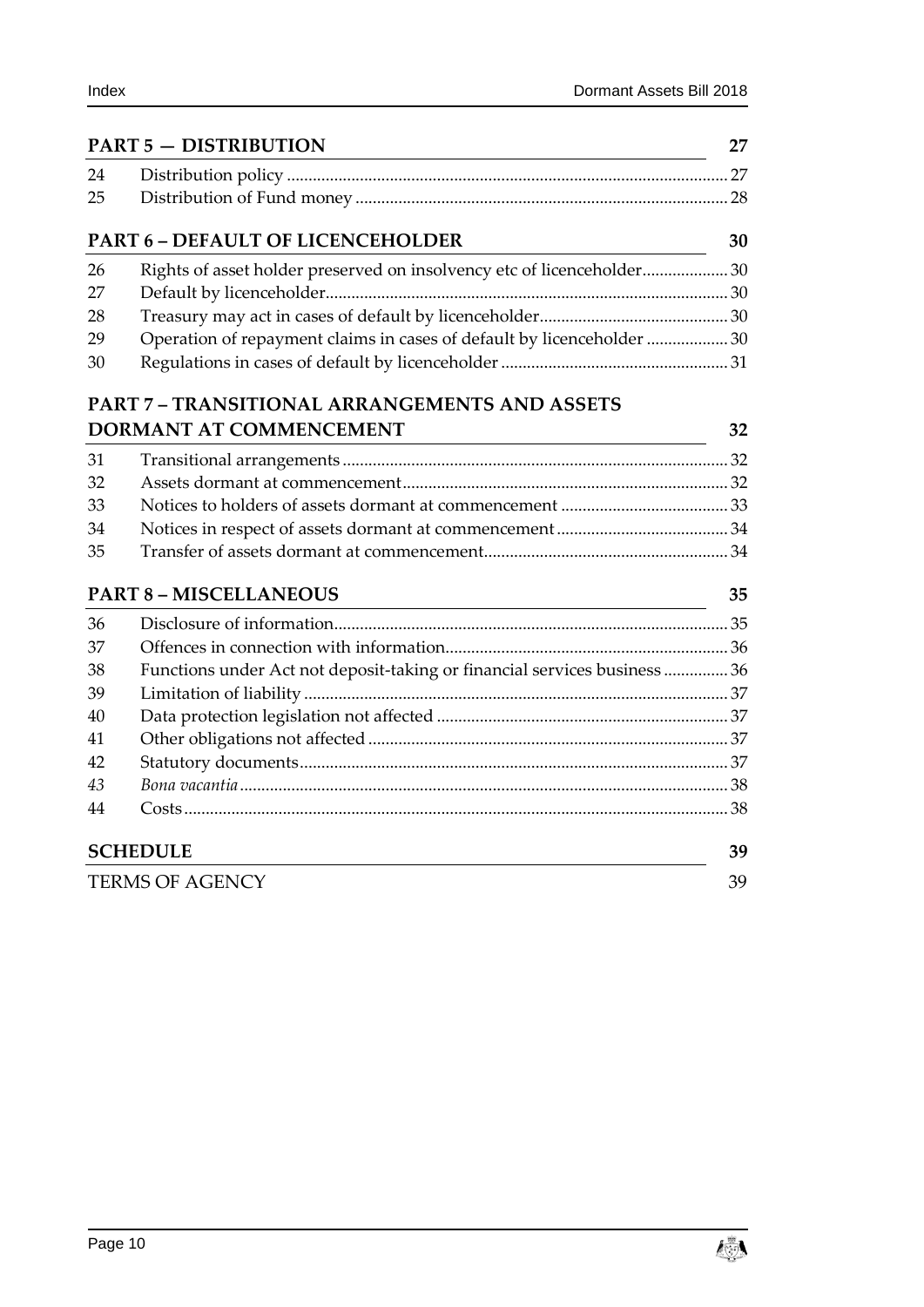

# **DORMANT ASSETS BILL 2018**

- **A BILL** to provide for the establishment of a fund into which the balances of
- certain dormant assets may be transferred; and for the distribution of money in
- that fund for charitable and other purposes, subject to a right to reclaim those
- balances from the fund; and for connected purposes.

**BE IT ENACTED** by the Queen's Most Excellent Majesty, by and with the advice and consent of the Council and Keys in Tynwald assembled, and by the authority of the same, as follows:—

<span id="page-10-3"></span><span id="page-10-2"></span><span id="page-10-1"></span><span id="page-10-0"></span>

| $\overline{5}$                  |                | <b>PART 1 - INTRODUCTORY</b>                                                                                                                                                                  |
|---------------------------------|----------------|-----------------------------------------------------------------------------------------------------------------------------------------------------------------------------------------------|
| $\boxed{6}$                     | $\mathbf{1}$   | <b>Short title</b>                                                                                                                                                                            |
| $\overline{7}$                  |                | The short title of this Act is the Dormant Assets Act 2019.                                                                                                                                   |
| $\mathbf{8}$                    | $\overline{2}$ | Commencement                                                                                                                                                                                  |
| $\overline{9}$<br>10            |                | (1)<br>This Act (other than section 1 and this section) comes into operation on<br>such day or days as the Treasury may by order appoint.                                                     |
| $\frac{11}{12}$ $\frac{12}{13}$ |                | An order under subsection (1) may include such consequential,<br>(2)<br>incidental, supplementary, transitional and transitory provision as the<br>Treasury considers necessary or expedient. |
| $\overline{14}$                 | 3              | Interpretation                                                                                                                                                                                |
| 15                              |                | J2017/1/1 and drafting                                                                                                                                                                        |
| 16                              |                | In this $Act -$<br>(1)                                                                                                                                                                        |
| 17                              |                | "account" means an account that -                                                                                                                                                             |
| 18                              |                | has at all times only consisted of money; and<br>(a)                                                                                                                                          |
| 19<br>20                        |                | (b)<br>is provided by a licenceholder in the Island as part of its activity<br>of accepting deposits;                                                                                         |
| $\overline{21}$<br>22           |                | "applicable dormant at commencement date" has the meaning given by section                                                                                                                    |
|                                 |                | 32(2) (assets dormant at commencement);                                                                                                                                                       |

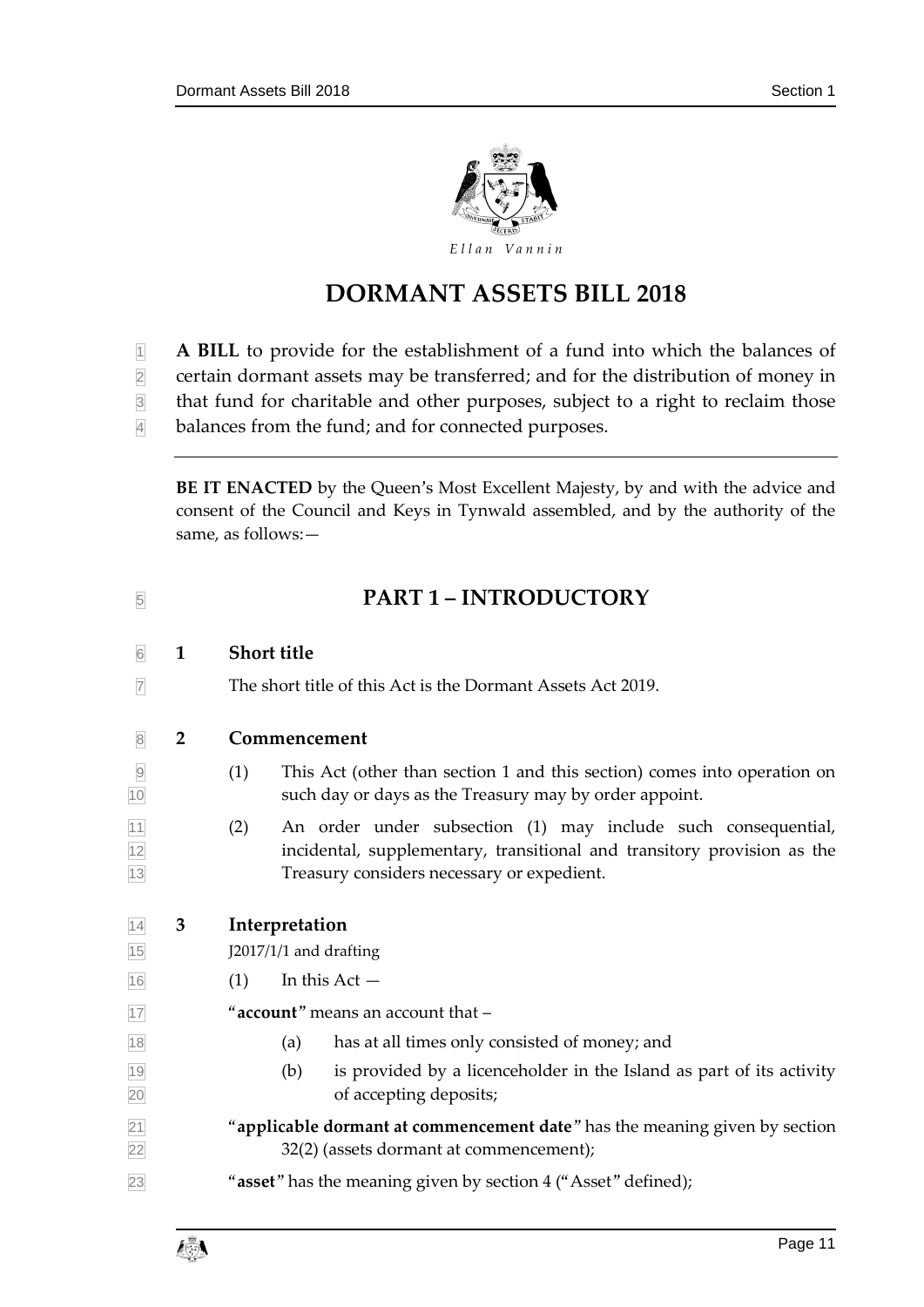"**asset holder**" or "**holder**" means – (a) in respect of an asset, a person (whether or not an individual) – (i) in whose name the asset is held by a licenceholder; (ii) who is beneficially entitled to the asset or has the power to operate it or control it; or (iii) who is entitled to demand repayment of an amount on the asset; and (b) in respect of a transferred asset, the persons referred to in paragraph (a) immediately prior to the transfer of the asset into 10 the Fund; "**balance**" has the meaning given by section 5 ("Balance" defined); "**bankruptcy**" is to be construed in accordance with subsection (2); "**distribution account**" means the distribution account referred to in section  $11(2)$  (the Fund); "**distribution organisation**" means an organisation appointed under section 25(3) (distribution of Fund money); "**distribution policy**" has the meaning given by section 24 (distribution policy); "**dormant**" has the meaning given by section 7 (meaning of "dormant"); "**dormant at commencement**" in relation to an asset has the meaning given by section 32(1) (assets dormant at commencement); **Fund**" means the Dormant Assets Fund established under section 11(1) (the Fund); "**Fund currency**" means the Manx pound as defined in the *Currency Act 1992* and sterling; "**law enforcement agency**" means – (a) the persons specified in section 10 of the *Financial Intelligence Unit Act 2016*; and (b) the Financial Intelligence Unit; "**licenceholder**" has the meaning given by section 6 ("Licenceholder" defined); "**liquidator**" means the person (whether the official receiver or some other person) for the time being charged with the administration of the property of a licenceholder by virtue of its bankruptcy; "**permitted purpose**" —  $\overline{34}$  (a) means any of the following – (i) the prevention, detection, investigation or prosecution of criminal offences, whether in the Island or elsewhere; (ii) the prevention, detection or investigation of, or the bringing of proceedings for, conduct for which penalties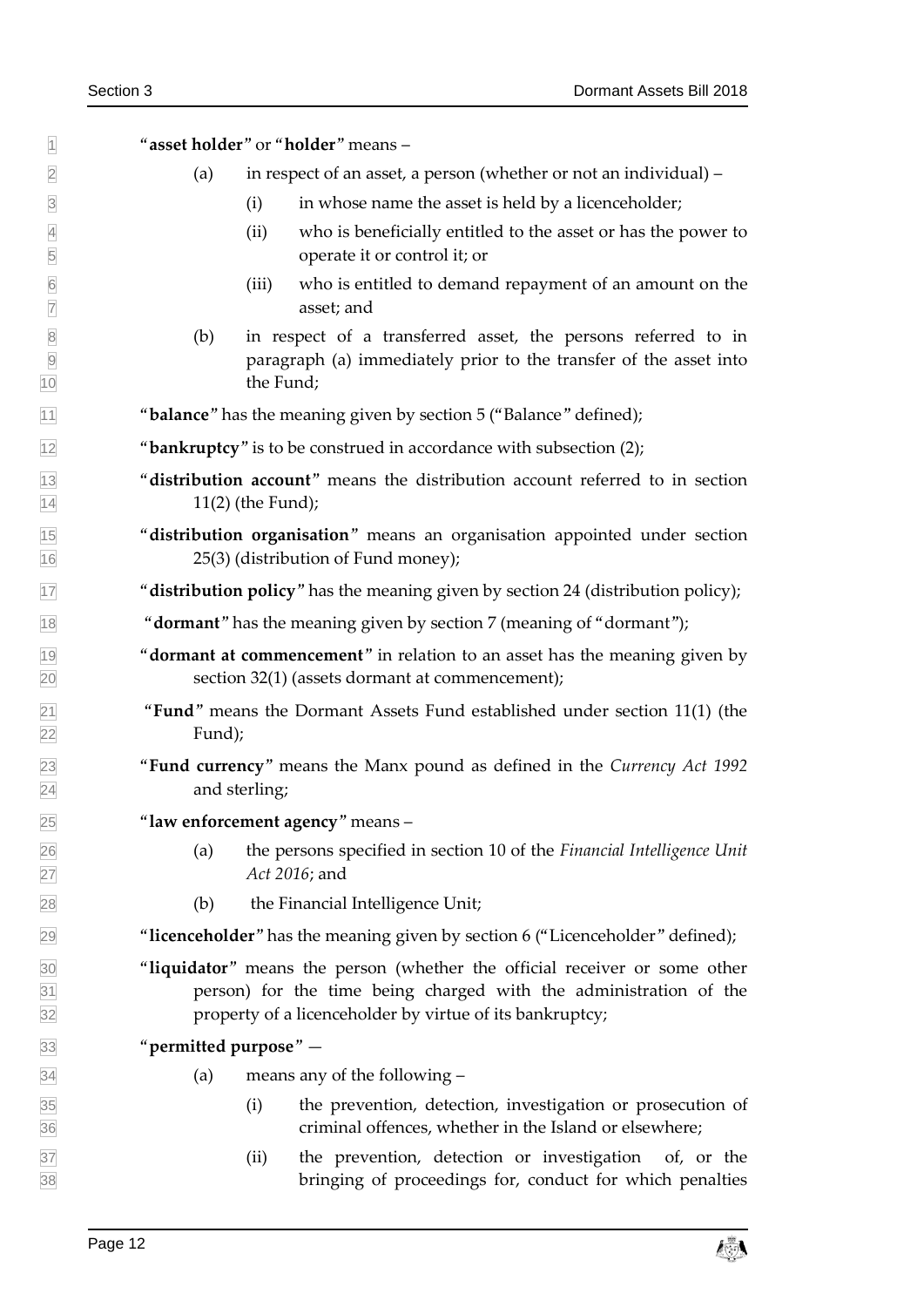| $\overline{1}$<br>$\frac{2}{3}$                      |            | other than criminal penalties (including civil and<br>regulatory penalties) are provided under the law of the<br>Island or of any country outside the Island;                                                                                                                  |
|------------------------------------------------------|------------|--------------------------------------------------------------------------------------------------------------------------------------------------------------------------------------------------------------------------------------------------------------------------------|
| $\overline{4}$<br>5<br>6<br>7<br>8                   | (iii)      | the furtherance or discharge of any function under this Act<br>or any other enactment of the Treasury or a law<br>enforcement agency (other than the Isle of Man Office of<br>Fair Trading) seeking access to information regarding an<br>asset holder or a dormant asset; and |
| $\overline{9}$<br>$\frac{10}{11}$<br>$\frac{11}{13}$ | (iv)       | the furtherance or discharge of any function of the Isle of<br>Man Office of Fair Trading under Schedule 4 to the<br>Financial Services Act 2008 and in connection with the<br>licensing and registration of moneylenders under the<br>Moneylenders Act 1991; and              |
| 14                                                   | (b)        | includes measures taken to -                                                                                                                                                                                                                                                   |
| $\frac{15}{16}$                                      | (i)        | determine whether or not to investigate, prosecute or bring<br>proceedings;                                                                                                                                                                                                    |
| $\frac{17}{18}$                                      | (ii)       | initiate or bring to an end such an investigation,<br>prosecution or proceedings; and                                                                                                                                                                                          |
| 19                                                   | (iii)      | trace, restrain, freeze, seize, confiscate or recover assets;                                                                                                                                                                                                                  |
| $\frac{20}{21}$                                      |            | "reclaim certificate" means an application by a licenceholder to the Treasury<br>under section 21(1) (licenceholder may recover payment from the Fund);                                                                                                                        |
|                                                      |            | "Regulated Activities Order" means the Regulated Activities Order 2011 <sup>1</sup> , as it<br>has effect from time to time;                                                                                                                                                   |
| 22<br>23<br>24<br>25<br>26                           |            | "relevant business" means the class of business activity the carrying on of<br>which means that a person falls within the definition of licenceholder for<br>the purposes of this Act;                                                                                         |
| 27<br>28<br>29                                       |            | "relevant year" means the 12 month period commencing on 1 July and ending<br>on the following 30 June and the "first relevant year" is the relevant year<br>in which this Act comes into operation;                                                                            |
| 30<br>31                                             |            | "repayment claim" means a claim for repayment made under section $18(1)(b)$<br>(rights of asset holders);                                                                                                                                                                      |
| $\frac{32}{33}$                                      | Fund); and | "reserves account" means the reserves account referred to in section 11(2) (the                                                                                                                                                                                                |
| 34<br>35                                             |            | "transferred asset" means the whole or any part of the balance of a dormant<br>asset which has been transferred to the Fund under this Act.                                                                                                                                    |
| 36<br>37                                             | (2)        | In this Act, and without limiting the definition in the Bankruptcy Code<br>1892, references to bankruptcy include -                                                                                                                                                            |
| 38<br>39                                             | (a)        | the winding up of an insolvent company under Part V of the<br>Companies Act 1931; and                                                                                                                                                                                          |

<sup>&</sup>lt;sup>1</sup> SD 0884/11

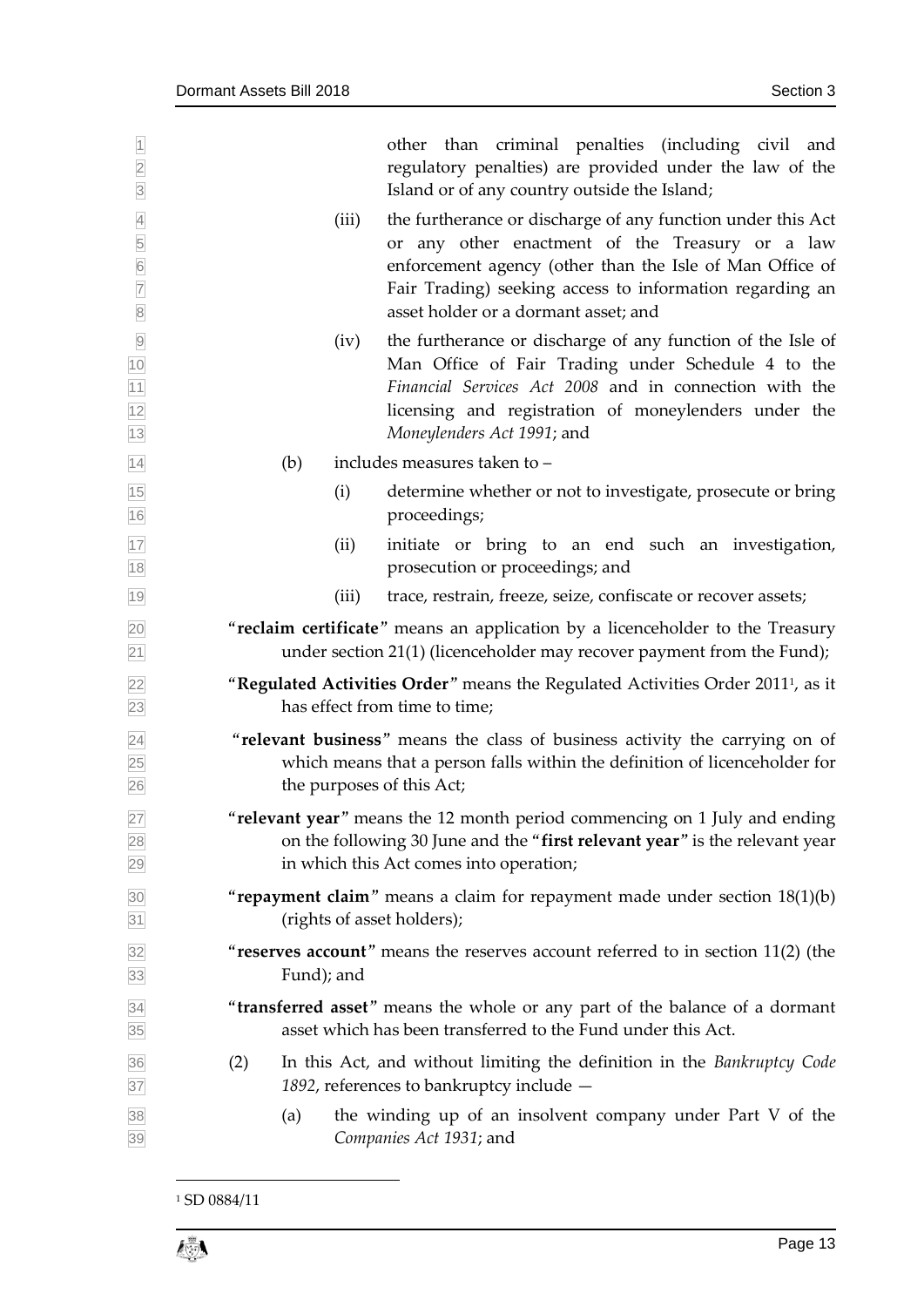<span id="page-13-0"></span> $\vert \vert$  (b) a process or state equivalent or similar to such winding up, or to bankruptcy, under the law of a jurisdiction outside the Island. **4 "Asset" defined**  $\vert 4 \vert$  (1) In this Act, an asset means – (a) an account; and (b) any other asset to which this Act is applied by an order under  $\boxed{7}$  section 10(1) (further application of this Act).  $\boxed{8}$  (2) In this Act, an asset is not – (a) property which is the subject of a disclosure made under Part 3 of the *Proceeds of Crime Act 2008* or under Part III of the *Anti- Terrorism and Crime Act 2003*; (b) criminal property within the meaning given in section 158 of the *Proceeds of Crime Act 2008*;  $\boxed{14}$  (c) property which is subject to – (i) a restraint order; (ii) a freezing order; (iii) a detention order; or (iv) another restrictive measure, under the *Proceeds of Crime Act 2008*, *Terrorism and Other Crime (Financial Restrictions) Act 2014* or the *Anti-Terrorism and Crime Act 2003*; (d) property which is the subject of an order or regulations made under the *European Communities (Isle of Man) Act 1973* or the United Nations Act 1946<sup>2</sup> (of Parliament) which place financial sanctions on named individuals or entities; or (e) any other property in respect of which a licenceholder has been notified that there is a criminal or civil investigation being undertaken by any law enforcement agency.  $\boxed{29}$  (3) To avoid doubt, subsection (2) does not apply if  $\overline{30}$  (a) in the case of property to which paragraph (a) of that subsection applies, the appropriate consent has been given under section 151 of the *Proceeds of Crime Act 2008*, or the moratorium period has passed; or  $\overline{34}$  (b) in the case of property to which any one of paragraphs (b) to (e) apply, the circumstances specified in the applicable paragraph cease to apply. (4) Any property to which subsection (2) applies must not be notified to the Treasury or transferred to the Fund as a dormant asset under this Act. -

c. 45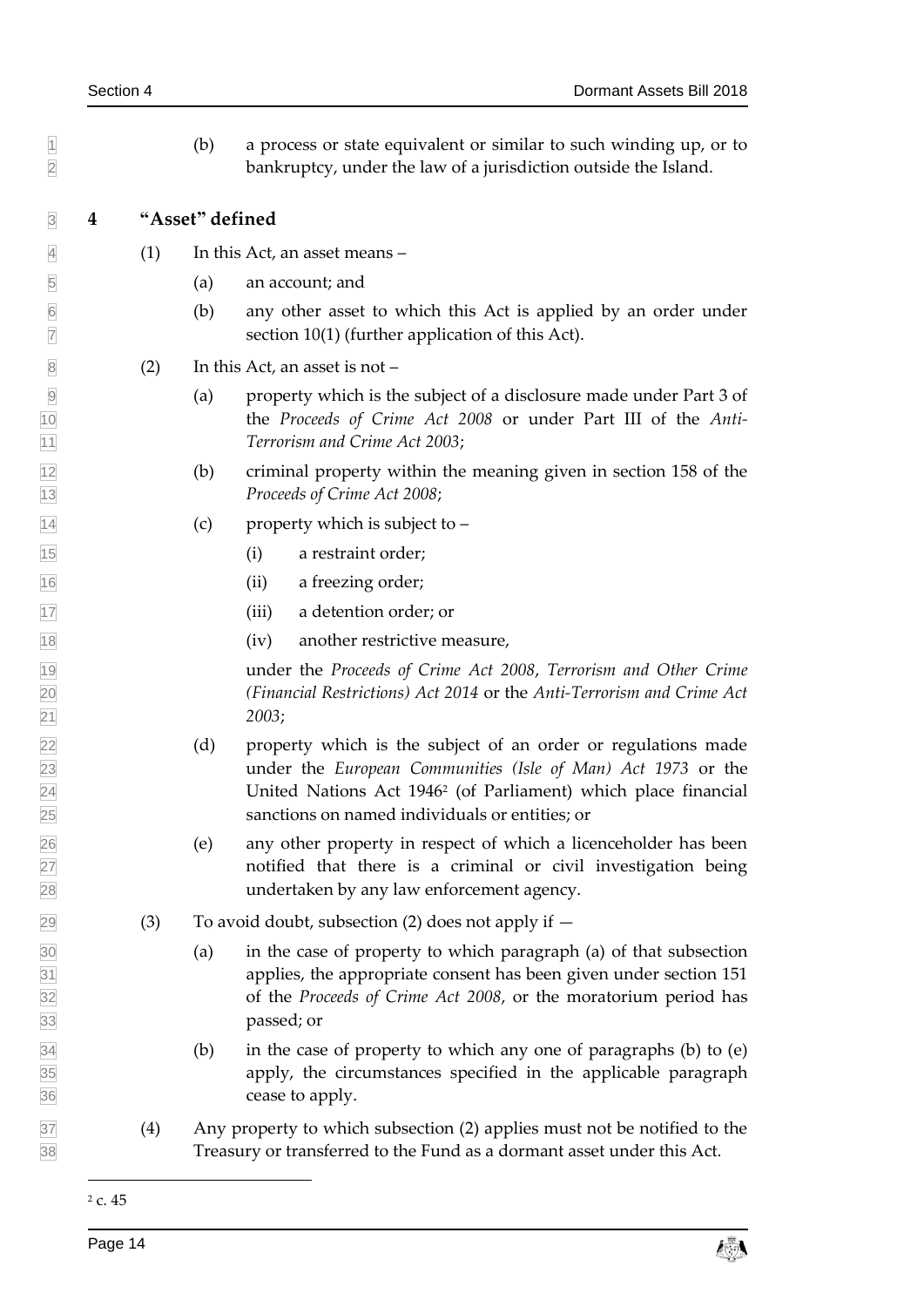<span id="page-14-2"></span><span id="page-14-1"></span><span id="page-14-0"></span>

| $\overline{1}$                                                                                                         | 5 |           | "Balance" defined |                                                |                                                                                                                                                                                                                                                                                                                                                                               |
|------------------------------------------------------------------------------------------------------------------------|---|-----------|-------------------|------------------------------------------------|-------------------------------------------------------------------------------------------------------------------------------------------------------------------------------------------------------------------------------------------------------------------------------------------------------------------------------------------------------------------------------|
| $\overline{2}$                                                                                                         |   | J2017/1/3 |                   |                                                |                                                                                                                                                                                                                                                                                                                                                                               |
| $\overline{3}$<br>$\overline{4}$<br>$\begin{array}{c c} 5 \\ \hline 6 \end{array}$<br>$\overline{7}$<br>$\overline{8}$ |   | (1)       |                   | licenceholder)).                               | For the purposes of this Act, the balance of an asset at any particular time<br>is the amount, or value, in respect of the asset at that time, after<br>adjustments have been made for sums due to a licenceholder in respect<br>of the asset (such as any interest due or any fees or charges payable at<br>that time, including those payable under section 23(1) (costs of |
| $\overline{9}$<br>10<br>11<br>12                                                                                       |   | (2)       |                   | in subsection (1).                             | To avoid doubt, a reference to the sums due to a licenceholder is a<br>reference to sums due according to the terms and conditions with respect<br>to the asset as applicable from time to time and up to the time referred to                                                                                                                                                |
| 13<br>14                                                                                                               |   | (3)       |                   |                                                | However, the balance of an asset at any particular time does not include<br>such amount, or value, in that asset as is subject to a security interest.                                                                                                                                                                                                                        |
| 15<br>$\frac{16}{17}$<br>18                                                                                            |   | (4)       |                   |                                                | In subsection (3), "security interest" includes a mortgage or charge<br>(whether legal or equitable), deed of bond and security, debenture, lien,<br>pledge, assignment by way of security or other means of securing the<br>payment or discharge (in whole or part) of a debt or liability.                                                                                  |
| 19                                                                                                                     | 6 |           |                   | "Licenceholder" defined                        |                                                                                                                                                                                                                                                                                                                                                                               |
| $\overline{20}$<br>$\overline{21}$<br>$\overline{22}$<br>23<br>24                                                      |   | (1)       |                   | ("the licence").                               | In this Act, a "licenceholder" means the holder of a class 1 deposit taking<br>licence in accordance with paragraphs $1(1)$ and $1(2)$ of Schedule 1 to the<br>Regulated Activities Order, or with the equivalent provisions of any<br>instrument or Manx legislation from time to time replacing that Order                                                                  |
| 25<br>26<br>27                                                                                                         |   | (2)       |                   |                                                | Despite subsection (1), a person is not a licenceholder for the purposes of<br>this Act if the licence of that person is revoked or withdrawn or for any<br>period that the licence is suspended.                                                                                                                                                                             |
| 28<br>29                                                                                                               |   | (3)       |                   |                                                | The Treasury may by order provide that a person is exempt from the<br>definition of licenceholder set out in subsection (1).                                                                                                                                                                                                                                                  |
| 30                                                                                                                     |   |           |                   |                                                | Tynwald procedure - approval required.                                                                                                                                                                                                                                                                                                                                        |
| 31<br>32                                                                                                               | 7 |           |                   | Meaning of "dormant"<br>J2017/1/5 and drafting |                                                                                                                                                                                                                                                                                                                                                                               |
| 33<br>34                                                                                                               |   | (1)       |                   |                                                | Subject to the following provisions of this section, an account is dormant<br>at any time for the purposes of this Act if -                                                                                                                                                                                                                                                   |
| 35<br>36                                                                                                               |   |           | (a)               |                                                | the account has been open throughout the period of 15 years<br>ending at that time; and                                                                                                                                                                                                                                                                                       |
| 37                                                                                                                     |   |           | (b)               |                                                | during that period-                                                                                                                                                                                                                                                                                                                                                           |
| 38<br>39                                                                                                               |   |           |                   | (i)                                            | no transactions carried out in relation to the account were<br>initiated by a holder of the account; and                                                                                                                                                                                                                                                                      |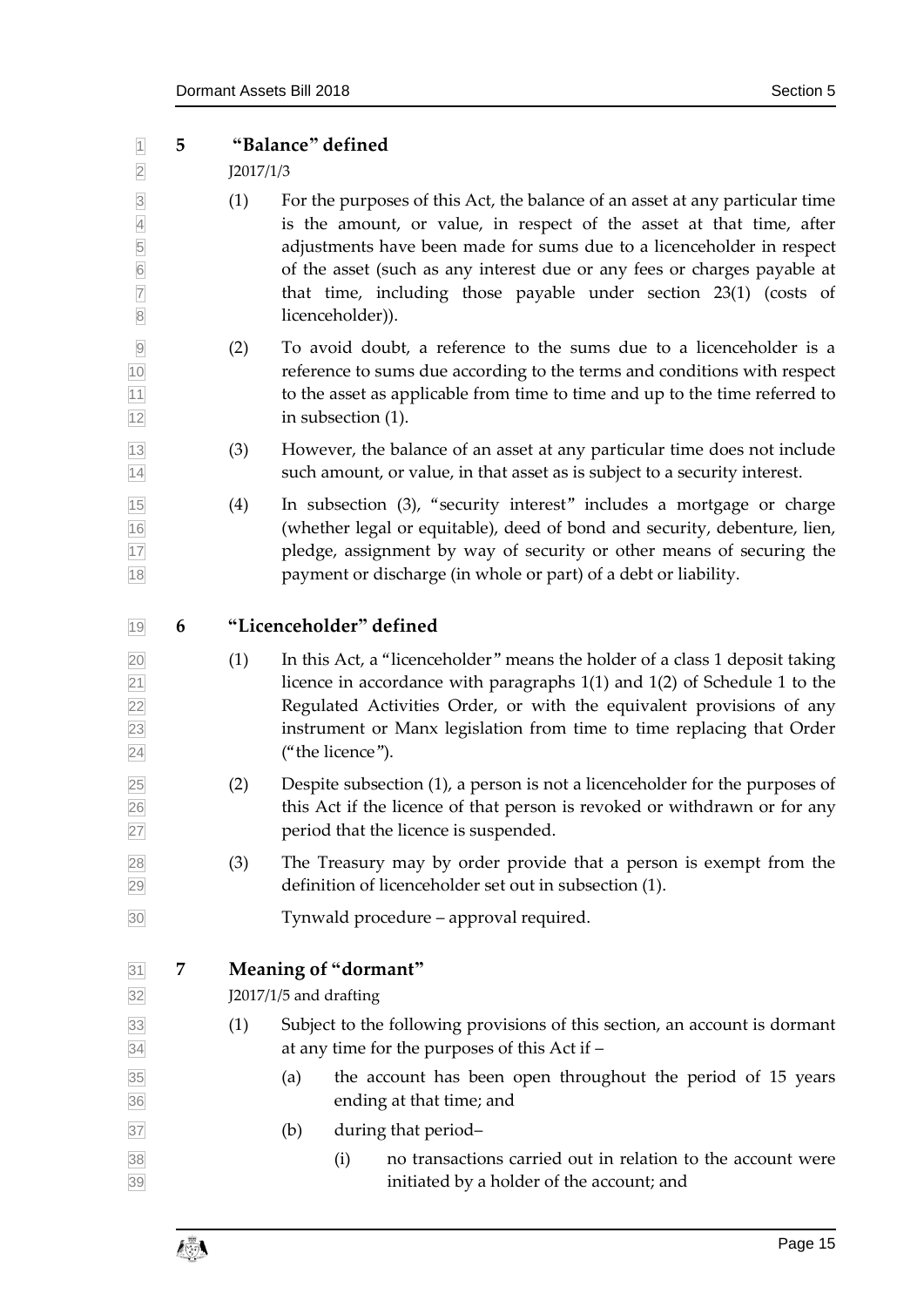- $\mathbb{I}$  (ii) there is no evidence held by the licenceholder of the holder of the account or an authorised representative of the holder having made any contact with the licenceholder in relation to that account by any means of communication.
- (2) An account is not to be treated as dormant if at any time during the  $\boxed{6}$  period mentioned in subsection (1)(a) –
- $\triangledown$  (a) a transaction initiated by a holder of the account (the "account" holder") was carried out, or the licenceholder in question holds evidence of contact having been made, in relation to another account in the name of the account holder held with the same 11 licenceholder; or
- $\boxed{12}$  (b) under the terms and conditions of the account –
- (i) withdrawals were not permitted from the account; or
- $\frac{1}{14}$  (ii) there was a financial penalty or other disincentive for making a withdrawal from the account and the financial penalty or other disincentive applied in all circumstances.
- $\overline{17}$  (3) If any of the restrictions mentioned in subsection (2)(b) applied to an account but the account then continues without such a restriction, the account is treated as having been opened only at the date on which the restriction ceased to apply.
- (4) For the purposes of subsection (1), an account is to be treated as remaining open where it is closed otherwise than by, or on the instructions of, the holder of the account or the holder's authorised representative.
- $\overline{25}$  (5) For the purposes of subsection  $(2)(b)(ii)$ , "financial penalty or other disincentive" does not include a reasonable fee for keeping the account or for carrying out a transaction on the account, or a requirement to give a reasonable period of notice of a withdrawal from the account.
- $\boxed{29}$  (6) An account ceases to be dormant if, at any time before a transfer to the Fund in relation to the account made under –
- (a) section 16(3) (transfer of dormant assets); or
- (b) section 35(5) (transfer of assets dormant at commencement),

 an event occurs in relation to the account which, if it had occurred  $\overline{34}$  during the period mentioned in subsection (1)(a), would have meant the account was not dormant.

 (7) The notice and transfer requirements in sections 15 and 16 (or sections 34 and 35, as the case may be) do not apply to an account to which subsection (6) applies.

### <span id="page-15-0"></span>**8 Cases where dormancy cannot be determined**

 $\overline{40}$  (1) If a licenceholder is unable to determine –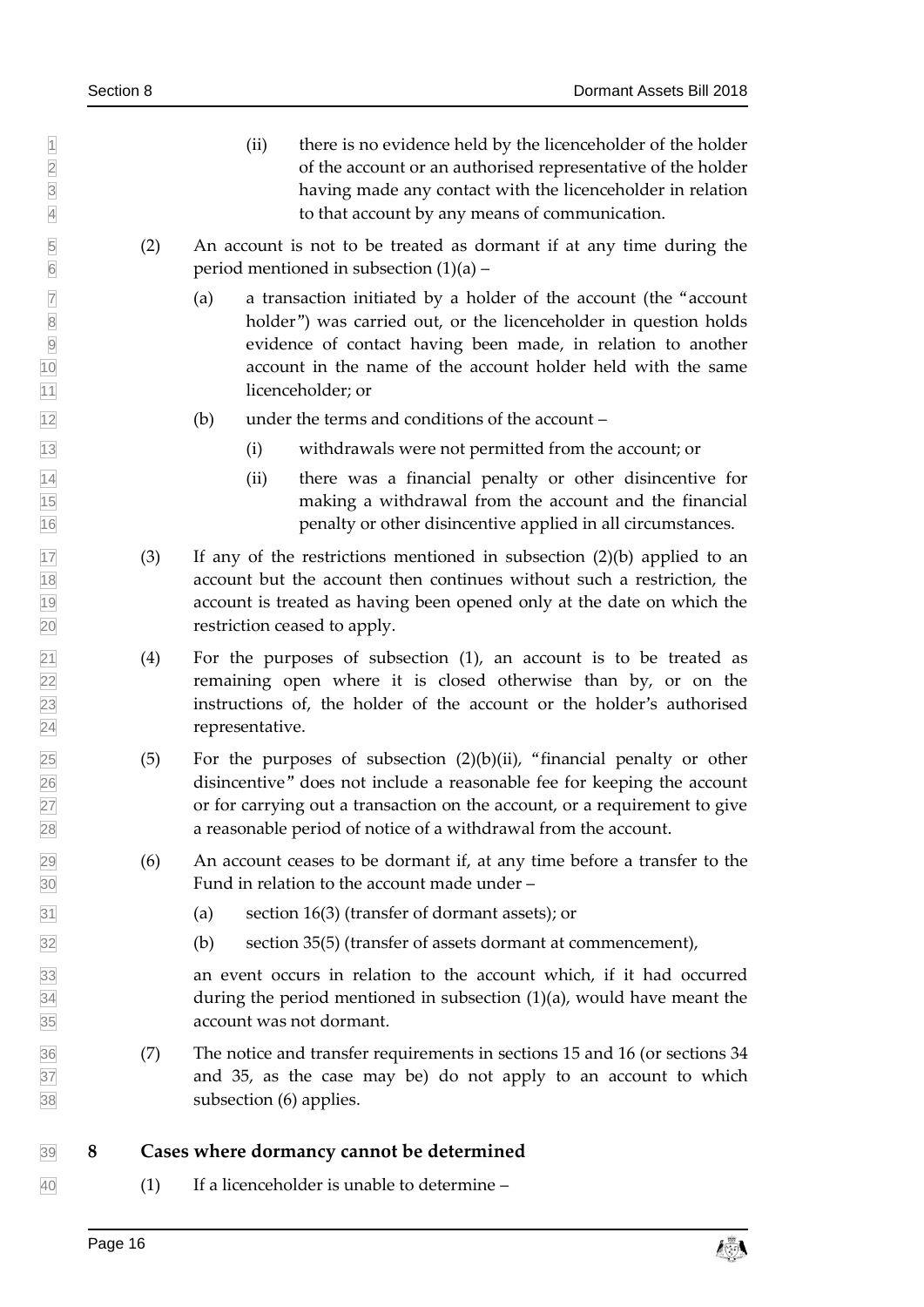<span id="page-16-1"></span><span id="page-16-0"></span>

| $\overline{1}$<br>$\overline{2}$                  |    |     | the date on which an account referred to in section $7(1)(a)$<br>(a)<br>(meaning of "dormant") becomes dormant; or                                                                                                                                                                                                                                       |
|---------------------------------------------------|----|-----|----------------------------------------------------------------------------------------------------------------------------------------------------------------------------------------------------------------------------------------------------------------------------------------------------------------------------------------------------------|
| $\overline{3}$                                    |    |     | (b)<br>whether such an account is in fact dormant,                                                                                                                                                                                                                                                                                                       |
| $\overline{4}$<br>$\frac{5}{6}$<br>$\overline{7}$ |    |     | the licenceholder may apply to the Treasury, in such form and<br>accompanied by such information as the Treasury may require, seeking<br>that the Treasury treat the account as dormant for the purposes of this<br>Act.                                                                                                                                 |
| $\overline{8}$<br>$\frac{9}{10}$<br>11<br>12      |    | (2) | If, as a result of an application under subsection (1), the Treasury agrees<br>to treat an account as dormant, that account is dormant for the purposes<br>of this Act even if the period during which no transactions have been<br>carried out or no contact has been made under section $7(1)(b)$ in relation<br>to the account is less than 15 years. |
| 13                                                | 9  |     | <b>Amendment of definitions</b>                                                                                                                                                                                                                                                                                                                          |
| 14<br>15<br>16                                    |    |     | The Treasury may by order amend any provision in sections 3 to 7<br>(interpretation, "Asset" defined, "Balance" defined, "Licenceholder" defined<br>and meaning of "dormant").                                                                                                                                                                           |
| 17                                                |    |     | Tynwald procedure — approval required.                                                                                                                                                                                                                                                                                                                   |
| 18                                                | 10 |     | <b>Further application of this Act</b>                                                                                                                                                                                                                                                                                                                   |
|                                                   |    |     |                                                                                                                                                                                                                                                                                                                                                          |
| 19<br>20<br>$\overline{21}$                       |    | (1) | The Treasury may by order specify an asset (other than an account) to<br>which this Act applies (a "new asset"), subject to such exceptions,<br>adaptations and modifications as may be specified in the order.                                                                                                                                          |
| 22                                                |    |     | Tynwald procedure — approval required.                                                                                                                                                                                                                                                                                                                   |
| 23<br>$\overline{24}$<br>25                       |    | (2) | An order under subsection (1) may disapply any provision of this Act<br>that is inconsistent with, or is unnecessary or requires modification in<br>relation to, a new asset to which this Act is applied by the order.                                                                                                                                  |
| 26                                                |    | (3) | An order under subsection (1) is subject to subsection (4).                                                                                                                                                                                                                                                                                              |
| 27<br>28                                          |    | (4) | In relation to an asset to which this Act is applied by an order under<br>subsection $(1)$ a "licenceholder" may only be $-$                                                                                                                                                                                                                             |
| 29<br>30                                          |    |     | a person issued with a licence under section 7 of the Financial<br>(a)<br>Services Act 2008; or                                                                                                                                                                                                                                                          |
| 31<br>32                                          |    |     | a person or class of persons specified in an order made by the<br>(b)<br>Treasury.                                                                                                                                                                                                                                                                       |
| 33                                                |    |     | Tynwald procedure – approval required.                                                                                                                                                                                                                                                                                                                   |
| $\overline{34}$<br>35<br>36                       |    | (5) | Section 6(2) ("Licenceholder" defined) applies to any licenceholder<br>mentioned in subsection (4) and for this purpose "licence" in that section<br>includes a permit or other form of authorisation.                                                                                                                                                   |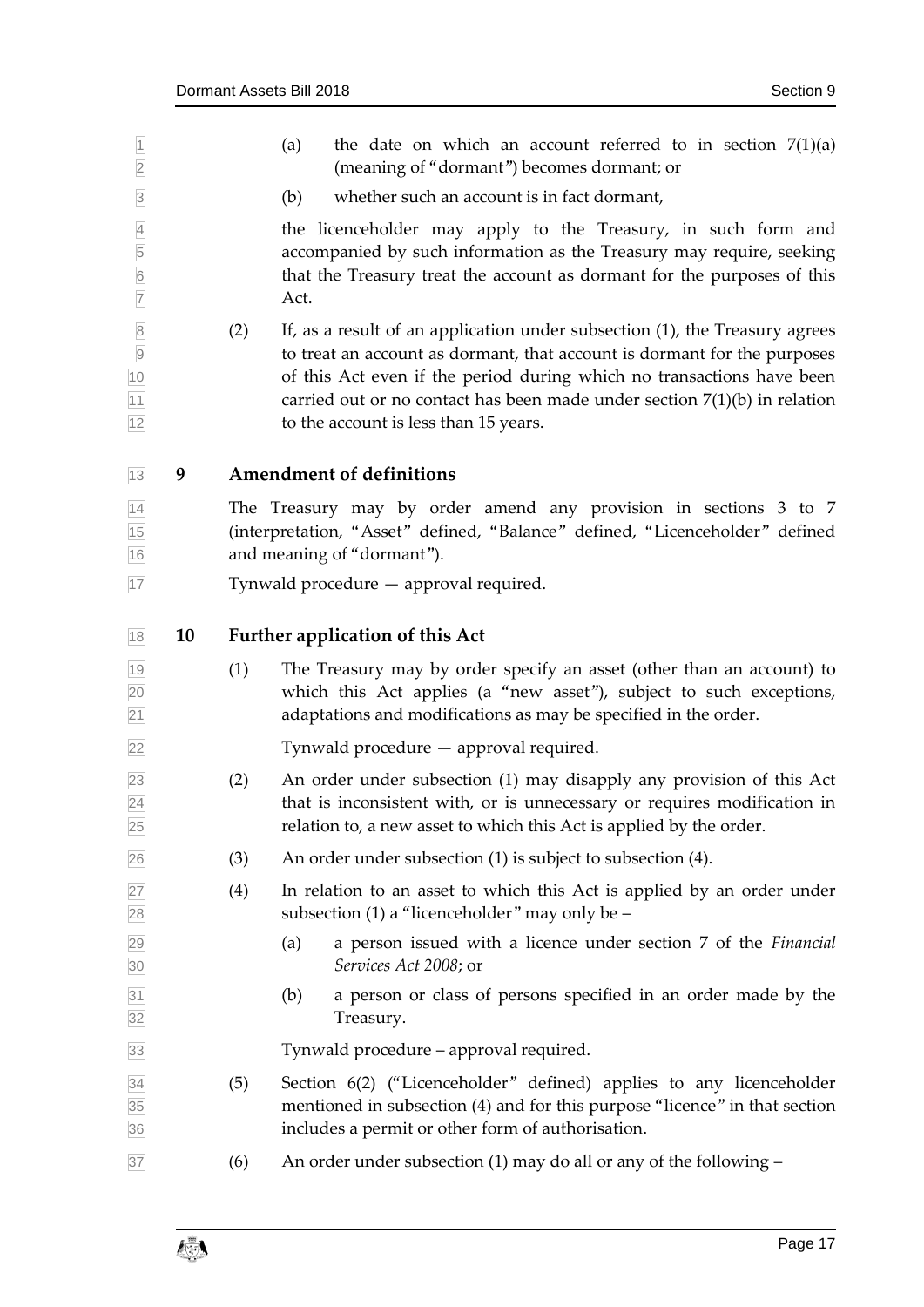- $\Box$  (a) specify the exceptions, adaptations and modifications subject to which this Act applies to a new asset; and
- (b) set out the text of this Act, incorporating the exceptions, adaptations and modifications referred to in paragraph (a).

# <span id="page-17-1"></span><span id="page-17-0"></span>**FART 2 — DORMANT ASSETS FUND**

### **11 The Fund**

J2017/1/18; Oireachtas 2001/32/17 and drafting

- (1) There is established the Dormant Assets Fund.
- (2) The Fund consists of a reserves account and a distribution account both of which are separate from the General Revenue.
- (3) The Fund is under the care and management of the Treasury.
- $\frac{1}{2}$  (4) Transfers made into the Fund in accordance with this Act must be paid into the reserves account of the Fund.
- (5) Payments out of the Fund to meet repayment claims and any other liabilities as permitted under this Act must, unless this Act provides otherwise, be made out of the reserves account of the Fund.
- (6) Monies to be distributed in accordance with Part 5 must be transferred from the reserves account to the distribution account prior to any distribution from the Fund.
- (7) Whenever the monies in the reserves account are insufficient to meet the  $\boxed{21}$  liabilities of the Fund as specified in this Act, there must be paid into that account from the distribution account the monies that are necessary to meet those liabilities.
- (8) Whenever the monies in both the reserves account and distribution account are insufficient to meet the liabilities of the Fund as specified in this Act, the Treasury must pay into the reserves account out of the General Revenue an amount not exceeding the amount of the deficiency.
- (9) Where monies are paid into the reserves account under subsection (8), the Treasury must, as soon as practicable, repay the monies to the General Revenue from monies in the Fund after appropriate provision has been made in relation to –
- (a) the liabilities of the Fund specified in this Act; and
- (b) any prospective or contingent liabilities of the Fund for which, in the opinion of the Treasury, provision should be made out of those monies.
- (10) The Treasury may by regulations make further provision for the structure and operation of the Fund.

Tynwald procedure – approval required.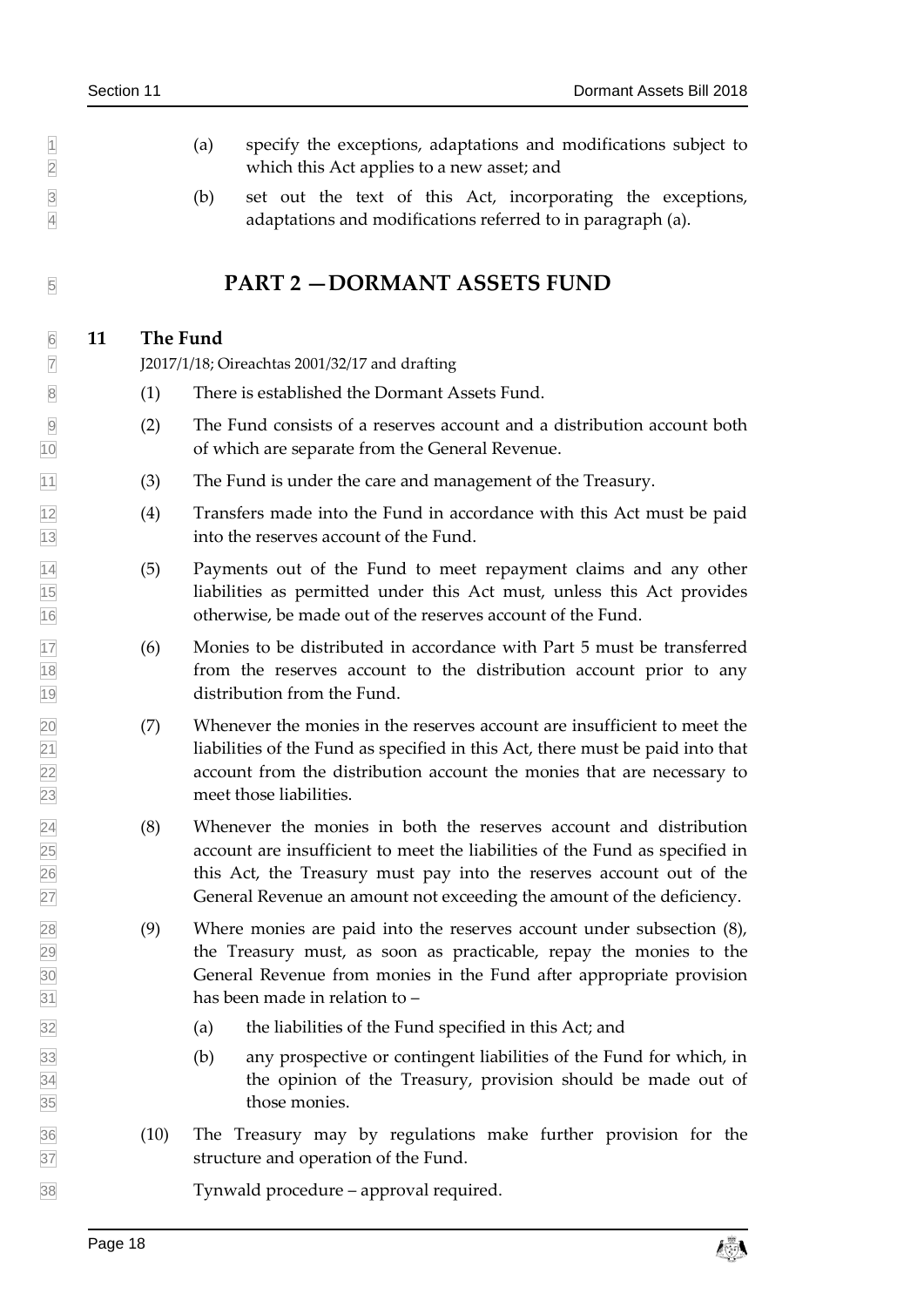<span id="page-18-2"></span><span id="page-18-1"></span><span id="page-18-0"></span>

| $\overline{1}$<br>$\overline{2}$         | 12 |            | <b>Responsibilities and duties of the Treasury</b><br>J2017/1/10 and drafting                                                                                                                                                                                                                                      |  |
|------------------------------------------|----|------------|--------------------------------------------------------------------------------------------------------------------------------------------------------------------------------------------------------------------------------------------------------------------------------------------------------------------|--|
| $\overline{3}$                           |    | (1)        | The Treasury's responsibilities in relation to the Fund are limited to $-$                                                                                                                                                                                                                                         |  |
| $\overline{4}$<br>5                      |    |            | the operation of the reserves account and the distribution account<br>(a)<br>in accordance with this Act;                                                                                                                                                                                                          |  |
| $6\overline{6}$                          |    |            | payments out of the Fund to meet repayment claims;<br>(b)                                                                                                                                                                                                                                                          |  |
| $\overline{7}$<br>$\boxed{8}$            |    |            | the management of the Fund in such a way as to enable the<br>(c)<br>meeting of those repayment claims as it is prudent to expect;                                                                                                                                                                                  |  |
| $\overline{9}$<br>10                     |    |            | defraying the costs of the administration of this Act, subject to<br>(d)<br>section 44 (costs);                                                                                                                                                                                                                    |  |
| $\boxed{11}$<br>$\frac{12}{13}$          |    |            | the preparation of the distribution policy and the transfer of<br>(e)<br>money from the reserves account to the distribution account in<br>accordance with the distribution policy;                                                                                                                                |  |
| $\overline{14}$<br>$\frac{15}{15}$<br>16 |    |            | making arrangements for the distribution of Fund money in<br>(f)<br>accordance with section 25 (distribution of Fund money), subject<br>to paragraphs (c) and (d) and to the distribution policy;                                                                                                                  |  |
| 17<br>$\boxed{18}$                       |    |            | the management of the relationship with licenceholders with<br>(g)<br>regard to the Fund;                                                                                                                                                                                                                          |  |
| 19<br>20                                 |    |            | the appointment of, and management of the relationship with,<br>(h)<br>any distribution organisation; and                                                                                                                                                                                                          |  |
| $\frac{21}{22}$<br>23                    |    |            | matters incidental or conducive to, or otherwise connected with,<br>(i)<br>any of the above (including in particular the prudent investment<br>of money held in the Fund).                                                                                                                                         |  |
| $\overline{24}$<br>25                    |    | (2)        | Nothing in subsection (1) affects the operation of section 19 (duties of<br>licenceholders).                                                                                                                                                                                                                       |  |
| 26                                       | 13 | Investment |                                                                                                                                                                                                                                                                                                                    |  |
| $\overline{27}$<br>28                    |    | (1)        | The Treasury may invest the Fund in such investments as it thinks<br>prudent.                                                                                                                                                                                                                                      |  |
| $\frac{29}{30}$                          |    | (2)        | Accumulations and interest on investments under subsection (1) accrue<br>to the Fund.                                                                                                                                                                                                                              |  |
| $\frac{31}{32}$ $\frac{32}{33}$          |    | (3)        | The Treasury may delegate its powers of investment under subsection (1)<br>to persons appearing to it to be appropriately qualified to undertake that<br>function.                                                                                                                                                 |  |
| 34                                       | 14 |            | <b>Annual report</b>                                                                                                                                                                                                                                                                                               |  |
| 35<br>36<br>37<br>38<br>39               |    | (1)        | As soon as practicable following the first anniversary of the<br>establishment of the Fund under section 11(1) (the Fund), and at every<br>subsequent anniversary, the Treasury must prepare an annual report on<br>the operation of the Fund in the preceding year and the report must be<br>laid before Tynwald. |  |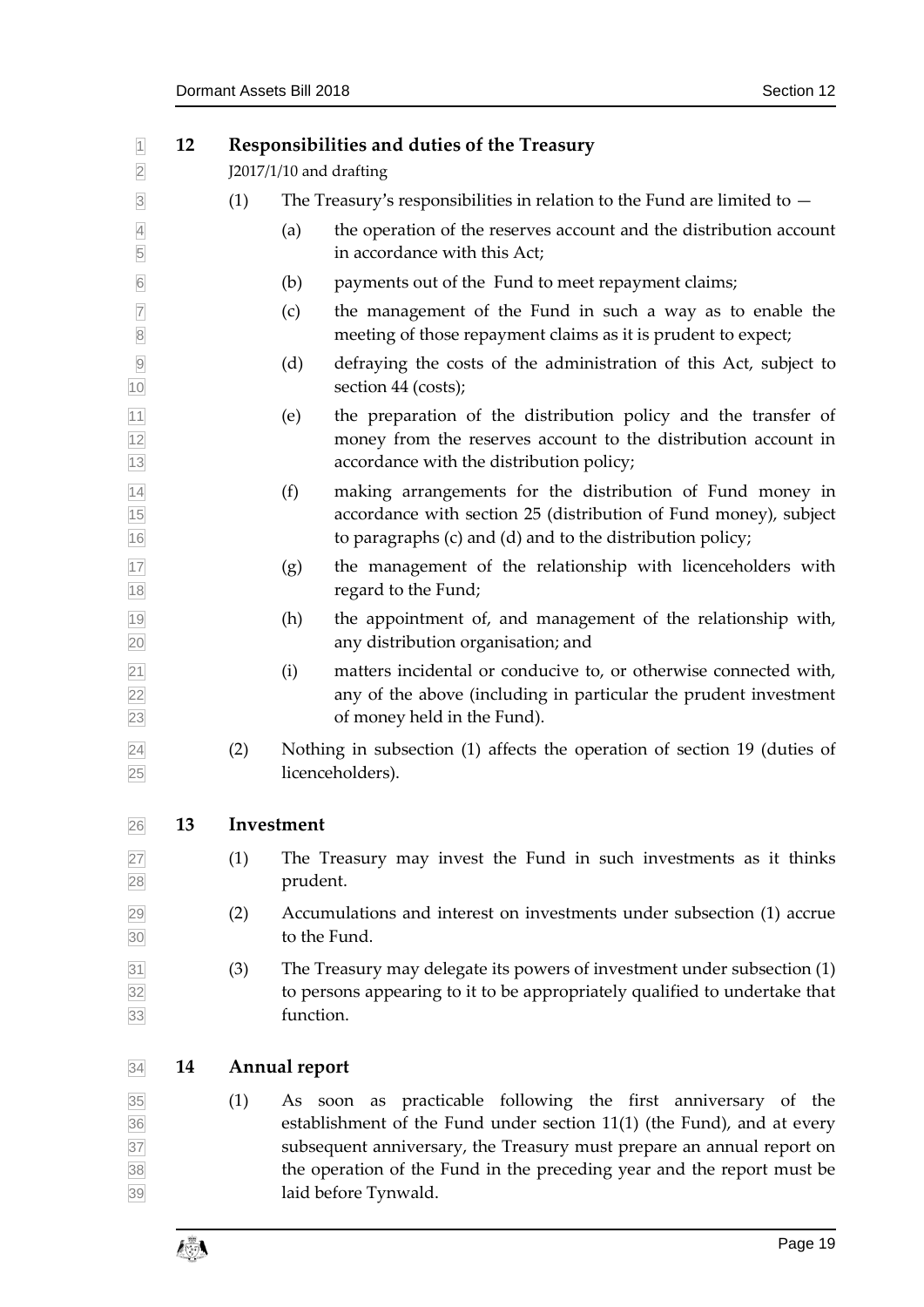| $\overline{1}$                     |    | (2) |          |                        | The report specified in subsection $(1)$ must include –                                                                                                                                                                                                                                         |
|------------------------------------|----|-----|----------|------------------------|-------------------------------------------------------------------------------------------------------------------------------------------------------------------------------------------------------------------------------------------------------------------------------------------------|
| $\overline{2}$<br>$\overline{3}$   |    |     | (a)      |                        | the opening and closing amounts in the reserves account and the<br>distribution account;                                                                                                                                                                                                        |
| $\overline{4}$                     |    |     | (b)      |                        | details of the value of transferred assets;                                                                                                                                                                                                                                                     |
| 5                                  |    |     | (c)      |                        | any payments into the reserves account under section $11(7)$ or $(8)$ ;                                                                                                                                                                                                                         |
| $6\overline{6}$                    |    |     | (d)      |                        | any investment income accrued under section 13(2) (investment);                                                                                                                                                                                                                                 |
| $\boxed{7}$<br>$\boxed{8}$         |    |     | (e)      |                        | the persons (if any) to whom powers of investment are delegated<br>under section 13(3);                                                                                                                                                                                                         |
| $\overline{9}$                     |    |     | (f)      |                        | details of the amounts paid out of the reserves account including –                                                                                                                                                                                                                             |
| 10<br>11                           |    |     |          | (i)                    | any amounts paid out under section 21(3) (licenceholder<br>may recover payment from Fund);                                                                                                                                                                                                      |
| 12                                 |    |     |          | (ii)                   | any costs as provided for under this Act;                                                                                                                                                                                                                                                       |
| $\frac{13}{14}$                    |    |     |          | (iii)                  | any payments from the reserves account to the distribution<br>account; and                                                                                                                                                                                                                      |
| $\frac{15}{16}$                    |    |     |          | (iv)                   | any repayments to the General Revenue under section<br>11(9);                                                                                                                                                                                                                                   |
| $\frac{17}{18}$<br>$\frac{19}{20}$ |    |     | (g)      |                        | details of the number of repayment claims processed by<br>licenceholders on behalf of the Treasury and by the Treasury<br>under section 28 (Treasury may act in cases of default by<br>licenceholder);                                                                                          |
| $\frac{21}{22}$<br>$\frac{22}{23}$ |    |     | (h)      |                        | details of any payments made from the distribution account in<br>accordance with Part 5, including any costs of the distribution<br>organisation in relation to its functions under this Act; and                                                                                               |
| $\overline{24}$                    |    |     | (i)      |                        | the distribution policy.                                                                                                                                                                                                                                                                        |
| 25<br>26<br>27<br>28<br>29         |    | (3) | by them. |                        | Any policies or procedures made by the Treasury concerning the<br>operation of the Fund may be published by the Treasury on a webpage<br>dedicated to the Fund, or in a manner the Treasury considers will bring<br>the policies and procedures to the attention of those likely to be affected |
| 30                                 |    |     |          |                        | <b>PART 3 - NOTICES AND TRANSFERS</b>                                                                                                                                                                                                                                                           |
| $\overline{31}$<br>32              | 15 |     |          | J2017/1/7 and drafting | Notice of dormant assets                                                                                                                                                                                                                                                                        |
| 33                                 |    | (1) |          |                        | Within 3 months of the start of each relevant year a licenceholder must,                                                                                                                                                                                                                        |
|                                    |    |     |          |                        |                                                                                                                                                                                                                                                                                                 |

- <span id="page-19-1"></span><span id="page-19-0"></span> in relation to assets it holds that fell dormant during the preceding relevant year, give notice to the Treasury setting out the number of dormant assets and balance of each dormant asset.
- (2) At any time after an asset falls dormant, but in any event within the period referred to in subsection (1), a licenceholder must give notice of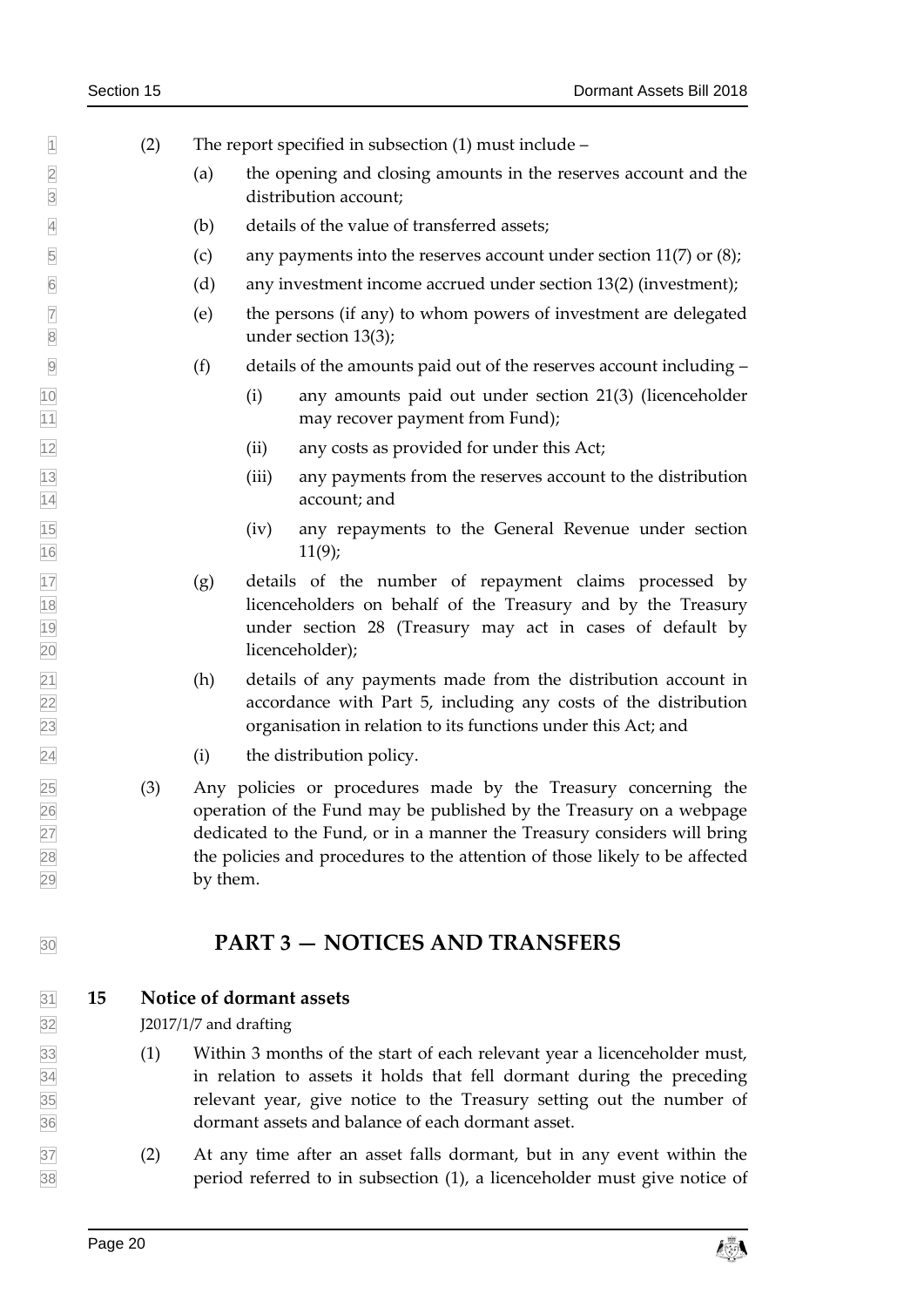| $\vert$<br>$\overline{2}$<br>$\overline{3}$<br>$\overline{4}$ |      | the balance of every dormant asset to the person in whose name the asset<br>is held at that person's last address known to the licenceholder, unless<br>the licenceholder reasonably believes that writing to that address may<br>lead to a risk of fraud.                                                                                      |
|---------------------------------------------------------------|------|-------------------------------------------------------------------------------------------------------------------------------------------------------------------------------------------------------------------------------------------------------------------------------------------------------------------------------------------------|
| $\overline{5}$<br>$6\overline{6}$<br>$\overline{7}$           | (3)  | The licenceholder may aggregate the balances of dormant assets which<br>each have a balance of below £100 for the purposes of the notice required<br>under subsection (1).                                                                                                                                                                      |
| $\overline{8}$<br>$\overline{9}$                              | (4)  | The notice periods in subsections $(1)$ and $(2)$ are subject to Part 7<br>(transitional arrangements and assets dormant at commencement).                                                                                                                                                                                                      |
| 10<br>11<br>12<br>13<br>14                                    | (5)  | The Treasury may by order specify requirements in relation to the form<br>or content of, or the information to be included in, a notice under<br>subsection (1) or (2), including any different notice requirements where<br>the balances of dormant accounts have been aggregated in accordance<br>with subsection (3).                        |
| 15                                                            |      | Tynwald procedure – laying only.                                                                                                                                                                                                                                                                                                                |
| 16<br>17<br>18<br>19                                          | (6)  | Upon receipt of a notice under subsection $(1)$ , the Treasury may make a<br>written request for further information about any dormant asset held by<br>the licenceholder and the licenceholder must provide the further<br>information within one month of the date of the request.                                                            |
| $\frac{20}{21}$                                               | (7)  | Subsection (6) is subject to section 40 (data protection legislation not<br>affected).                                                                                                                                                                                                                                                          |
| 22<br>23<br>24<br>25<br>26                                    | (8)  | If, upon receipt of a notice from a licenceholder under subsection (1), or<br>of further information under subsection (6), the Treasury determines that<br>the balance of a particular dormant asset should not be transferred to the<br>Fund, it must notify the licenceholder that the balance of such an asset<br>should not be transferred. |
| 27<br>28                                                      | (9)  | If the Treasury makes a request for further information from a<br>licenceholder under subsection (6), it may -                                                                                                                                                                                                                                  |
| $\frac{29}{30}$ $\frac{31}{31}$                               |      | vary the time for compliance with the notice and transfer<br>(a)<br>requirements in section $16(1)$ and (3) (transfer of dormant assets);<br>and                                                                                                                                                                                                |
| 32                                                            |      | revise the time period referred to in section 16(5).<br>(b)                                                                                                                                                                                                                                                                                     |
| 33                                                            | (10) | Subsection $(9)$ is subject to section 16 $(6)$ .                                                                                                                                                                                                                                                                                               |
| 34<br>35<br>36                                                | (11) | If a licenceholder, in any given relevant year, holds no assets that would<br>be the subject of a notice under subsection (1), it must, within the period<br>specified in that subsection, notify the Treasury of that fact.                                                                                                                    |
| 37<br>38                                                      | (12) | A licenceholder who fails, without reasonable excuse, to comply with<br>this section commits an offence.                                                                                                                                                                                                                                        |
| 39                                                            |      | Maximum penalty (summary) $-$ a fine of level 4 on the standard scale.                                                                                                                                                                                                                                                                          |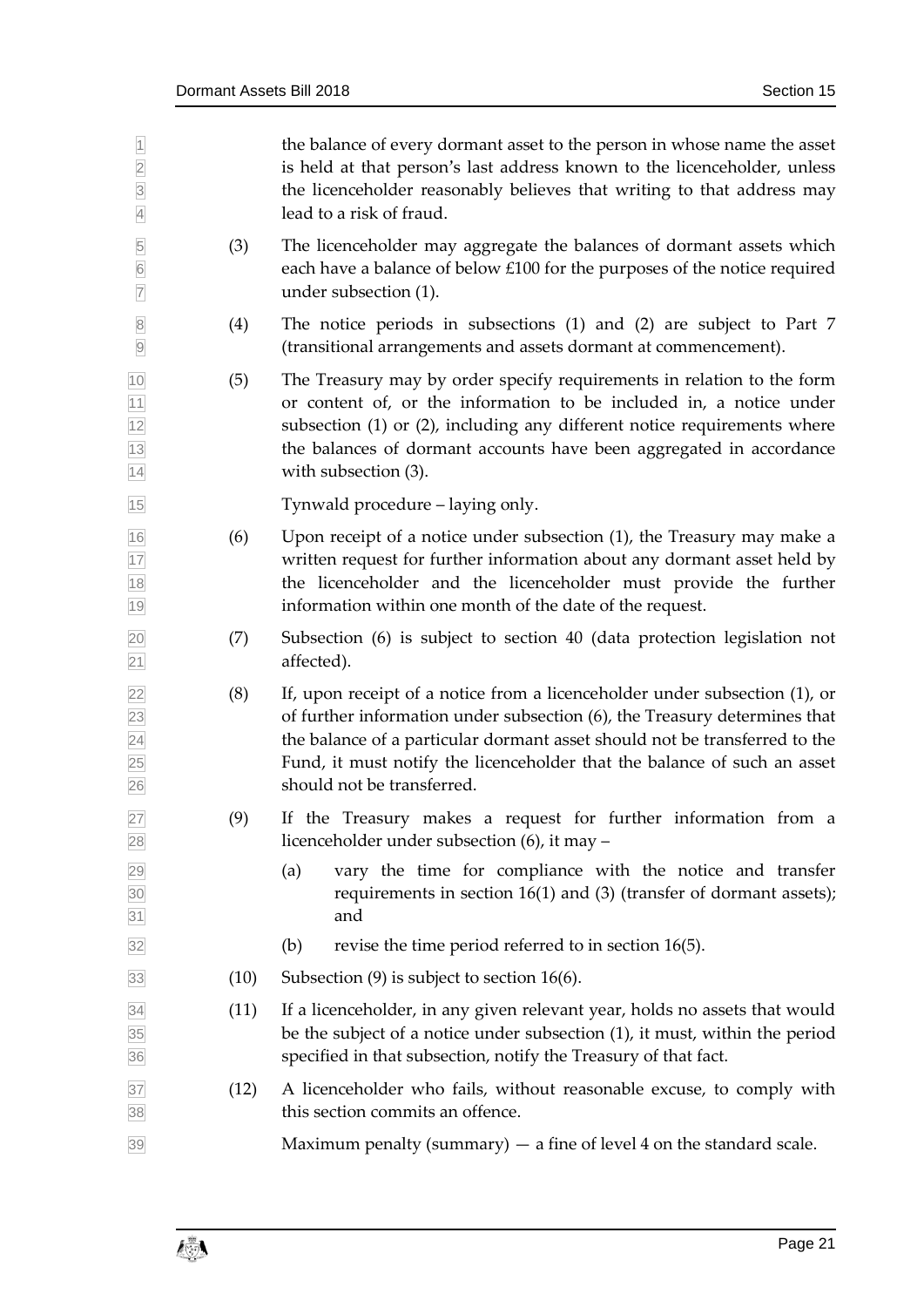### <span id="page-21-0"></span>**16 Transfer of dormant assets**

J2017/1/7 and drafting

- $\boxed{3}$  (1) Subject to section 15(9), within the sixth month of a relevant year, a licenceholder must, in relation to a dormant asset to which subsection (5) does not apply, submit to the Treasury a notice of an intended transfer to the Fund.
- (2) The licenceholder may aggregate the balances of dormant assets which 8 8 each have a balance of below £100 for the purposes of the notice required under subsection (1).
- (3) Subject to section 15(9), by the end of the sixth month in the relevant year a licenceholder must transfer to the Fund all or part of the balance of a dormant asset that is included in the notice referred to in subsection (1).
- (4) A transfer under subsection (3) must comply with the requirements of section 17 (foreign currencies) with respect to an asset which is not held in the Fund currency.
- (5) A licenceholder must not transfer the balance of a dormant asset under this section if at any time prior to the end of the fifth month in the relevant year (or at any other time as determined by the Treasury under  $\vert 19 \vert$  section  $15(9)$ ) –
- (a) an asset holder has notified the licenceholder that the asset is not dormant;
- (b) the licenceholder otherwise realises that the asset is not dormant; or
- $\overline{24}$  (c) the Treasury has notified the licenceholder, in accordance with section 15(8), that the asset should not be transferred.
- (6) If for any reason a transfer does not take place within the period mentioned in subsection (3) it must take place within the next period of 12 months following that time without any further notice being given.
- (7) An asset transferred to the Fund under this section must be paid into the reserves account of the Fund.
- (8) The Treasury may by order specify requirements in relation to any or all of the following –
- (a) the form or content of, or the information to be included in, a notice under subsection (1), including any different notice requirements where the balances of dormant accounts have been aggregated in accordance with subsection (2) ; and
- (b) the information that must accompany a transfer by the licenceholder under subsection (3).

Tynwald procedure – laying only.

 (9) A licenceholder who fails, without reasonable excuse, to comply with 41 this section commits an offence.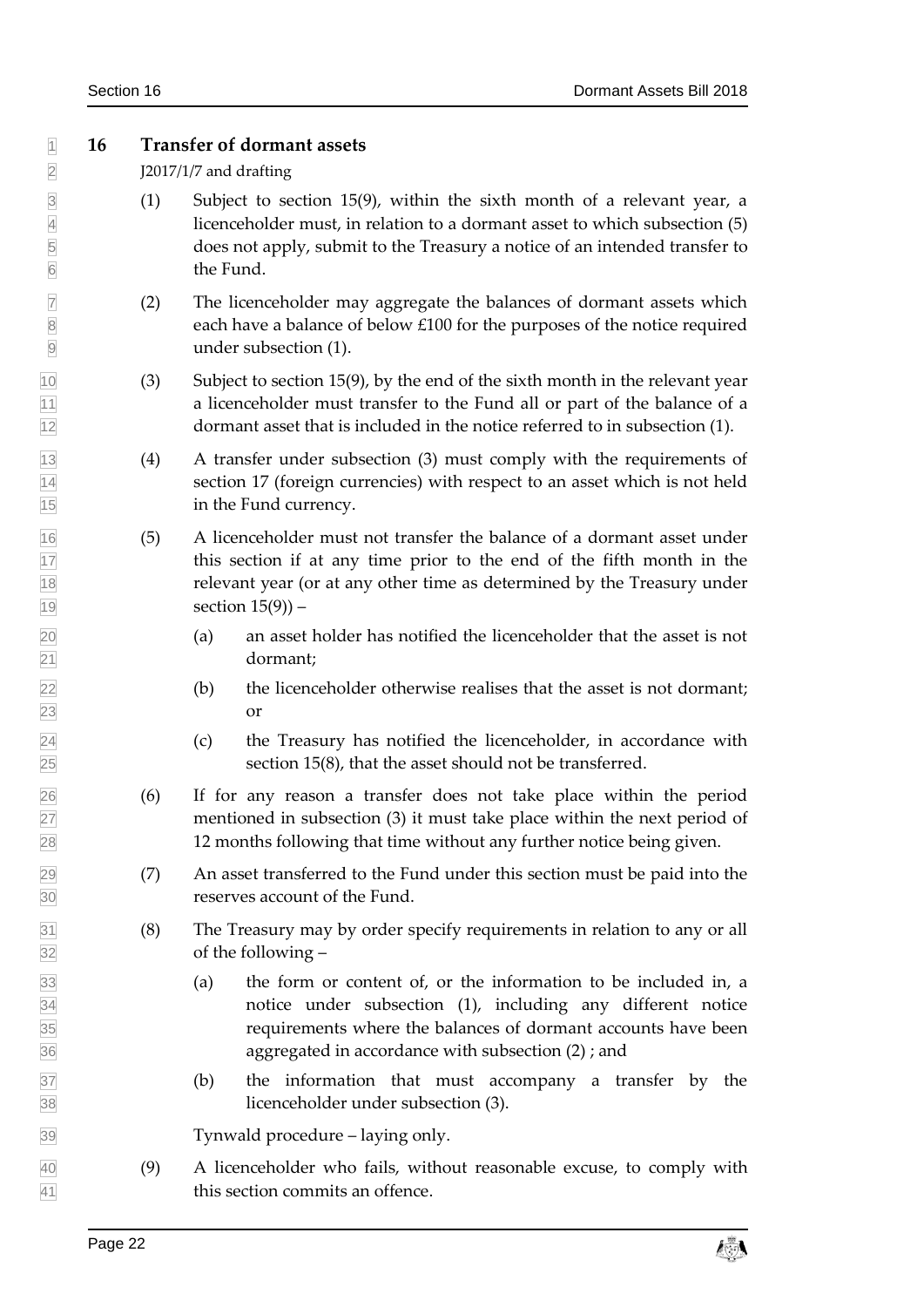<span id="page-22-2"></span><span id="page-22-1"></span><span id="page-22-0"></span>

| $\overline{1}$                                              |    |     | Maximum penalty (summary) $-$ a fine of level 4 on the standard scale.                                                                                                                                                                                                                                                                                       |
|-------------------------------------------------------------|----|-----|--------------------------------------------------------------------------------------------------------------------------------------------------------------------------------------------------------------------------------------------------------------------------------------------------------------------------------------------------------------|
| $\overline{2}$<br>$\overline{3}$                            | 17 |     | Foreign currencies<br>J2017/1/8 and drafting                                                                                                                                                                                                                                                                                                                 |
| $\overline{4}$<br>5<br>$\frac{6}{7}$                        |    | (1) | If a dormant asset consists in whole or in part of money in a currency<br>other than the Fund currency, that money must be converted to the Fund<br>currency at the currency conversion rate no more than 2 working days<br>before any part of the balance of the asset is transferred to the Fund.                                                          |
| 8<br>9<br>10<br>11                                          |    | (2) | The currency conversion rate referred to in subsection (1) is the<br>prevailing exchange rate that applies to the asset on the day of<br>conversion according to the terms and conditions under which that asset<br>is held by the licenceholder.                                                                                                            |
| 12                                                          |    |     | <b>PART 4 - REPAYMENT CLAIMS</b>                                                                                                                                                                                                                                                                                                                             |
| 13<br>14                                                    | 18 |     | <b>Rights of asset holders</b><br>J2017/1/9 and drafting                                                                                                                                                                                                                                                                                                     |
| 15                                                          |    | (1) | With respect to a transferred asset, an asset holder -                                                                                                                                                                                                                                                                                                       |
| 16<br>17                                                    |    |     | no longer has any right against the licenceholder to payment of<br>(a)<br>the transferred asset; but                                                                                                                                                                                                                                                         |
| 18<br>19<br>20<br>21                                        |    |     | has against the Treasury in respect of the Fund whatever right to<br>(b)<br>payment of the transferred asset the asset holder would have had<br>against the licenceholder if the transfer of that asset had not<br>occurred.                                                                                                                                 |
| 22<br>23                                                    |    | (2) | A transferred asset is no longer a debt owed, or an amount due, by the<br>licenceholder to the asset holder.                                                                                                                                                                                                                                                 |
| $\overline{24}$<br>$\frac{25}{26}$<br>27<br>$\overline{28}$ |    | (3) | An asset holder is not entitled to interest on the transferred asset in<br>respect of any period during which it is held in the Fund, except to the<br>extent that the Treasury otherwise by order prescribes (although the<br>licenceholder remains liable in respect of any interest that accrued before<br>the transfer but was not in fact transferred). |
| 29                                                          |    |     | Tynwald procedure - approval required.                                                                                                                                                                                                                                                                                                                       |
| 30<br>31<br>32<br>33                                        |    | (4) | Nothing in subsection $(1)(b)$ or $(5)$ entitles a holder of a transferred asset<br>that consisted (before it was transferred under section 16 (transfer of<br>dormant assets)) in whole or in part of money in a currency other than<br>the Fund currency to recover any part of the transferred asset -                                                    |
| 34                                                          |    |     | in that other currency; or<br>(a)                                                                                                                                                                                                                                                                                                                            |
| 35<br>36<br>37                                              |    |     | (b)<br>at an amount calculated in terms of that currency as at any time<br>other than the time of the conversion of that other currency under<br>section 17 (foreign currencies).                                                                                                                                                                            |
| 38                                                          |    | (5) | To avoid doubt, nothing in subsection $(1)$ or $(2)$ affects –                                                                                                                                                                                                                                                                                               |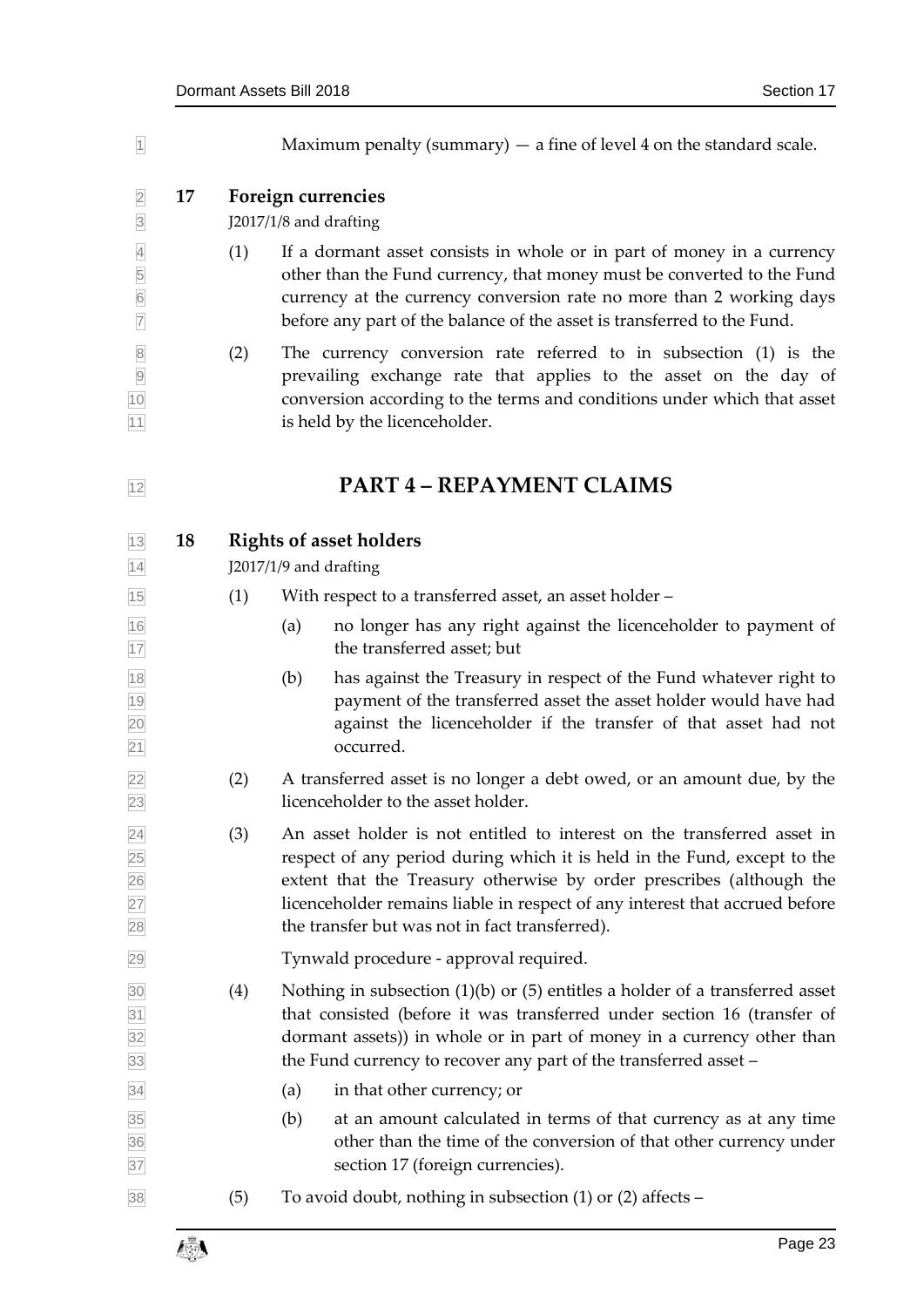- $|1 \rangle$  (a) any liability of the licenceholder to the asset holder in respect of an amount, or value, other than the transferred asset referred to in whichever subsection; or
- (b) the operation of section 19 (duties of licenceholders).
- (6) Subject to subsection (3) and to the extent that an order made by the Treasury prescribes otherwise, the terms on which, prior to transfer, the transferred asset was held by a licenceholder apply to the transferred

<span id="page-23-0"></span>Tynwald procedure - approval required.

**19 Duties of licenceholders** 

J2017/1/11 and drafting

- $\frac{1}{12}$  (1) A licenceholder must do the following in relation to a transferred asset –
- (a) retain the records that the licenceholder has created or acquired relating to the relevant transferred asset and to any holder of that asset;
- (b) receive any repayment claim for payment of that transferred asset;
- (c) verify any repayment claim;
- (d) calculate the amount that should be paid in respect of a repayment claim;
- (e) determine who is the asset holder in relation to a repayment claim;
- (f) pay out to the asset holder the amount that should be paid in respect of a repayment claim;
- $\overline{24}$  (g) comply with any written directions of the Treasury given to the licenceholder under subsection (7) for the purposes of Part 3 and this Part; and
- (h) provide information or assistance in respect of a transferred asset or the holder of that asset if requested by a law enforcement agency for a permitted purpose.
- (2) Despite subsection (1)(f), in exceptional circumstances a licenceholder may apply in writing to the Treasury –
- (a) for the transfer to the licenceholder of a sum equal to the amount payable as the result of a repayment claim prior to the licenceholder making a payment out on that repayment claim; or
- (b) for the Treasury to pay from the Fund the amount due as a result of a repayment claim directly to the asset holder.
- (3) The Treasury may accept or refuse any application made under subsection (2) at its discretion.
- (4) Any payment out on a repayment claim under subsection  $(1)(f)$  must be made in the Fund currency.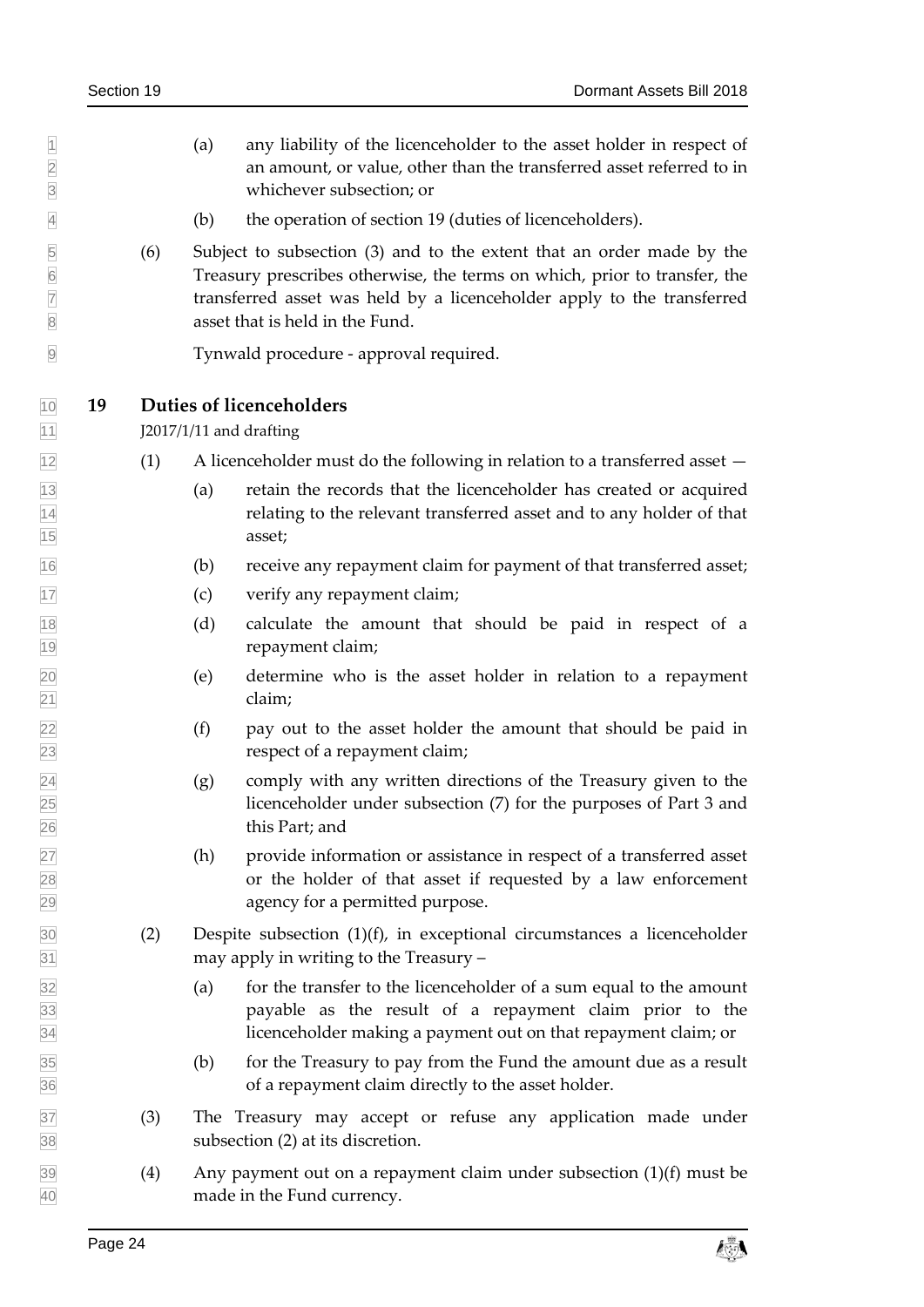<span id="page-24-0"></span>

| $\overline{1}$<br>$\overline{2}$                        |    | (5)  | A licenceholder must act promptly to execute its responsibilities under<br>this section.                                                                                                                                                                                              |
|---------------------------------------------------------|----|------|---------------------------------------------------------------------------------------------------------------------------------------------------------------------------------------------------------------------------------------------------------------------------------------|
| $\overline{3}$<br>$\overline{4}$<br>5<br>$\overline{6}$ |    | (6)  | To avoid doubt, a licenceholder is responsible, in respect of dealing with<br>a repayment claim, for satisfying all the obligations which apply to any<br>payment to an asset holder, despite the asset claimed being a transferred<br>asset.                                         |
| $\overline{7}$<br>$\boxed{8}$<br>$\overline{9}$         |    | (7)  | The Treasury may issue written directions to a licenceholder or a class of<br>licenceholders for the purposes of Part 3 and this Part, with which the<br>licenceholder must comply.                                                                                                   |
| 10                                                      |    | (8)  | The Treasury may by order amend subsection (1).                                                                                                                                                                                                                                       |
| $11$                                                    |    |      | Tynwald procedure - approval required.                                                                                                                                                                                                                                                |
| $\frac{12}{13}$<br>$\frac{13}{14}$<br>$\frac{14}{15}$   |    | (9)  | A reference in this section to payment of a transferred asset includes<br>payment of any amount of interest that becomes due to the asset holder,<br>in relation to that asset, as prescribed under section $18(3)$ (rights of asset<br>holders).                                     |
| $\frac{16}{17}$                                         |    | (10) | A licenceholder who fails, without reasonable excuse, to comply with<br>this section commits an offence.                                                                                                                                                                              |
| 18                                                      |    |      | Maximum penalty (summary) $-$ a fine of level 4 on the standard scale.                                                                                                                                                                                                                |
| $19$<br>20                                              | 20 |      | <b>Annual statement of repayments</b><br>J2017/1/12 and drafting                                                                                                                                                                                                                      |
| $\overline{21}$<br>22                                   |    | (1)  | A licenceholder must give to the Treasury, by the end of 3 months<br>following the end of each relevant year, written notice of $-$                                                                                                                                                   |
| 23<br>$\overline{24}$                                   |    |      | the amounts that it has during that year paid out in accordance<br>(a)<br>with section $19(1)(f)$ (duties of licenceholders);                                                                                                                                                         |
| 25<br>26<br>27                                          |    |      | the amounts that it has during that year claimed from the<br>(b)<br>Treasury under section 21 (licenceholder may recover payment<br>from the Fund);                                                                                                                                   |
| 28 29 30 31 32                                          |    |      | (c)<br>any application it has made made during that year under section<br>19(2) (duties of licenceholders) and the amount of any sum<br>transferred to the licenceholder or any payment made directly to<br>the asset holder during that year as a result of that application;<br>and |
| $\frac{33}{34}$                                         |    |      | the number of repayment claims it has received during that year<br>(d)<br>in respect of which it has not made any payment.                                                                                                                                                            |
| 35<br>36<br>37<br>38                                    |    | (2)  | If no repayment claims were received, no applications under section<br>19(2) made, or no amounts paid out or claimed as referred to in<br>subsection $(1)(a)$ or $(b)$ during the relevant year, the written notice<br>required under subsection (1) must confirm that fact.          |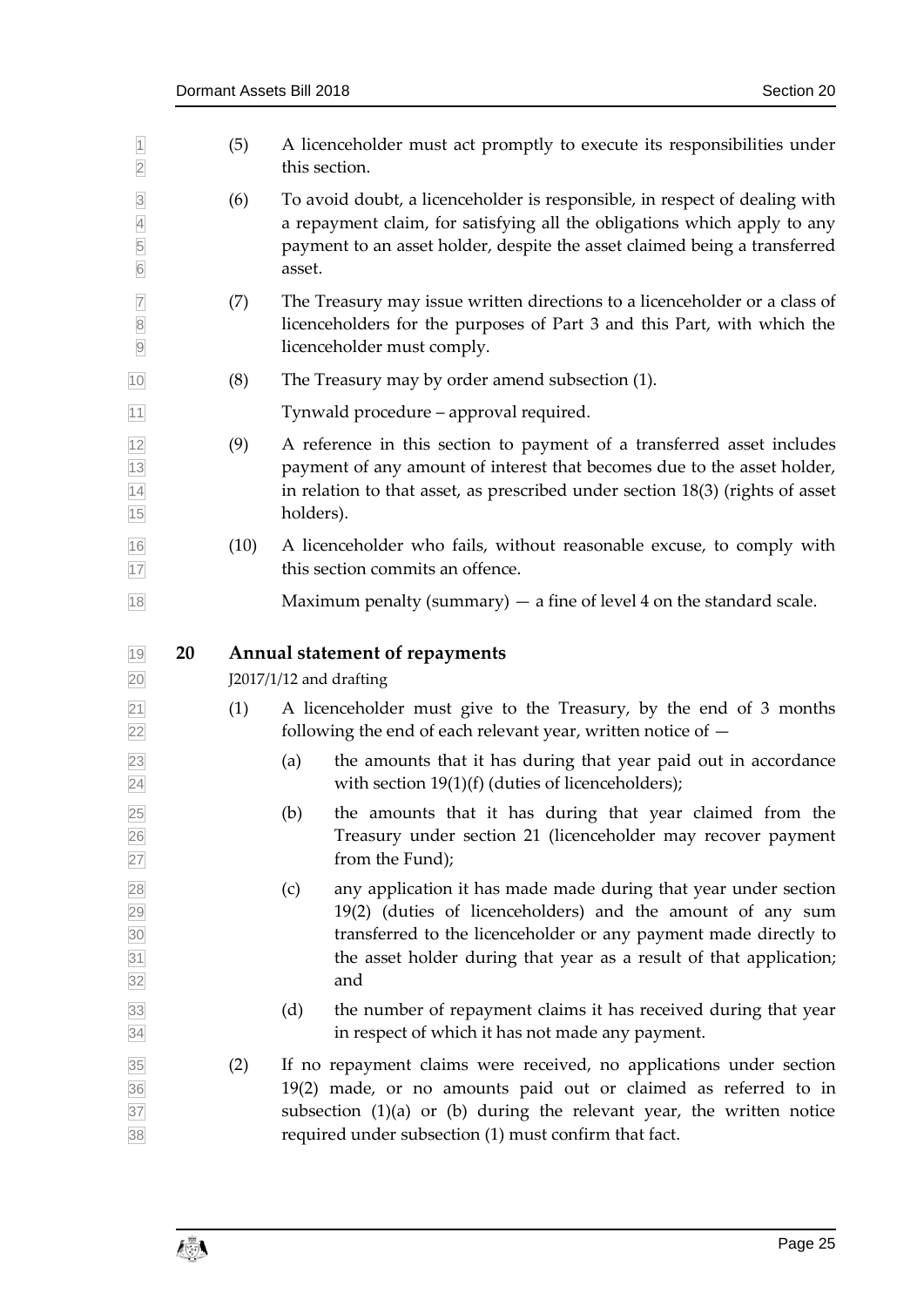$\Box$  (3) The Treasury may by order specify the form or content of, and the information to be included in, the written notice referred to in subsection  $3(1).$ 

Tynwald procedure – laying only.

 (4) A licenceholder who fails without reasonable excuse to comply with this section commits an offence.

<span id="page-25-0"></span>Maximum penalty (summary) — a fine of level 4 on the standard scale.

### **21 Licenceholder may recover payment from the Fund**

J2017/1/13 and drafting

- (1) Subject to subsections (2) and (4), a licenceholder may, by submitting a **reclaim certificate to the Treasury, apply to recover quarterly from the**  Fund an amount equal to the amount that the licenceholder, in accordance with section 19 (duties of licenceholders), has paid out on repayment claims made to that licenceholder.
- (2) A licenceholder may not recover from the Fund any amount to the extent  $\frac{16}{16}$  that —
- (a) the amount was paid out on a repayment claim more than 3 years before the application under subsection (1) is made; or
- (b) the amount was paid out in error.
- (3) The Treasury must pay from the reserves account of the Fund any amount that the Treasury is satisfied has been the subject of an application made in accordance with the requirements of this section and any order made under subsection (4).
- $\boxed{24}$  (4) The Treasury may by order –
- (a) specify the form and content of, and the information to be included in, a reclaim certificate and any procedures relating to the submission of a reclaim certificate; and
- $\boxed{28}$  (b) provide that an application made under subsection (1) –
- (i) be made in respect of aggregates of amounts instead of individual amounts; and
- (ii) be made at, within or in respect of any specified time or times.

<span id="page-25-1"></span>Tynwald procedure – laying only.

### **22 Licenceholder acts as agent of the Treasury**

J2017/1/19 and drafting

- (1) A licenceholder acts as the agent of the Treasury in relation to the Fund in respect of the following matters —
- (a) repayment claims;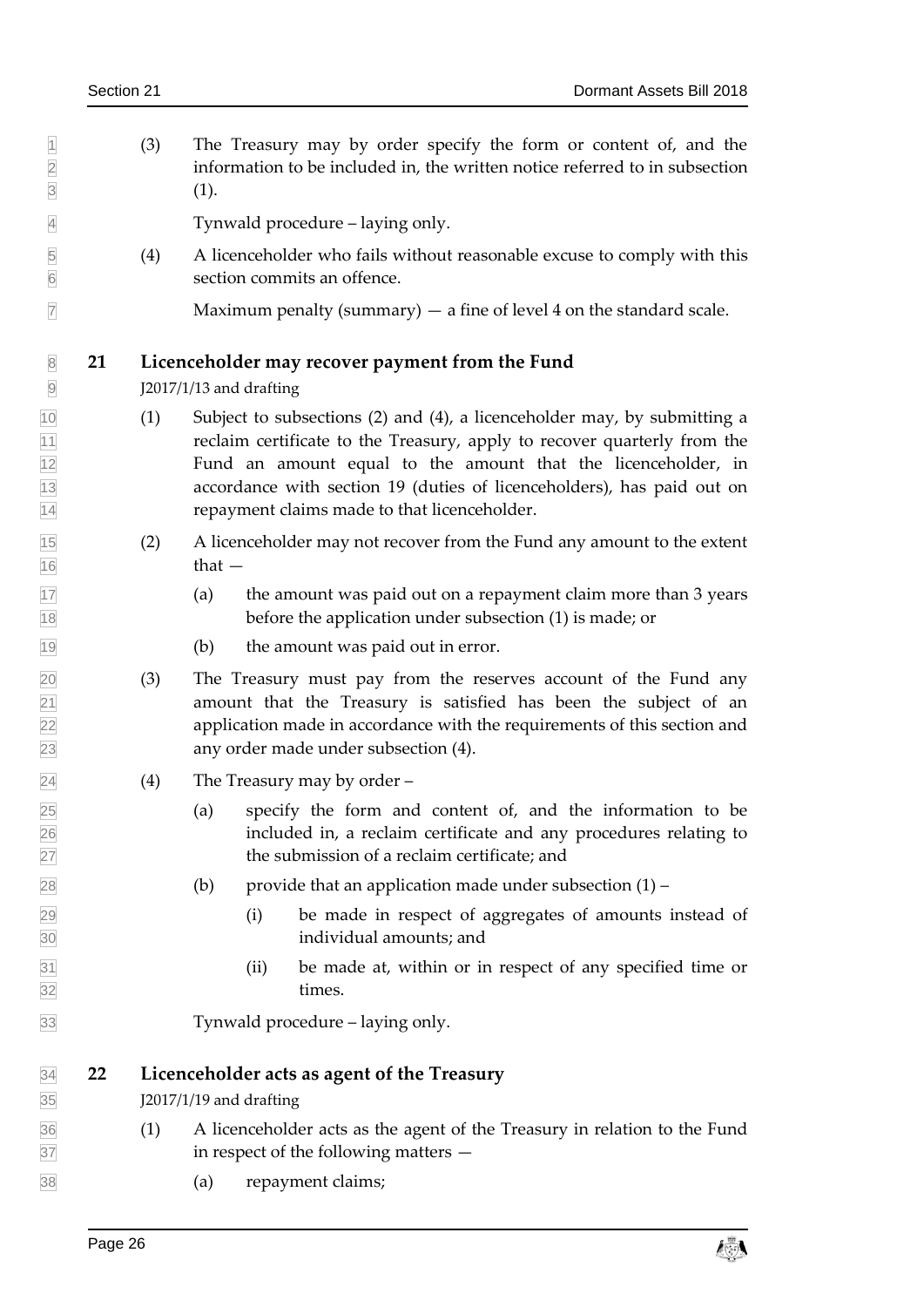<span id="page-26-0"></span>

| $\vert$ 1                                       |    |     | (b)<br>payments paid out on repayment claims;                                                                                                                                                                                                                                                                            |
|-------------------------------------------------|----|-----|--------------------------------------------------------------------------------------------------------------------------------------------------------------------------------------------------------------------------------------------------------------------------------------------------------------------------|
| $\overline{2}$                                  |    |     | relationships with asset holders;<br>(c)                                                                                                                                                                                                                                                                                 |
| $\overline{3}$                                  |    |     | (d)<br>record-keeping; and                                                                                                                                                                                                                                                                                               |
| $\overline{4}$<br>5                             |    |     | (e)<br>the fulfilment of any legal or regulatory obligations arising out of<br>the relationship with an asset holder.                                                                                                                                                                                                    |
| $\overline{6}$<br>$\overline{7}$                |    | (2) | The Schedule has effect with respect to the terms on which a<br>licenceholder acts as the agent of the Treasury under this section.                                                                                                                                                                                      |
| $\overline{8}$<br>$\overline{9}$                |    | (3) | Despite subsection (2), the Treasury may agree with a licenceholder<br>additional terms as the Treasury considers appropriate.                                                                                                                                                                                           |
| $\frac{10}{11}$ $\frac{11}{12}$ $\frac{13}{14}$ |    | (4) | Unless terminated with the consent of the Treasury, the terms upon<br>which a licenceholder acts as agent of the Treasury set out in the<br>Schedule (and any additional terms agreed under subsection (3)) are<br>binding on a liquidator or any other person acting in the place of the<br>licenceholder under Part 6. |
| 15<br>16                                        |    | (5) | A licenceholder's role as agent under this section may not be assigned or<br>transferred by contract except as approved by the Treasury.                                                                                                                                                                                 |
| $17$                                            | 23 |     | <b>Costs of licenceholder</b>                                                                                                                                                                                                                                                                                            |
| 18                                              |    |     | J2017/1/14 and drafting                                                                                                                                                                                                                                                                                                  |
| $\frac{19}{20}$<br>$\frac{21}{22}$              |    | (1) | A licenceholder may deduct from the value of an asset reasonable fees<br>and expenses incurred in respect of carrying out its functions under this<br>Act to the extent provided for in terms and conditions that are binding<br>on the asset holder.                                                                    |
| $\frac{23}{24}$<br>25<br>26<br>27               |    | (2) | Save as provided for in subsection (1) or elsewhere in this Act, a<br>licenceholder may not deduct from any amount transferred to, recovered<br>from or to be paid from, the Fund, any amount in respect of the<br>licenceholder's costs in connection with the performance of its functions<br>under this Act.          |
| $28\,$                                          |    |     | <b>PART 5 - DISTRIBUTION</b>                                                                                                                                                                                                                                                                                             |
| 29                                              | 24 |     | Distribution policy                                                                                                                                                                                                                                                                                                      |
| $\frac{30}{31}$ $\frac{31}{32}$                 |    | (1) | After consulting with such persons as it considers appropriate, the<br>Treasury must establish a policy which provides the method for<br>determining-                                                                                                                                                                    |
| $\frac{33}{34}$                                 |    |     | when assets may be transferred from the reserves account into the<br>(a)<br>distribution account;                                                                                                                                                                                                                        |

<span id="page-26-2"></span><span id="page-26-1"></span> $\frac{35}{36}$  (b) when a distribution may be made from the distribution account;<br>and and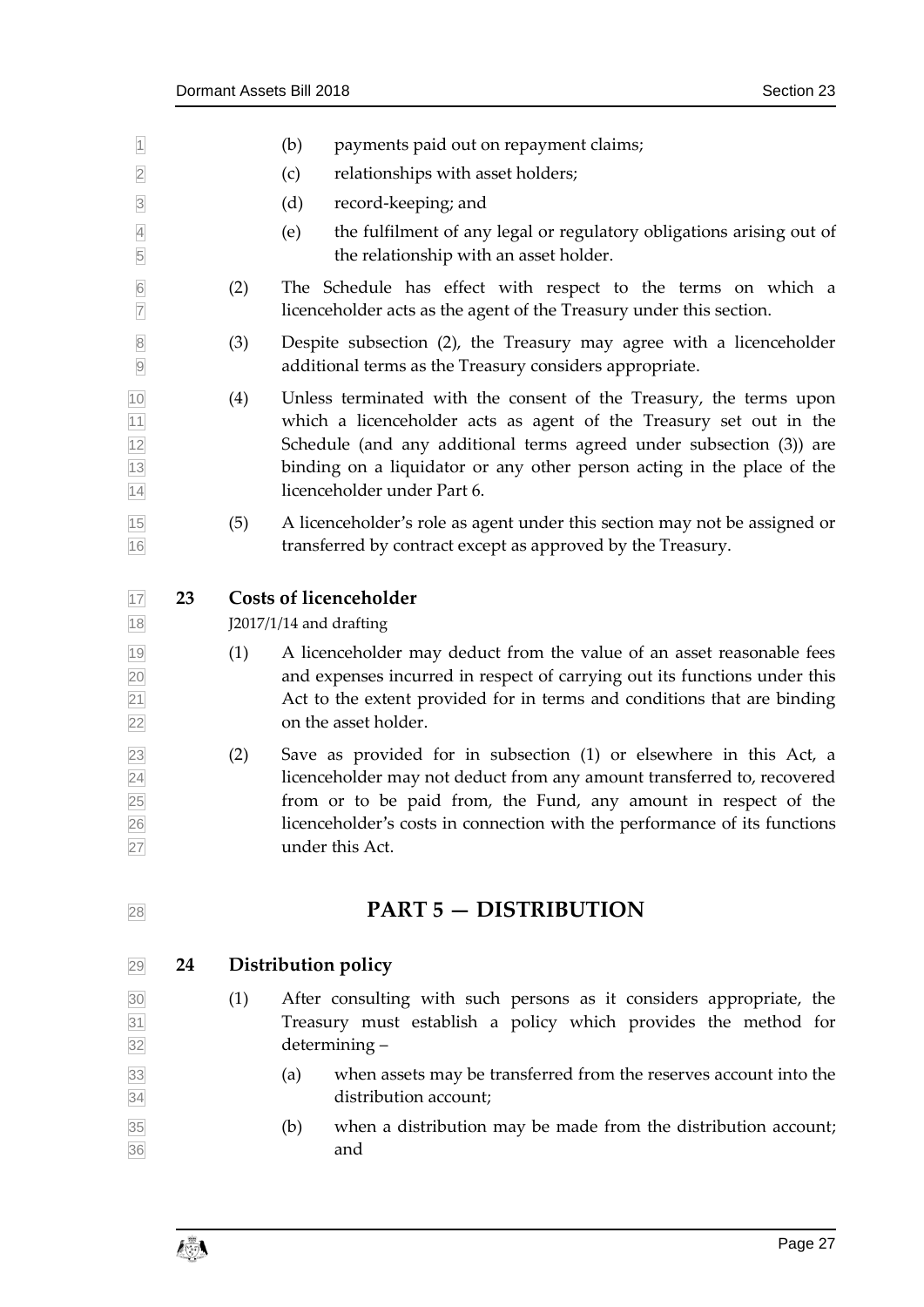- $\vert$  1 (c) the amount of assets, if any, which may be made available for distribution.
- (2) The policy referred to in subsection (1) is known as the "distribution policy".

### <span id="page-27-0"></span>**25 Distribution of Fund money**

J2017/1/20 and drafting

- $\boxed{7}$  (1) The purposes for which the funds in the distribution account may be distributed are —
- (a) to pay the costs of a distribution organisation incurred in the performance of its functions under this Act; and
- (b) charitable purposes specified in subsection (7).
- (2) For the purposes of enabling the distribution organisation to carry out its functions in subsection (3), the Treasury may distribute funds in the distribution account to the distribution organisation.
- (3) The Treasury must by order appoint a distribution organisation not connected with the management of the Fund to –
- (a) determine the persons or bodies for whose charitable purposes amounts from the Fund must be distributed in accordance with this section and any order made under subsection (8); and
- (b) distribute those amounts to those persons or bodies.

Tynwald procedure – approval required.

- (4) An order made under subsection (3) must –
- (a) include the terms of appointment of the distribution organisation; 24 and
- (b) provide that the distribution organisation may recover its reasonable costs incurred in the performance of its functions under this Act.
- $\sqrt{28}$  (5) An order under subsection (3) may –
- (a) provide for procedures to be followed on the receipt of a complaint regarding any decision or action of the distribution organisation with respect to a distribution under this Act; and
- (b) impose any requirements on the distribution organisation to permit a review by specified persons and for specified purposes of records held by the distribution organisation which are related to distributions made under this Act.
- (6) The distribution organisation, for the duration of its appointment as the distribution organisation, is not eligible to receive any money from the Fund on its own account for a purpose specified in subsection (1)(b).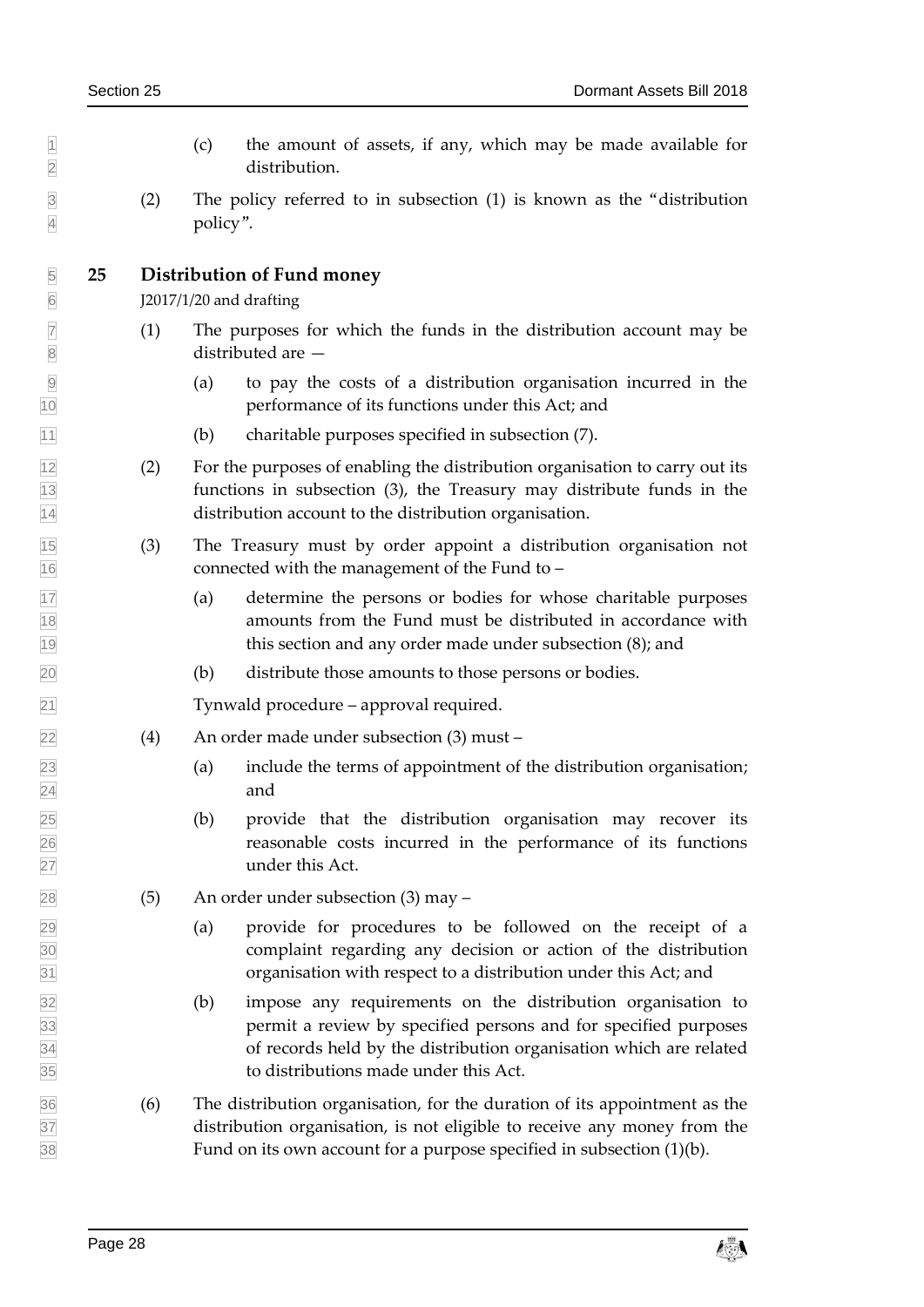| $\overline{1}$<br>$\overline{2}$               | (7)  | In accordance with the distribution policy, the distribution organisation<br>must distribute amounts -                                                                                                                                   |
|------------------------------------------------|------|------------------------------------------------------------------------------------------------------------------------------------------------------------------------------------------------------------------------------------------|
| $\overline{3}$<br>$\overline{4}$               |      | for charitable purposes which achieve any of the following<br>(a)<br>objectives -                                                                                                                                                        |
| 5<br>$\boxed{6}$                               |      | (i)<br>the advancement of the arts, culture, heritage or science in<br>the Island;                                                                                                                                                       |
| $\overline{7}$                                 |      | the advancement of education in the Island;<br>(ii)                                                                                                                                                                                      |
| $\overline{8}$                                 |      | the advancement of health in the Island; or<br>(iii)                                                                                                                                                                                     |
| $\overline{9}$<br>10                           |      | (iv)<br>advancement of environmental<br>the<br>protection<br>or<br>improvement in the Island; or                                                                                                                                         |
| 11<br>12                                       |      | for any other charitable purposes carried on in the Island by a<br>(b)<br>registered charity.                                                                                                                                            |
| 13<br>14<br>15                                 | (8)  | The Treasury may by order specify the proportions in which amounts<br>may be distributed to the charitable purposes referred to in subsection<br>(7).                                                                                    |
| 16                                             |      | Tynwald procedure - approval required.                                                                                                                                                                                                   |
| 17<br>18<br>19                                 | (9)  | For the purposes of this Part, distributing funds for a purpose includes<br>distributing funds to establish, contribute to, or endow (including<br>permanently endow) in connection with the purpose.                                    |
| 20<br>$\overline{21}$<br>$\overline{22}$<br>23 | (10) | As soon as practicable following the first anniversary of its appointment,<br>and every subsequent year, the distribution organisation must report to<br>the Treasury on its activities under this section during the preceding<br>year. |
| $\overline{24}$<br>25                          | (11) | The report referred to in subsection (10) must be laid before Tynwald as<br>soon as practicable and must include -                                                                                                                       |
| 26                                             |      | the identity of all recipients of distributions;<br>(a)                                                                                                                                                                                  |
| 27                                             |      | the amounts paid to each recipient;<br>(b)                                                                                                                                                                                               |
| 28                                             |      | the purposes for which the distributions were made; and<br>(c)                                                                                                                                                                           |
| 29<br>30                                       |      | (d)<br>audited accounts relating to the distribution organisation's<br>activities under this section.                                                                                                                                    |
| 31                                             |      | The report must be published on the webpage dedicated to the Fund.                                                                                                                                                                       |
| 32                                             | (12) | In this section $-$                                                                                                                                                                                                                      |
| 33<br>34                                       |      | "charitable purposes" has the same meaning as in section 14 of<br>(a)<br>the Charities Act 1962; and                                                                                                                                     |
| 35<br>36                                       |      | "registered charity" has the same meaning as in section 15 of the<br>(b)<br>Charities Registration Act 1989.                                                                                                                             |
| 37                                             | (13) | The Treasury may by order $-$                                                                                                                                                                                                            |
| $38$                                           |      | amend the objectives set out in subsection $(7)(a)$ ; and<br>(a)                                                                                                                                                                         |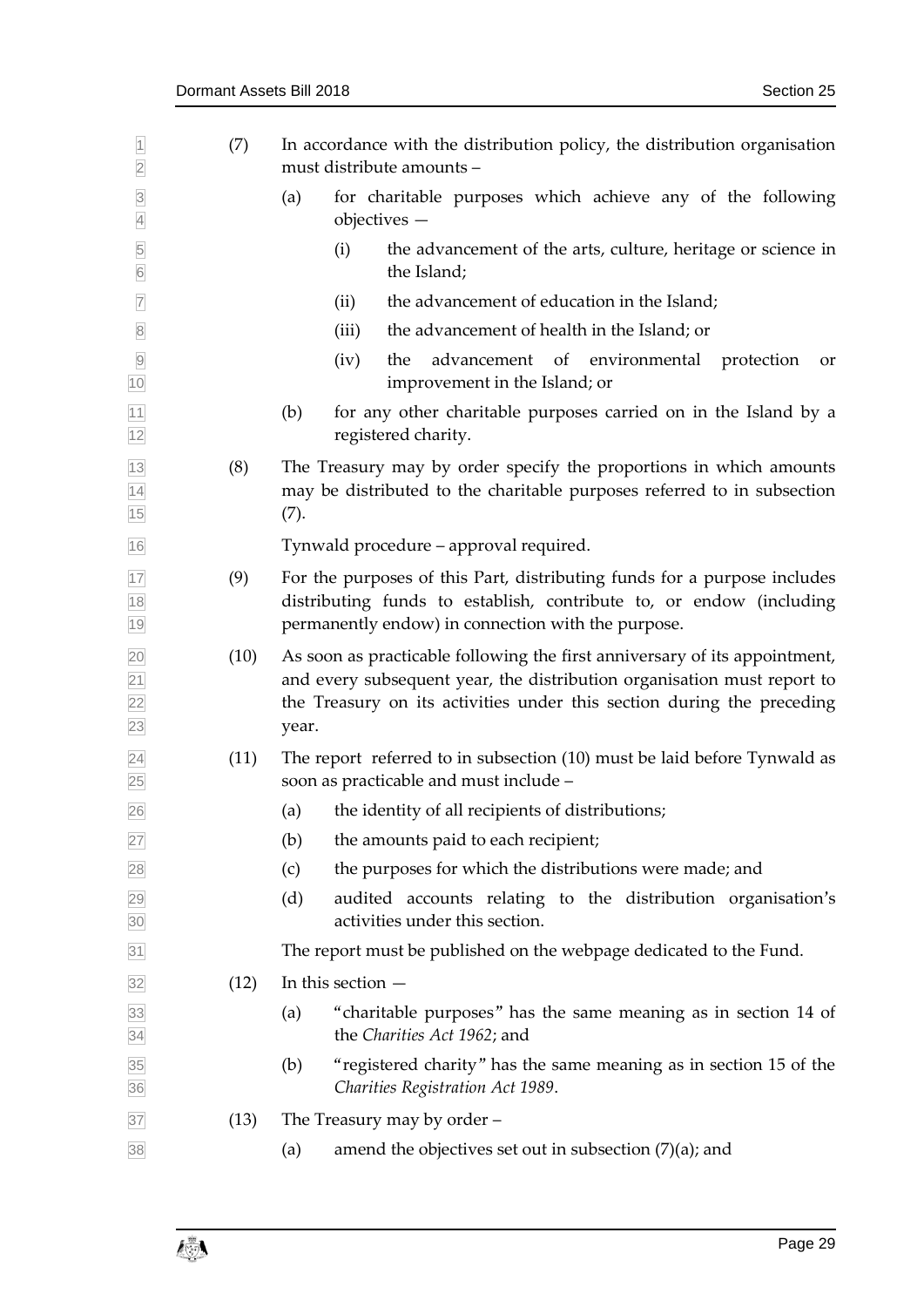$\vert$  1 (b) amend subsection (12) in so far as may be necessary or desirable in consequence of any change to the law relating to charities in the Island.

<span id="page-29-0"></span>Tynwald procedure – approval required.

# <span id="page-29-1"></span>**PART 6 – DEFAULT OF LICENCEHOLDER**

### **26 Rights of asset holder preserved on insolvency etc of licenceholder**

P2008/31/11

 Where after an asset holder has acquired a right to payment under section  $[9]$  18(1)(b) (rights of asset holders) –

- (a) the licenceholder in question is dissolved or wound up; or
- (b) for any other reason the liability that the licenceholder would have to the asset holder (but for the transfer of an asset under Part 13 3 or Part 7) is extinguished or reduced,

 the dissolution, winding up, extinguishment or reduction is to be disregarded  $\boxed{15}$  for the purposes of section 18(1)(b).

<span id="page-29-2"></span>**27 Default by licenceholder**

J2017/1/15 and drafting

 Subject to the provisions of this Part, the operation of Part 4 is not affected by the fact that a licenceholder has –

- (a) become bankrupt;
- (b) transferred any part of its relevant business;
- (c) ceased to trade; or
- (d) for any other reason ceased to be a licenceholder within the meaning given in this Act.

# <span id="page-29-3"></span>**28 Treasury may act in cases of default by licenceholder**

J2017/1/15

27 If the Treasury believes that any function referred to in section  $19(1)(a)$  to (f) or (h) (duties of licenceholders) is not being performed by or in respect of a licenceholder, the Treasury may perform the function instead.

# <span id="page-29-4"></span>**29 Operation of repayment claims in cases of default by licenceholder**

J2017/1/15 and drafting

- $\boxed{32}$  (1) If a licenceholder –
- (a) transfers any part of its business to another entity or moves it to another branch of the same licenceholder, the person to whom that business is transferred or moved must comply with the requirements of subsection (2);

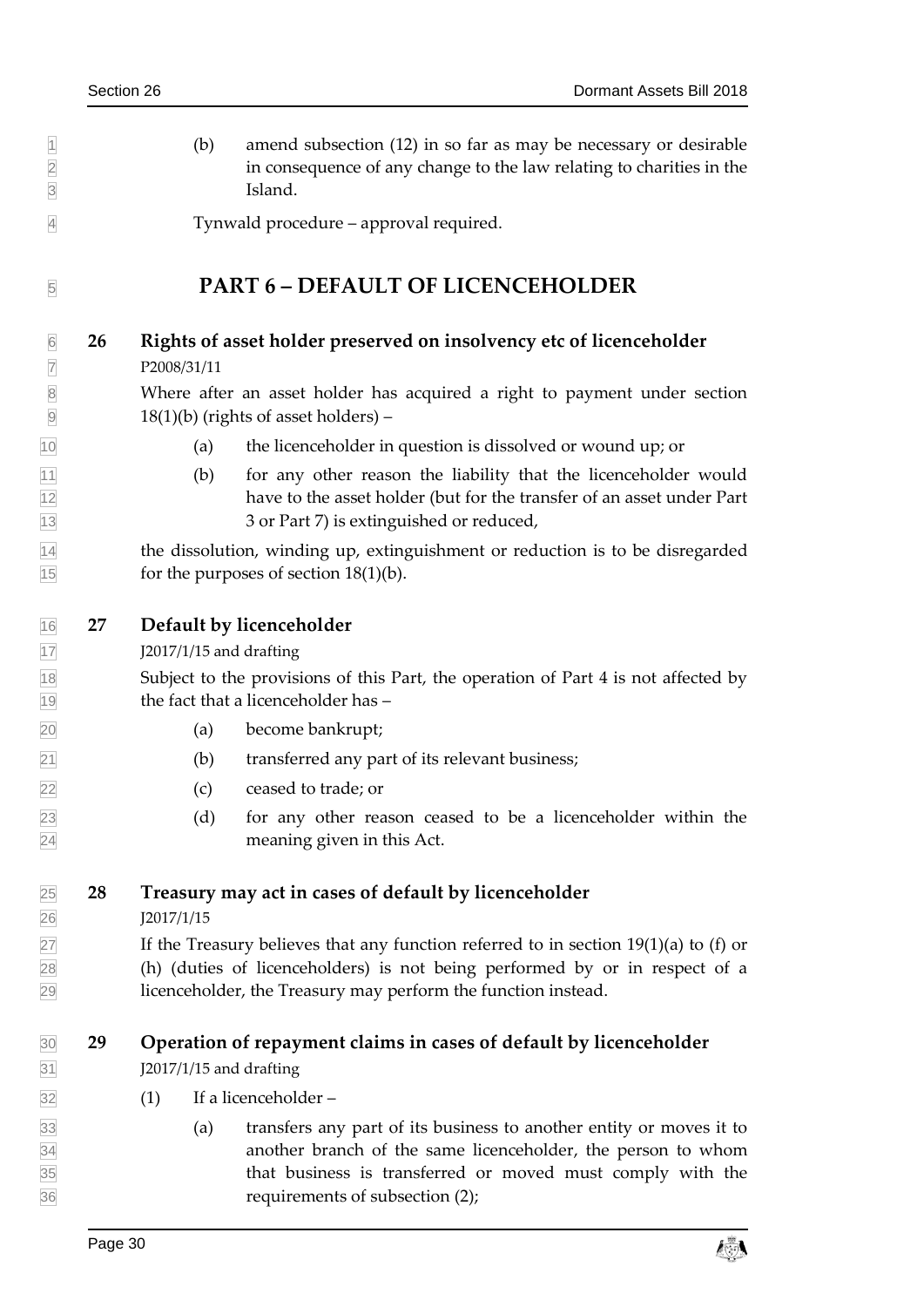<span id="page-30-0"></span>

| $\frac{1}{2}$                   |    |     | (b)               | ceases to trade in the Island, the licenceholder must make<br>arrangements to ensure compliance with the requirements of<br>subsection (2); or                                                                                            |
|---------------------------------|----|-----|-------------------|-------------------------------------------------------------------------------------------------------------------------------------------------------------------------------------------------------------------------------------------|
| $\frac{4}{5}$                   |    |     | (c)               | becomes bankrupt, the liquidator must comply with the<br>requirements of subsection (2).                                                                                                                                                  |
| $\boxed{6}$                     |    | (2) |                   | The requirements are $-$                                                                                                                                                                                                                  |
| $\frac{7}{8}$                   |    |     | (a)               | to ensure that section $19(1)(b)$ to (h) (duties of licenceholders) are<br>complied with; and                                                                                                                                             |
| $\overline{9}$<br>10            |    |     | (b)               | to hold the records of the relevant business of the licenceholder<br>and make them accessible from within the Island,                                                                                                                     |
| 11<br>12<br>$13$                |    |     |                   | for a period, unless regulations made under section $30(a)$ or (b) provide<br>to the contrary, of 6 years, beginning with the date of whichever is the<br>relevant event in subsection (1).                                               |
| $\frac{14}{15}$<br>16           |    | (3) |                   | Where a liquidator or any other person acts in the place of a<br>licenceholder under this section, a reference to "licenceholder" in<br>sections 19(2) to (10), 20 and 21 includes the liquidator or person.                              |
| 17<br>18                        |    | (4) |                   | Any costs of a liquidator, whenever incurred, in complying with the<br>requirements of -                                                                                                                                                  |
| 19                              |    |     | (a)               | this section; and                                                                                                                                                                                                                         |
| 20                              |    |     | (b)               | section 22(4) (licenceholder acts as agent of the Treasury),                                                                                                                                                                              |
| $\overline{21}$<br>22           |    |     |                   | have the same priority as the costs, charges and expenses payable in the<br>winding up of a company under Part V of the Companies Act 1931.                                                                                               |
| 23<br>$\overline{24}$           | 30 |     | J2017/1/23 and 11 | Regulations in cases of default by licenceholder                                                                                                                                                                                          |
| 25<br>$\frac{26}{27}$           |    |     |                   | The Treasury may by regulations make provision for the following matters in<br>cases where any of the circumstances in section $27(a)$ to (d) (default by<br>licenceholder) apply to a licenceholder -                                    |
| 28<br>29<br>30                  |    |     | (a)               | the provision, or modification, of the duties, liabilities and rights<br>of a liquidator or other person who acts in relation to a<br>licenceholder;                                                                                      |
| 31                              |    |     | (b)               | the performance of the functions of a licenceholder under this Act;                                                                                                                                                                       |
| 32<br>33                        |    |     | (c)               | the rights and priorities of holders of dormant assets, and of other<br>persons with an interest in those assets;                                                                                                                         |
| $\frac{34}{35}$ $\frac{35}{36}$ |    |     | (d)               | the appointment or constitution, and functions under this Act, of a<br>person who may perform the functions of the licenceholder under<br>this Act;                                                                                       |
| 37<br>38<br>39<br>40            |    |     | (e)               | the remuneration or funding of a person appointed under<br>paragraph (d), including remuneration or funding from the<br>bankrupt estate of the licenceholder or from the licenceholder's<br>assets or former assets or from the Fund; and |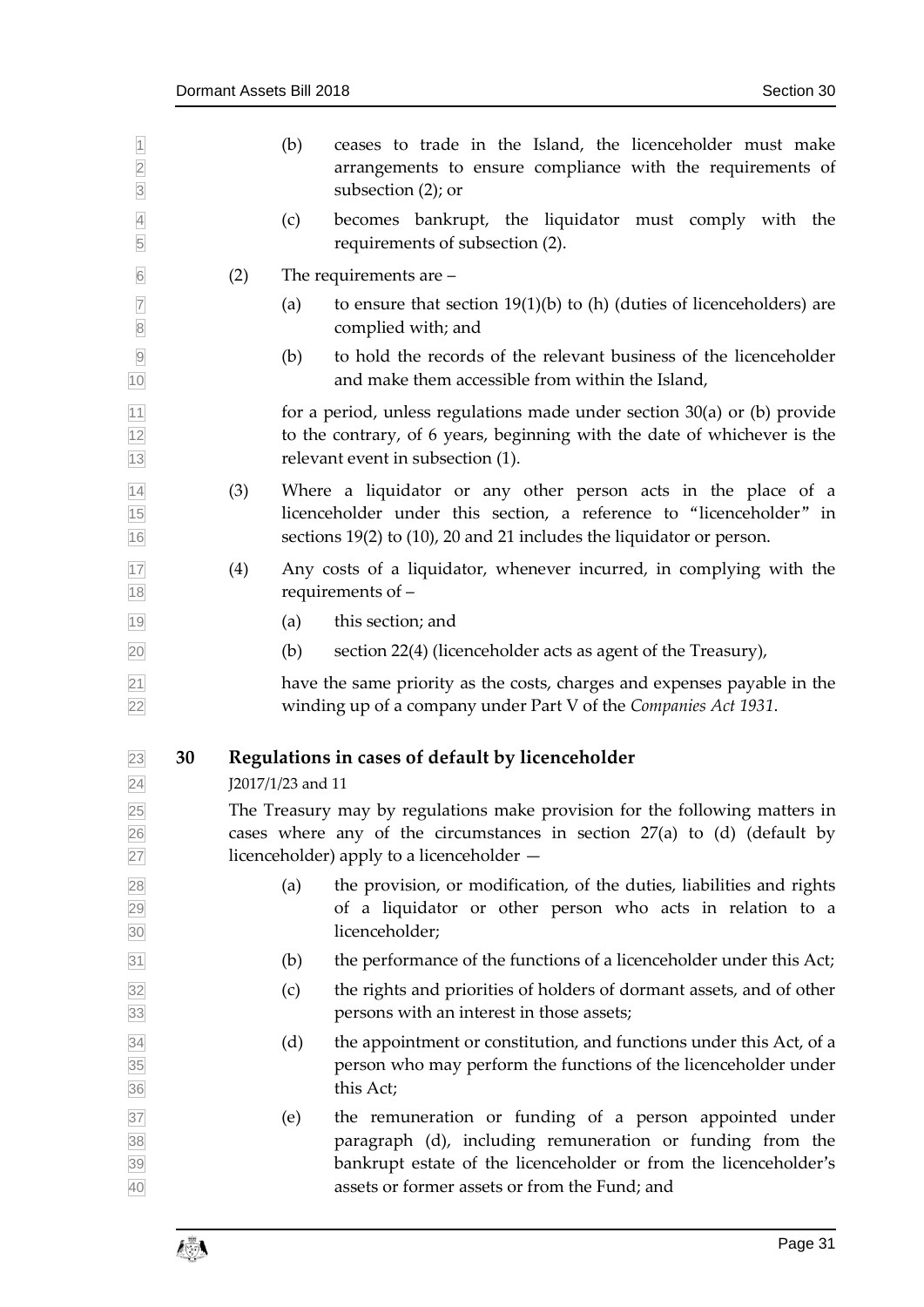$| \cdot |$  (f) the provision for priority as between a person appointed under paragraph (d) and creditors of the relevant licenceholder.

<span id="page-31-0"></span>Tynwald procedure – approval required.

# **PART 7 – TRANSITIONAL ARRANGEMENTS AND ASSETS DORMANT AT COMMENCEMENT**

### <span id="page-31-1"></span>**31 Transitional arrangements**

J2017/1/29 and drafting

- (1) Where before this section comes into operation –
- (a) a licenceholder has no system in place for identifying dormant assets; or
- $|11|$  (b) a licenceholder has a system in place that identifies assets held by the licenceholder as dormant for a period other than the period 13 specified in section 7(1)(a) (meaning of "dormant"),

 the licenceholder does not contravene Part 3 until 5 years after the coming into operation of that Part.

- (2) Subsection (1) is subject to subsection (3).
- $\frac{17}{17}$  (3) Subsection (1) does not apply if the licenceholder is able by taking reasonable steps to discover whether or not any assets held by it are dormant other than by a manual check of each asset it holds (for example by means of a computerised search using its existing systems).
- (4) Where a new licenceholder becomes subject to this Act –
- (a) subsections (1) and (3) apply to the licenceholder with respect to the system or lack of system for identifying dormant assets that the licenceholder has in place on becoming subject to this Act; and
- $\boxed{25}$  (b) the 5 years referred to in subsection (1) relates to the time after which the licenceholder has become subject to this Act.
- $\overline{27}$  (5) A licenceholder to which subsection (1) applies (whether or not by virtue  $\frac{28}{28}$  of subsection (4)) must give written notice to the Treasury of –
- (a) the particular transitional arrangement in subsection (1) that it relies upon;
- (b) when the licenceholder expects to be in a position to comply with the requirements of Part 3; and
- (c) when that date is known, the date when the licenceholder will cease to rely upon the transitional arrangement and comply with the requirements of Part 3.

<span id="page-31-2"></span>**32 Assets dormant at commencement**

 $\overline{37}$  (1) In this Act, an asset is "dormant at commencement" if –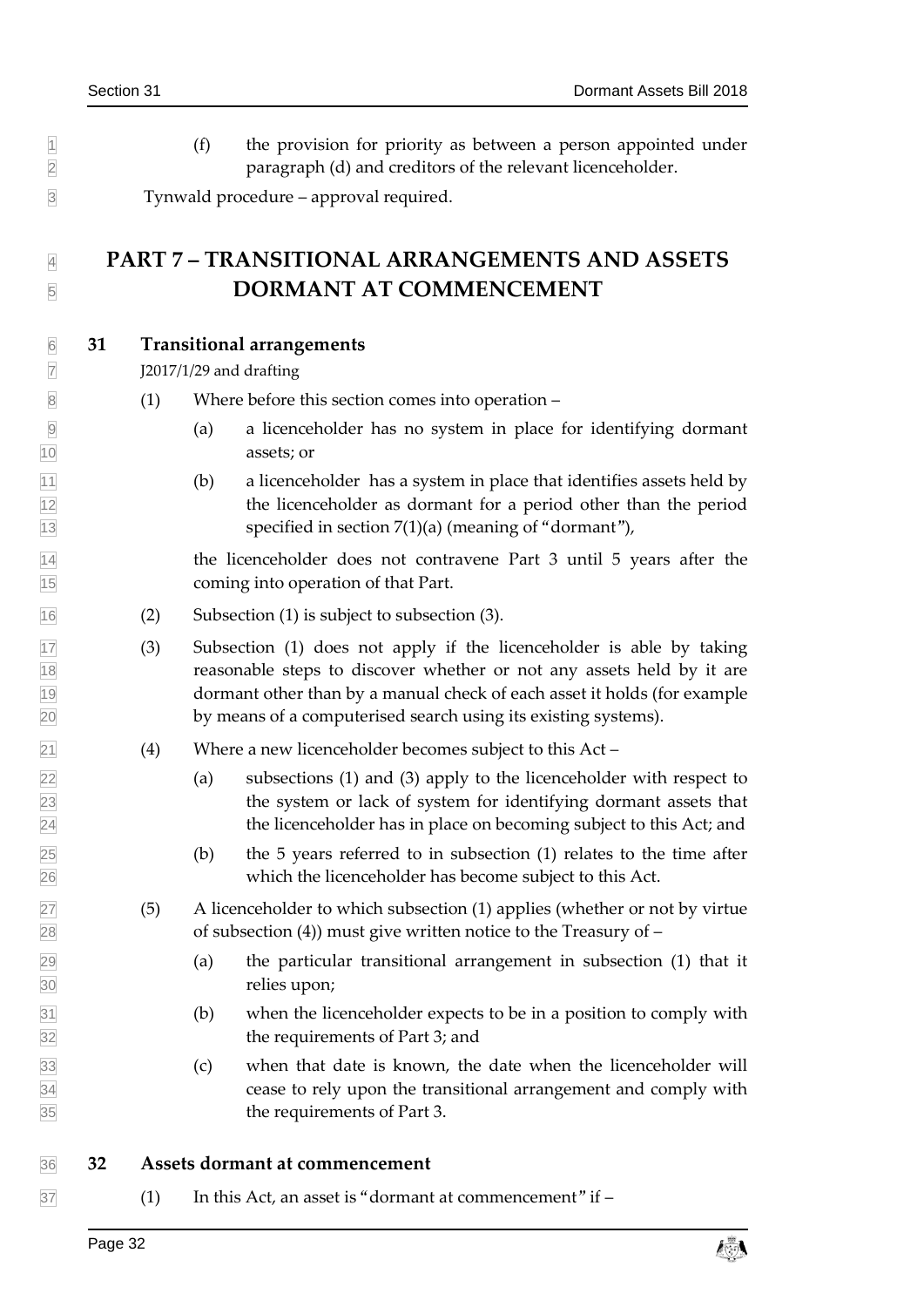<span id="page-32-0"></span>

| $\overline{1}$<br>$\overline{2}$                                  |    |     | (a) | the asset is held by a licenceholder and the asset became dormant<br>before the first relevant year;                                                                                                                                                                                                                  |
|-------------------------------------------------------------------|----|-----|-----|-----------------------------------------------------------------------------------------------------------------------------------------------------------------------------------------------------------------------------------------------------------------------------------------------------------------------|
| $\frac{3}{4}$<br>5<br>6                                           |    |     | (b) | the asset is held by a licenceholder relying upon the transitional<br>arrangements in section 31 and the asset became dormant before<br>the relevant year in which the licenceholder begins to comply<br>with Part 3; or                                                                                              |
| <b>7</b><br>8<br>9<br>10                                          |    |     | (c) | the asset is held by an entity that becomes a licenceholder after the<br>coming into operation of Part 3 and the asset became dormant<br>before the relevant year in which the entity becomes a<br>licenceholder and subject to this Act.                                                                             |
| 11                                                                |    | (2) |     | In this Act, the "applicable dormant at commencement date" is -                                                                                                                                                                                                                                                       |
| 12<br>13                                                          |    |     | (a) | in the circumstances described in subsection $(1)(a)$ , the date Part 3<br>comes into operation;                                                                                                                                                                                                                      |
| $\frac{14}{15}$<br>16                                             |    |     | (b) | in the circumstances described in subsection $(1)(b)$ , the date the<br>licenceholder becomes liable to comply, or if earlier the date the<br>licenceholder complies, with the requirements in Part 3;                                                                                                                |
| 17<br>18                                                          |    |     | (c) | in the circumstances described in subsection $(1)(c)$ , the date that<br>Part 3 applies to the licenceholder.                                                                                                                                                                                                         |
| $19$                                                              | 33 |     |     | Notices to holders of assets dormant at commencement                                                                                                                                                                                                                                                                  |
|                                                                   |    |     |     |                                                                                                                                                                                                                                                                                                                       |
| $\overline{20}$<br>$\overline{21}$<br>22<br>23<br>$\overline{24}$ |    | (1) |     | A licenceholder must give notice of the balance of every asset dormant at<br>commencement to the person in whose name the asset is held at that<br>person's last address known to the licenceholder, unless the<br>licenceholder has a reasonable belief that writing to that address may<br>lead to a risk of fraud. |
| 25<br>26<br>27                                                    |    | (2) |     | The Treasury may by order specify any particular requirements in<br>relation to the form or content of, or the information to be included in, a<br>notice made under subsection (1).                                                                                                                                  |
| 28                                                                |    |     |     | Tynwald procedure – laying only.                                                                                                                                                                                                                                                                                      |
| 29                                                                |    | (3) |     | A licenceholder must comply with subsection $(1)$ –                                                                                                                                                                                                                                                                   |
| 30                                                                |    |     | (a) | after the applicable dormant at commencement date; or                                                                                                                                                                                                                                                                 |
| $\overline{31}$<br>32<br>33                                       |    |     | (b) | if the licenceholder is relying upon the transitional arrangements<br>in section 31, after the licenceholder commences the application of<br>those arrangements,                                                                                                                                                      |
| 34<br>35                                                          |    |     |     | and in either case before giving the notice to the Treasury required under<br>section $34(1)$ .                                                                                                                                                                                                                       |
| 36<br>37                                                          |    | (4) |     | A licenceholder who fails, without reasonable excuse, to comply with<br>this section commits an offence.                                                                                                                                                                                                              |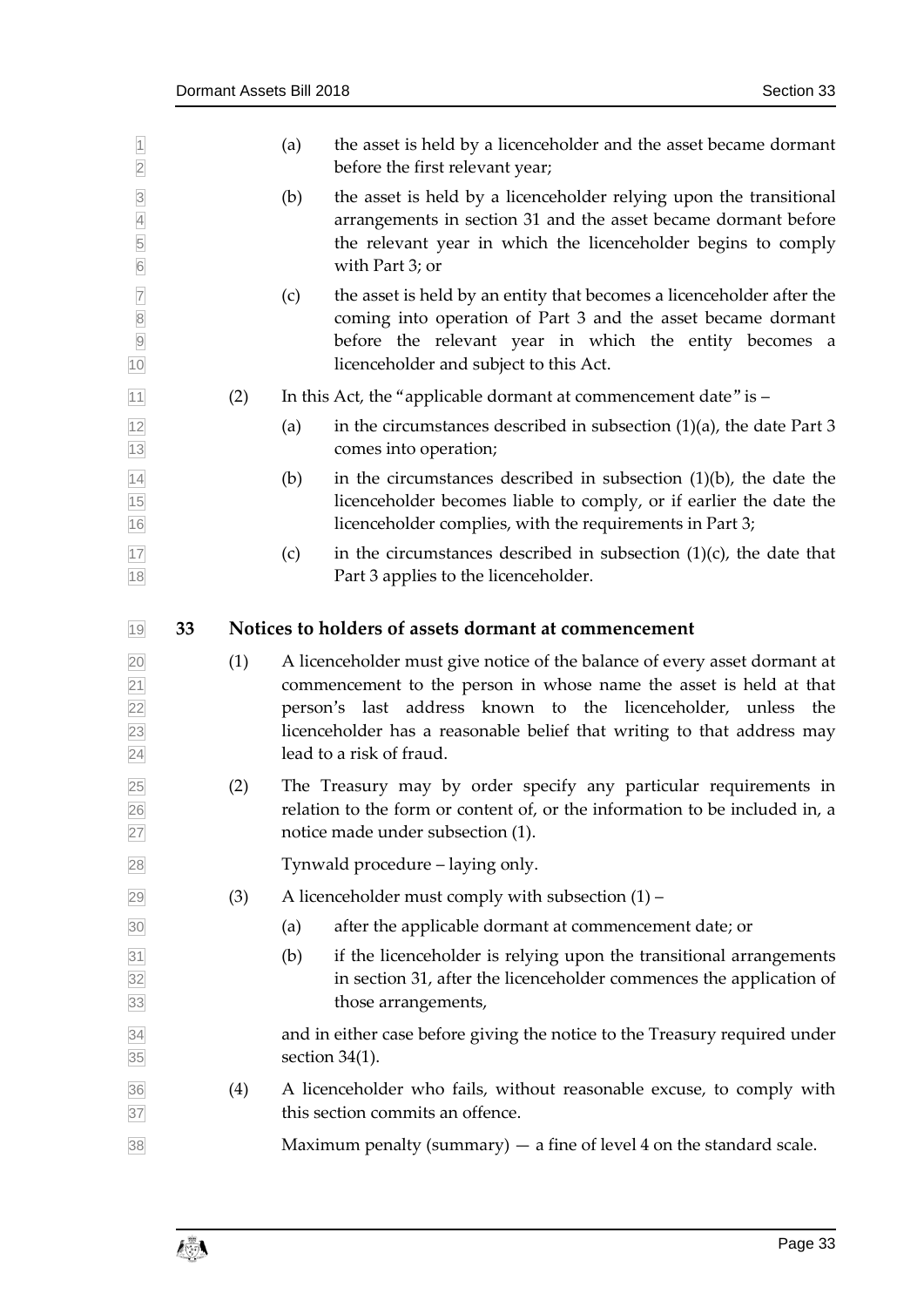### <span id="page-33-0"></span>**34 Notices in respect of assets dormant at commencement**

- 2 (1) A licenceholder must give notice to the Treasury of the assets it holds<br>that are dormant at commencement within 12 months of the applicable that are dormant at commencement within 12 months of the applicable dormant at commencement date.
- (2) A licenceholder may give notice under subsection (1) by one notice on a single occasion or by way of a series of notices within the period specified in that subsection.
- (3) The Treasury may by order specify requirements in relation to the form or content of, or the information to be included in, a notice under subsection (1).

Tynwald procedure – laying only.

- $\sqrt{12}$  (4) Upon receipt of a notice under subsection (1), the Treasury may make a written request for further information regarding any assets dormant at commencement about which it has been notified, and a licenceholder must provide the further information within one month of the date of the request.
- (5) If the Treasury makes a request for further information from a licenceholder under subsection (4), it may vary the time for compliance with the notice and transfer requirements in section 35(3) and (5).
- (6) The Treasury may vary the notice period in subsection (1) on an application by a licenceholder if it appears to the Treasury appropriate in all the circumstances.
- (7) A licenceholder who fails, without reasonable excuse, to comply with this section commits an offence.

<span id="page-33-1"></span> $\sqrt{25}$  Maximum penalty (summary) — a fine of level 4 on the standard scale.

# **35 Transfer of assets dormant at commencement**

- $\sqrt{27}$  (1) Following receipt of a notice under section 34(1) (notices in respect of assets dormant at commencement) or further information under section 34(4), the Treasury may determine that the balance of a particular dormant asset should not be transferred to the Fund.
- (2) The Treasury must inform the licenceholder if the balance of a particular asset that is dormant at commencement should not be transferred to the Fund by the end of 3 months after receiving the notice referred to in section 34(1) relating to the asset.
- (3) Unless –
- (a) an asset holder has notified the licenceholder that the asset is not dormant;
- (b) the licenceholder otherwise realises that the asset is not dormant; or

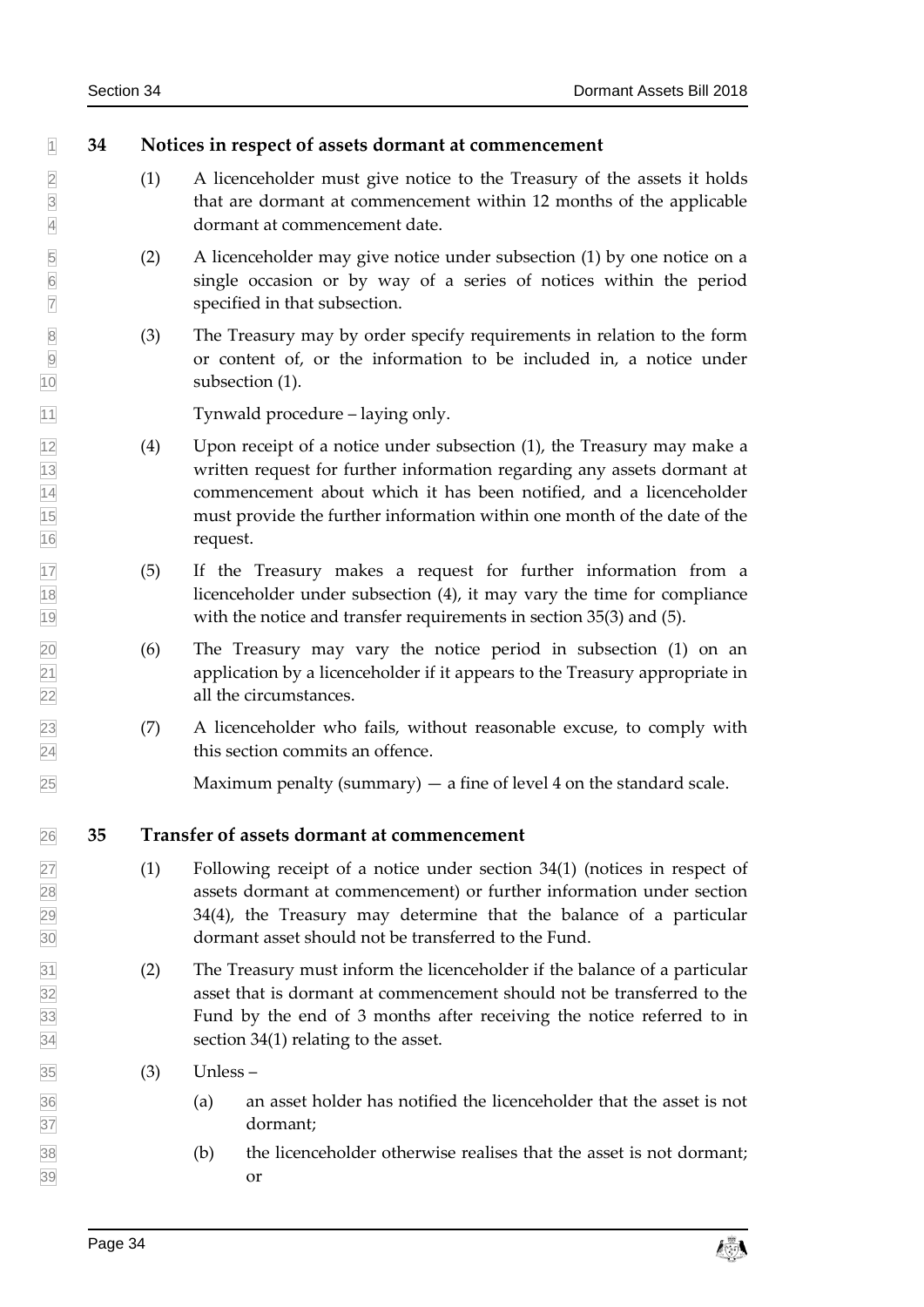<span id="page-34-1"></span><span id="page-34-0"></span>

| $\overline{1}$<br>$\overline{\mathbf{2}}$             |    |     | the Treasury has notified the licenceholder, in accordance with<br>(c)<br>subsection (2), that the asset should not be transferred,                                                                                                                                                                                                                                                                                                                                             |
|-------------------------------------------------------|----|-----|---------------------------------------------------------------------------------------------------------------------------------------------------------------------------------------------------------------------------------------------------------------------------------------------------------------------------------------------------------------------------------------------------------------------------------------------------------------------------------|
| $\overline{3}$<br>$\overline{4}$<br>5<br>$\boxed{6}$  |    |     | a licenceholder must, in relation to assets dormant at commencement,<br>submit to the Treasury a notice of intended transfer to the Fund within<br>the fourth month following the giving of the notice referred to in section<br>$34(1)$ .                                                                                                                                                                                                                                      |
| $\overline{7}$<br>$\overline{8}$<br>$\overline{9}$    |    | (4) | The Treasury may by order specify requirements in relation to the form<br>or content of, or the information to be included in, a notice under<br>subsection (3).                                                                                                                                                                                                                                                                                                                |
| 10                                                    |    |     | Tynwald procedure – laying only.                                                                                                                                                                                                                                                                                                                                                                                                                                                |
| $\frac{11}{12}$<br>$\frac{12}{13}$<br>$\frac{13}{14}$ |    | (5) | The balance of an asset dormant at commencement must, unless any of<br>subsection $(3)(a)$ to $(c)$ applies to the asset, be transferred to the Fund by<br>the end of the fourth month following the giving of the notice referred to<br>in section $34(1)$ .                                                                                                                                                                                                                   |
| $\frac{15}{16}$                                       |    | (6) | Section 17 (foreign currencies) applies to a transfer made under<br>subsection (5).                                                                                                                                                                                                                                                                                                                                                                                             |
| $\frac{17}{18}$                                       |    | (7) | The time periods specified in subsections (3) and (5) are subject to any<br>variation made by the Treasury under section 34(5).                                                                                                                                                                                                                                                                                                                                                 |
| $\frac{19}{20}$                                       |    | (8) | A licenceholder who fails, without reasonable excuse, to comply with<br>this section commits an offence.                                                                                                                                                                                                                                                                                                                                                                        |
| 21                                                    |    |     | Maximum penalty (summary) $-$ a fine of level 4 on the standard scale.                                                                                                                                                                                                                                                                                                                                                                                                          |
| 22                                                    |    |     | <b>PART 8 - MISCELLANEOUS</b>                                                                                                                                                                                                                                                                                                                                                                                                                                                   |
| 23<br>24                                              | 36 |     | Disclosure of information<br>J2017/1/17 and drafting                                                                                                                                                                                                                                                                                                                                                                                                                            |
| 25 26 27 28 29 30 31                                  |    | (1) | A licenceholder (or any other person who holds any records of a<br>licenceholder that relate to dormant assets or the holders of dormant<br>assets held or formerly held with the licenceholder) must allow the<br>Treasury (or other person authorised in writing by the Treasury for the<br>purposes of this section) to have access to any records of the<br>licenceholder where that access is necessary for the performance of the<br>Treasury's functions under this Act. |
| $\overline{32}$<br>33<br>34                           |    | (2) | The requirement imposed by subsection (1) has effect despite any<br>obligation as to confidentiality or other restriction on the disclosure of<br>information imposed by statute, contract or otherwise.                                                                                                                                                                                                                                                                        |
| 35<br>36<br>37<br>38                                  |    | (3) | The Treasury and law enforcement agencies may exchange information<br>relating to dormant assets or the holders of dormant assets acquired<br>under this section or section $19(1)(h)$ , but only where this is necessary for<br>a permitted purpose.                                                                                                                                                                                                                           |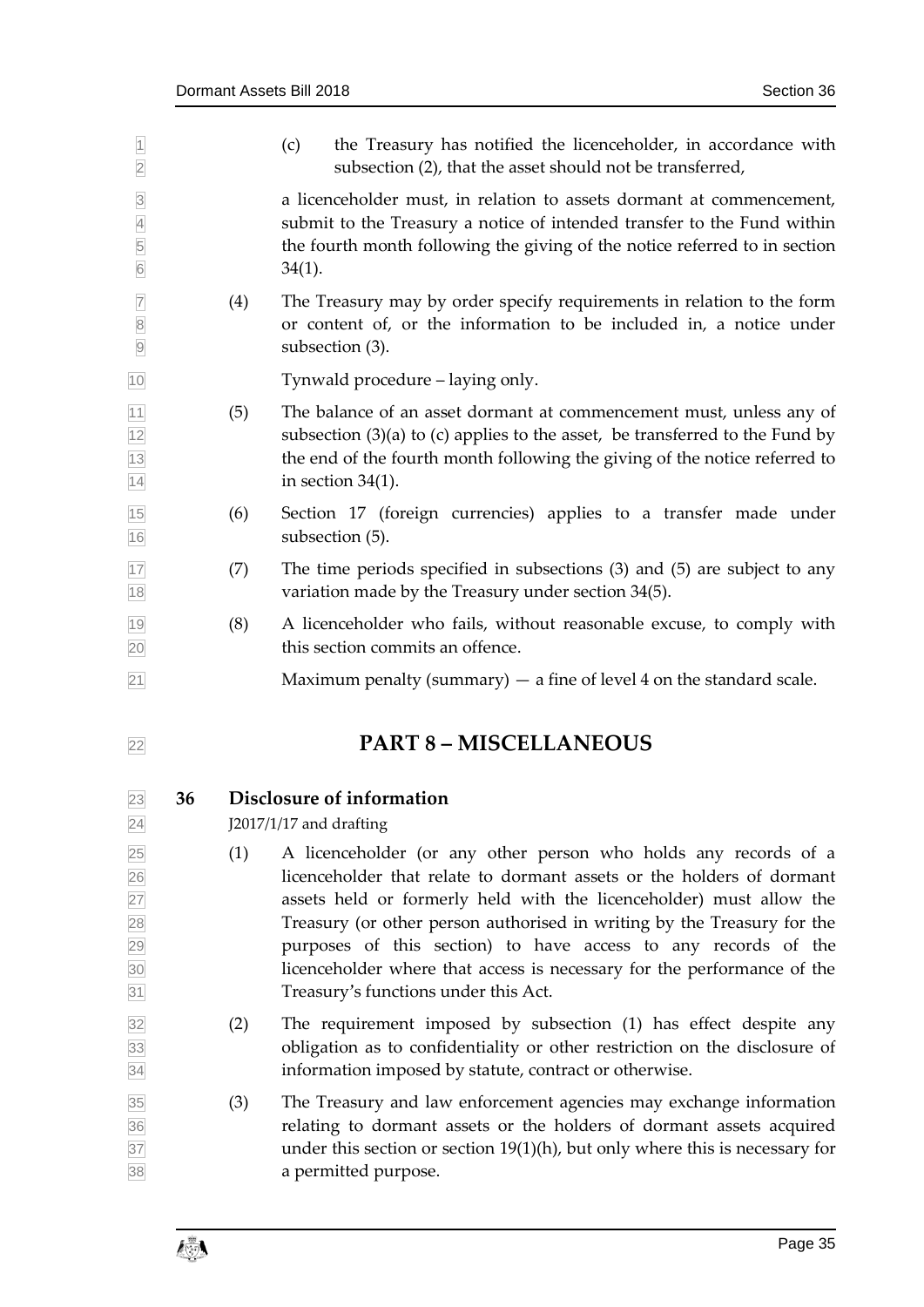$|1 \rangle$  (4) A licenceholder who fails without reasonable excuse to comply with subsection (1) commits an offence.

 $\beta$  Maximum penalty (summary)  $-$  a fine of level 4 on the standard scale.

 (5) This section is subject to section 40 (data protection legislation not affected).

#### <span id="page-35-0"></span>**37 Offences in connection with information**

J2017/1/24 and drafting

- $8 \qquad (1) \qquad A$  person commits an offence if  $-$
- (a) the person provides information to the Treasury, or to any other person entitled to information under this Act —
- $\begin{array}{r} \n\boxed{11} \\
\end{array}$  (i) in connection with an application or repayment claim;
- (ii) in purported compliance with a requirement imposed by or under this Act; or
- $\overline{14}$  (iii) otherwise than as mentioned in sub-paragraphs (i) and (ii) but in circumstances in which the person providing the information intends, or could reasonably be expected to know, that the information would be used in the exercise of functions under this Act by the Treasury or another person;
- (b) that information is false or misleading in a material particular; 21 and
- (c) the person knows that, or is reckless as to whether, the information is false or misleading in a material particular.
- (2) A person commits an offence if the person fails, without reasonable excuse, to comply with a requirement imposed by or under this Act to provide information in connection with an application or repayment claim to the Treasury or to any other person entitled to the information under this Act.

Maximum penalty –

- $\frac{30}{30}$  (a) (summary) for subsection (1) or (2)  $-6$  months' custody or a fine of level 5 on the standard scale, or both; or
- $\overline{32}$  (b) (on information) for subsection (1) or (2)  $-$  2 years' custody or a fine, or both.

#### <span id="page-35-1"></span> **38 Functions under Act not deposit-taking or financial services business** J2017/1/21 and drafting

The performance –

- (a) by the Treasury or another person of any function that the Treasury may perform under this Act; or
- (b) of any function of the distribution organisation under this Act,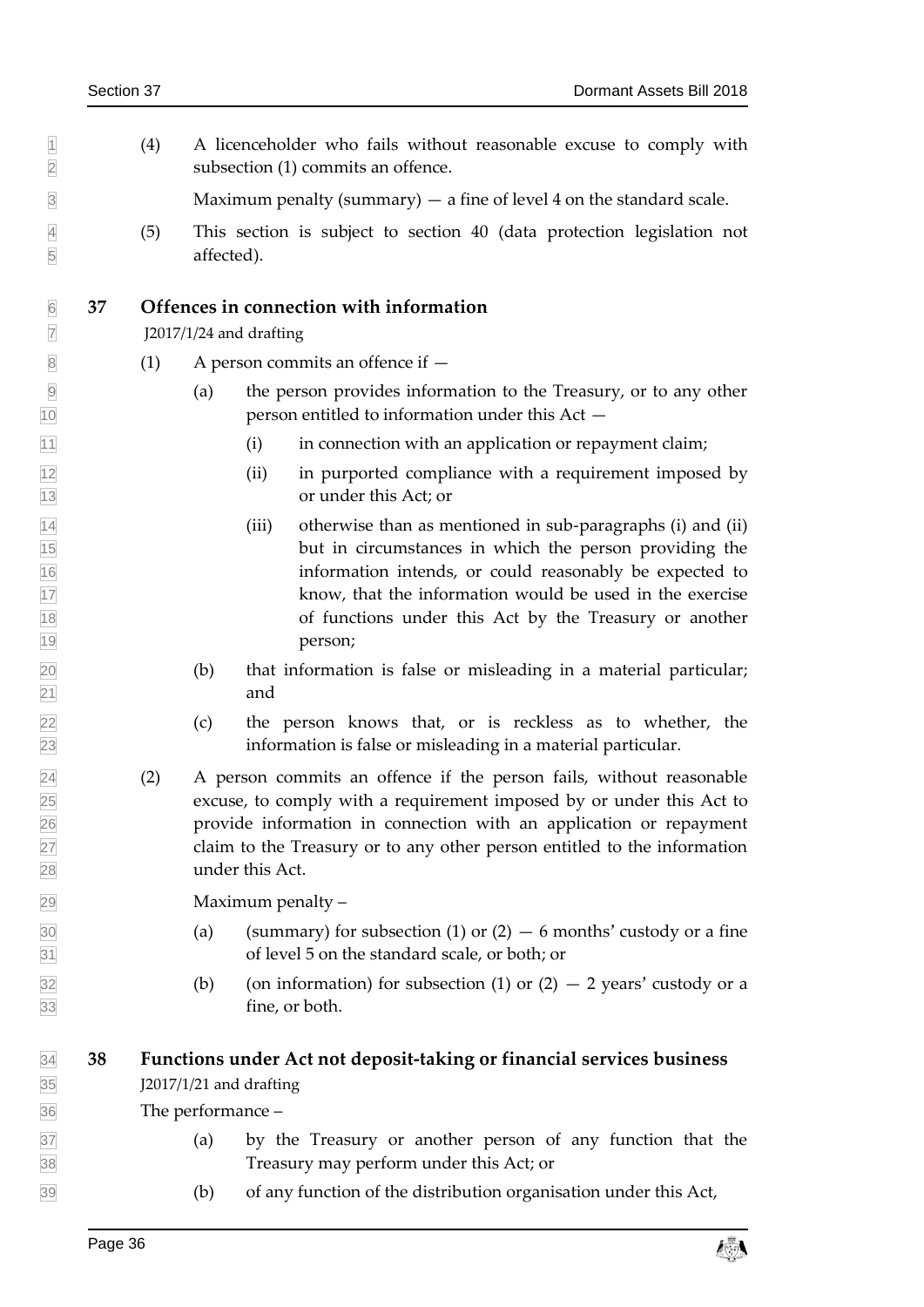<span id="page-36-0"></span>

| $\overline{1}$<br>$\overline{2}$<br>$\overline{3}$                                                             |    | does not constitute deposit-taking or investment business within the meaning of<br>the Regulated Activities Order and any instrument or Manx legislation from<br>time to time replacing that Order.                   |                                                                                                                                                                                                                                                                                                                                                                                                                                                            |  |  |
|----------------------------------------------------------------------------------------------------------------|----|-----------------------------------------------------------------------------------------------------------------------------------------------------------------------------------------------------------------------|------------------------------------------------------------------------------------------------------------------------------------------------------------------------------------------------------------------------------------------------------------------------------------------------------------------------------------------------------------------------------------------------------------------------------------------------------------|--|--|
| $\overline{4}$                                                                                                 | 39 | Limitation of liability                                                                                                                                                                                               |                                                                                                                                                                                                                                                                                                                                                                                                                                                            |  |  |
| 5                                                                                                              |    |                                                                                                                                                                                                                       | J2017/1/22 and drafting                                                                                                                                                                                                                                                                                                                                                                                                                                    |  |  |
| $6\overline{6}$<br>$\overline{7}$<br>$\begin{array}{c}\n 8 \\  \hline\n 9 \\  \hline\n 10\n \end{array}$<br>11 |    | (1)                                                                                                                                                                                                                   | Despite section 22(1) (licenceholder acts as agent of the Treasury) the<br>Treasury, its officers or agents (excluding the licenceholder where the<br>licenceholder acts as an agent of the Treasury) are not liable for the<br>actions of the licenceholder, its officers or agents in respect of any of the<br>licenceholder's obligations under this Act, other than in respect of its<br>obligation under section 19(1)(f) (duties of licenceholders). |  |  |
| $\frac{12}{13}$ $\frac{14}{14}$                                                                                |    | (2)                                                                                                                                                                                                                   | The Treasury, its officers or agents are not liable to a licenceholder or any<br>of its asset holders as a result of any action taken in relation to the Fund<br>that would otherwise arise under another enactment.                                                                                                                                                                                                                                       |  |  |
| 15<br>16<br>17<br>18<br>19                                                                                     |    | (3)                                                                                                                                                                                                                   | Without limiting subsections (1) and (2), the Treasury, its officers or<br>agents are not liable in damages for anything done or omitted in the<br>discharge or purported discharge of any function under, or authorised<br>by or under, this Act unless it is shown that the act or omission was in<br>bad faith.                                                                                                                                         |  |  |
| $\frac{20}{21}$<br>$\frac{21}{22}$                                                                             |    | (4)                                                                                                                                                                                                                   | To avoid doubt, this section applies to any person authorised by the<br>Treasury in accordance with section 3 of the Government Departments Act<br>1987 to perform any of its functions under this Act.                                                                                                                                                                                                                                                    |  |  |
| 23                                                                                                             | 40 |                                                                                                                                                                                                                       | Data protection legislation not affected                                                                                                                                                                                                                                                                                                                                                                                                                   |  |  |
| $\frac{24}{25}$<br>$\frac{25}{26}$                                                                             |    | (1)                                                                                                                                                                                                                   | Nothing in this Act authorises a disclosure, in contravention of the<br>provisions of the data protection legislation, of personal data which is<br>not exempt from those provisions.                                                                                                                                                                                                                                                                      |  |  |
| 27<br>28<br>29                                                                                                 |    | (2)                                                                                                                                                                                                                   | In this section, "data protection legislation" has the meaning given in<br>regulation 5(1) of the GDPR and LED Implementing Regulations 2018 <sup>3</sup> as<br>they have effect from time to time.                                                                                                                                                                                                                                                        |  |  |
| 30                                                                                                             | 41 |                                                                                                                                                                                                                       | Other obligations not affected                                                                                                                                                                                                                                                                                                                                                                                                                             |  |  |
| $\frac{31}{32}$<br>33                                                                                          |    | Unless otherwise expressly provided for in this Act, nothing in this Act affects<br>the operation of any other duty to comply with requirements under any other<br>enactment, or any other obligation imposed by law. |                                                                                                                                                                                                                                                                                                                                                                                                                                                            |  |  |
| 34                                                                                                             | 42 |                                                                                                                                                                                                                       | <b>Statutory documents</b>                                                                                                                                                                                                                                                                                                                                                                                                                                 |  |  |
| 35                                                                                                             |    | (1)                                                                                                                                                                                                                   | The Treasury may make orders and regulations $-$                                                                                                                                                                                                                                                                                                                                                                                                           |  |  |
| 36                                                                                                             |    |                                                                                                                                                                                                                       | in accordance with this Act; or<br>(a)                                                                                                                                                                                                                                                                                                                                                                                                                     |  |  |
|                                                                                                                |    |                                                                                                                                                                                                                       |                                                                                                                                                                                                                                                                                                                                                                                                                                                            |  |  |

<span id="page-36-3"></span><span id="page-36-2"></span><span id="page-36-1"></span>SD 2018/0145

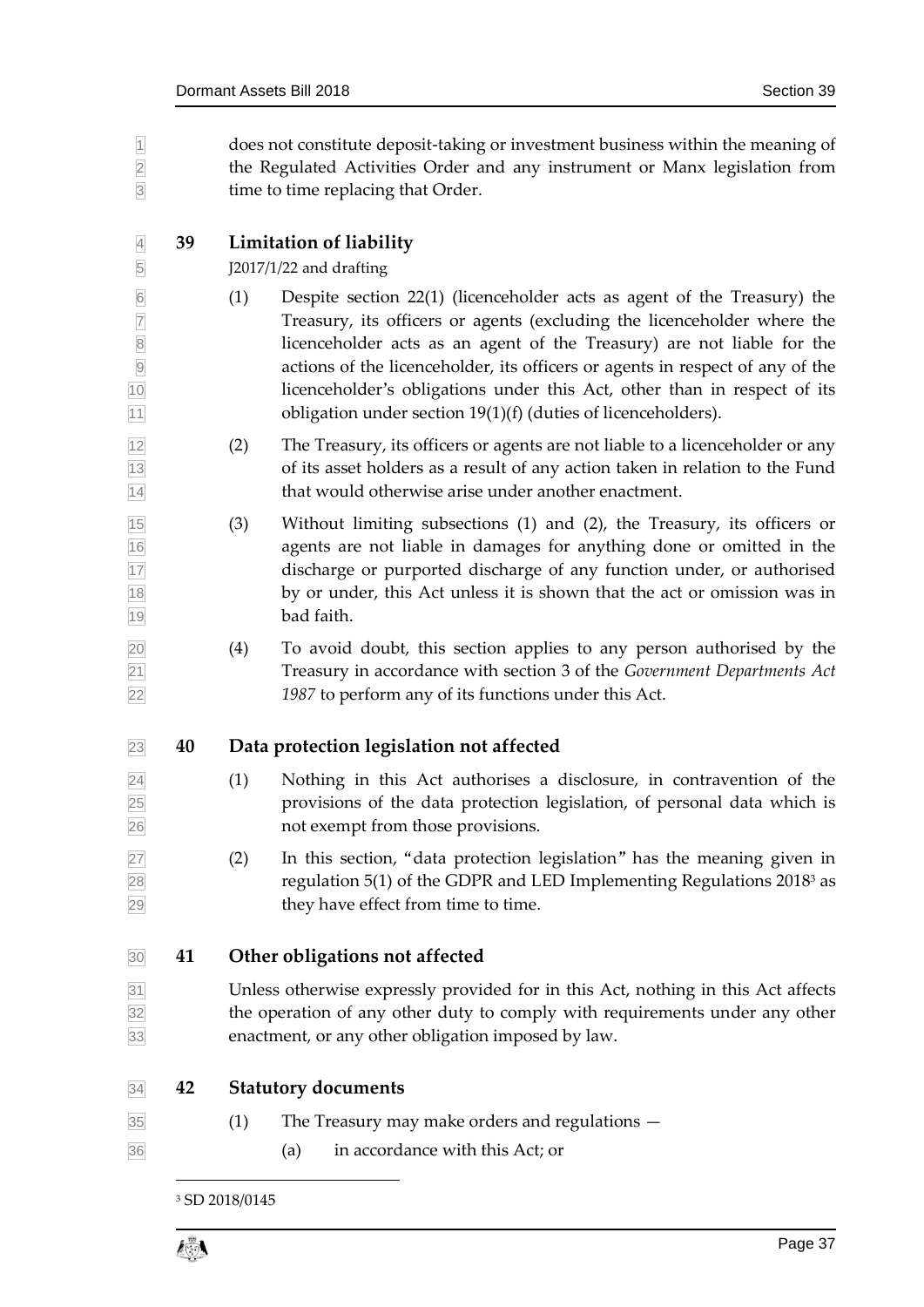$| \cdot |$  (b) otherwise as are necessary or expedient to give effect to this Act.

 Tynwald procedure for orders or regulations made under paragraph (b) — approval required.

- (2) Without limiting subsection (1), the Treasury may by order make provision for or with respect to any of the following —
- (a) amending any expression of time (whether numerical or otherwise) in this Act;
- (b) notices, returns and reports to be furnished by licenceholders or other persons to the Treasury for the purposes of this Act; and
- (c) for costs to be charged in specified circumstances for the benefit of the Fund for processing a repayment claim to a former asset holder whose dormant asset has been transferred to the Fund.
- (3) Orders and regulations made under this Act may –
- (a) provide for their contravention to be an offence punishable by a fine of level 4 on the standard scale;
- (b) permit a person to exercise a discretion in respect of any matters specified in the order or regulations;
- (c) contain any consequential, incidental, supplemental, transitional and saving provisions that the Treasury considers necessary or expedient for the purposes of the order or regulations.

### <span id="page-37-0"></span>*43 Bona vacantia*

J2017/1/26

- (1) Nothing in this Act affects the operation of the rule of law regarding *bona vacantia* or any claim that the Treasury may have in respect of *bona vacantia*.
- $\frac{26}{10}$  (2) Accordingly, the Treasury may be paid from the Fund any amount of a transferred asset paid to the Fund where the amount corresponds to the amount of property that is *bona vacantia*.

### <span id="page-37-1"></span>**44 Costs**

- (1) The Treasury, or any person authorised by the Treasury in accordance with section 3 of the *Government Departments Act 1987* to perform any of its functions under this Act, may recover from the reserves account of the Fund reasonable costs incurred in the performance of functions under this Act.
- (2) The costs referred to in subsection (1) may, in the case of a person authorised by the Treasury, include reasonable remuneration for the performance of functions under this Act as agreed with the Treasury.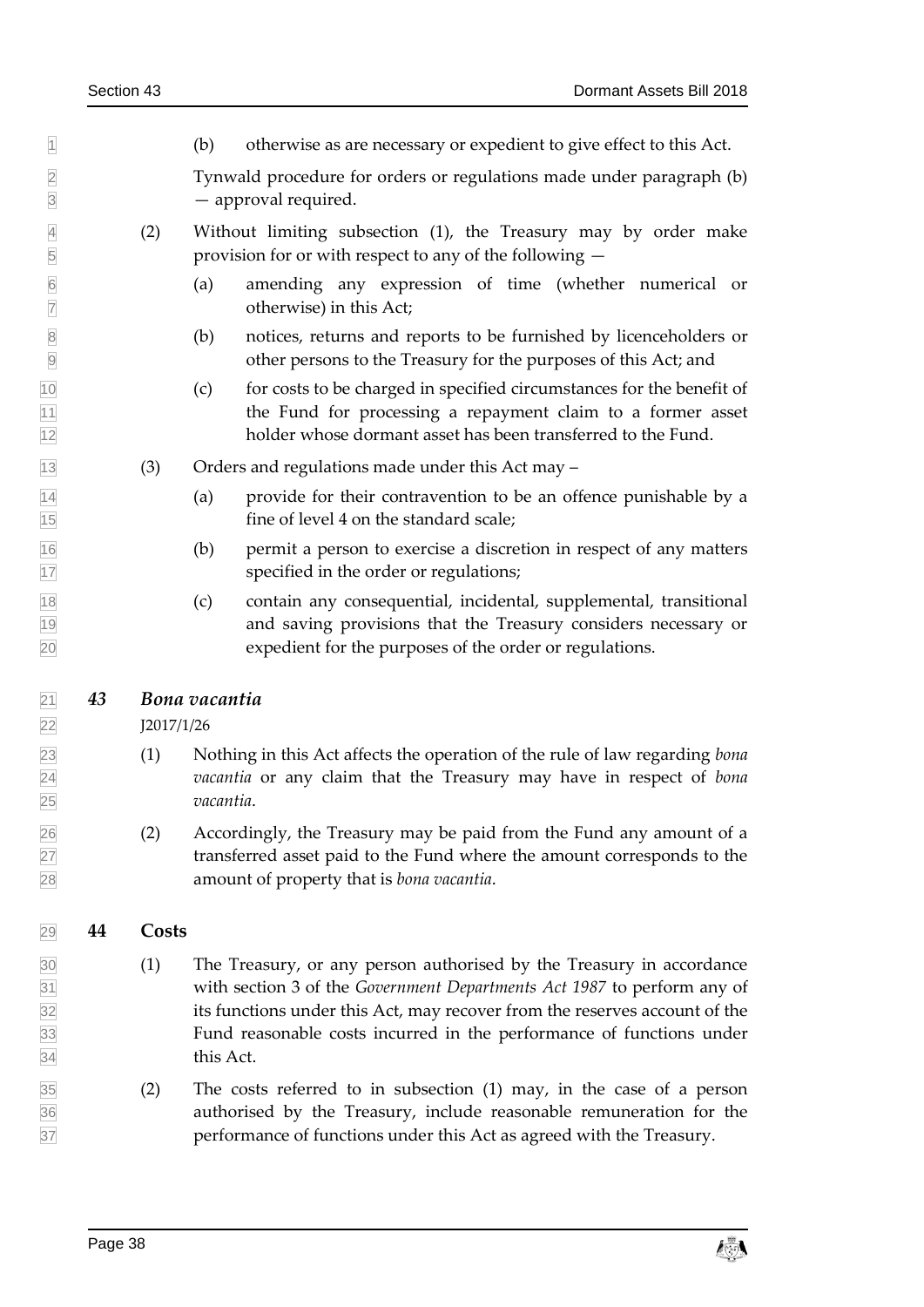<span id="page-38-1"></span><span id="page-38-0"></span>

| $\vert$ 1                         |                         | <b>SCHEDULE</b>        |                                                                                                                                                                                                                                                                                |  |  |
|-----------------------------------|-------------------------|------------------------|--------------------------------------------------------------------------------------------------------------------------------------------------------------------------------------------------------------------------------------------------------------------------------|--|--|
| $\overline{2}$                    |                         | <b>TERMS OF AGENCY</b> |                                                                                                                                                                                                                                                                                |  |  |
| $\overline{\mathbf{3}}$           |                         |                        | (Section 22(2))                                                                                                                                                                                                                                                                |  |  |
| $\overline{4}$                    | $\mathbf{1}$            |                        | The Treasury as manager of the Fund                                                                                                                                                                                                                                            |  |  |
| 5<br>6<br>7                       |                         | accordingly.           | The Treasury in this Schedule means the Treasury acting in its capacity as<br>manager of the Fund and references to the Treasury should be construed                                                                                                                           |  |  |
| $\sqrt{8}$                        | $\overline{\mathbf{2}}$ | Duration of agency     |                                                                                                                                                                                                                                                                                |  |  |
| $\overline{9}$<br>10<br>11<br>12  |                         |                        | The agency commences on a date on which a licenceholder first transfers any<br>balance of a dormant asset to the Fund and continues until terminated by a<br>written agreement between the licenceholder and the Treasury, on terms as may<br>be agreed between those parties. |  |  |
| 13                                | 3                       |                        | <b>Reimbursement of the Treasury</b>                                                                                                                                                                                                                                           |  |  |
| 14<br>15<br>16                    |                         | the Treasury.          | If the Treasury incurs any costs, expenses or damages as a result of a failure of a<br>licenceholder to comply with this Act, the licenceholder is liable to reimburse                                                                                                         |  |  |
| 17                                | 4                       |                        | Licenceholder's general obligations                                                                                                                                                                                                                                            |  |  |
| 18<br>19                          |                         |                        | A licenceholder must meet the general obligations of an agent towards its<br>principal, including in particular -                                                                                                                                                              |  |  |
| 20<br>21                          |                         | (a)                    | to act in relation to the Fund conscientiously and in good faith<br>and not allow its interests to conflict with its duties under the Act;                                                                                                                                     |  |  |
| 22 <br>23                         |                         | (b)                    | not to do or fail to do anything that would adversely affect the<br>reputation or goodwill of the Treasury;                                                                                                                                                                    |  |  |
| $\overline{24}$<br>25<br>26<br>27 |                         | (c)                    | except as authorised by the Treasury, not to act in a way that will<br>incur any liabilities on behalf of the Treasury nor increase the<br>Treasury's liability to asset holders in any way, nor to pledge or<br>purport to pledge the credit of the Treasury; and             |  |  |
| 28<br>29<br>30<br>31              |                         | (d)                    | to comply with all reasonable and lawful instructions of the<br>Treasury concerning this Act, in particular the management of<br>repayment claims, and generally to carry out its agency in such<br>manner as it thinks best to further the purpose of the Act.                |  |  |
| 32                                | 5                       |                        | Record keeping requirements                                                                                                                                                                                                                                                    |  |  |
| $\frac{33}{34}$                   |                         | (1)                    | A licenceholder must ensure that it retains all relevant records in respect<br>of a holder of an asset held with the licenceholder which has been                                                                                                                              |  |  |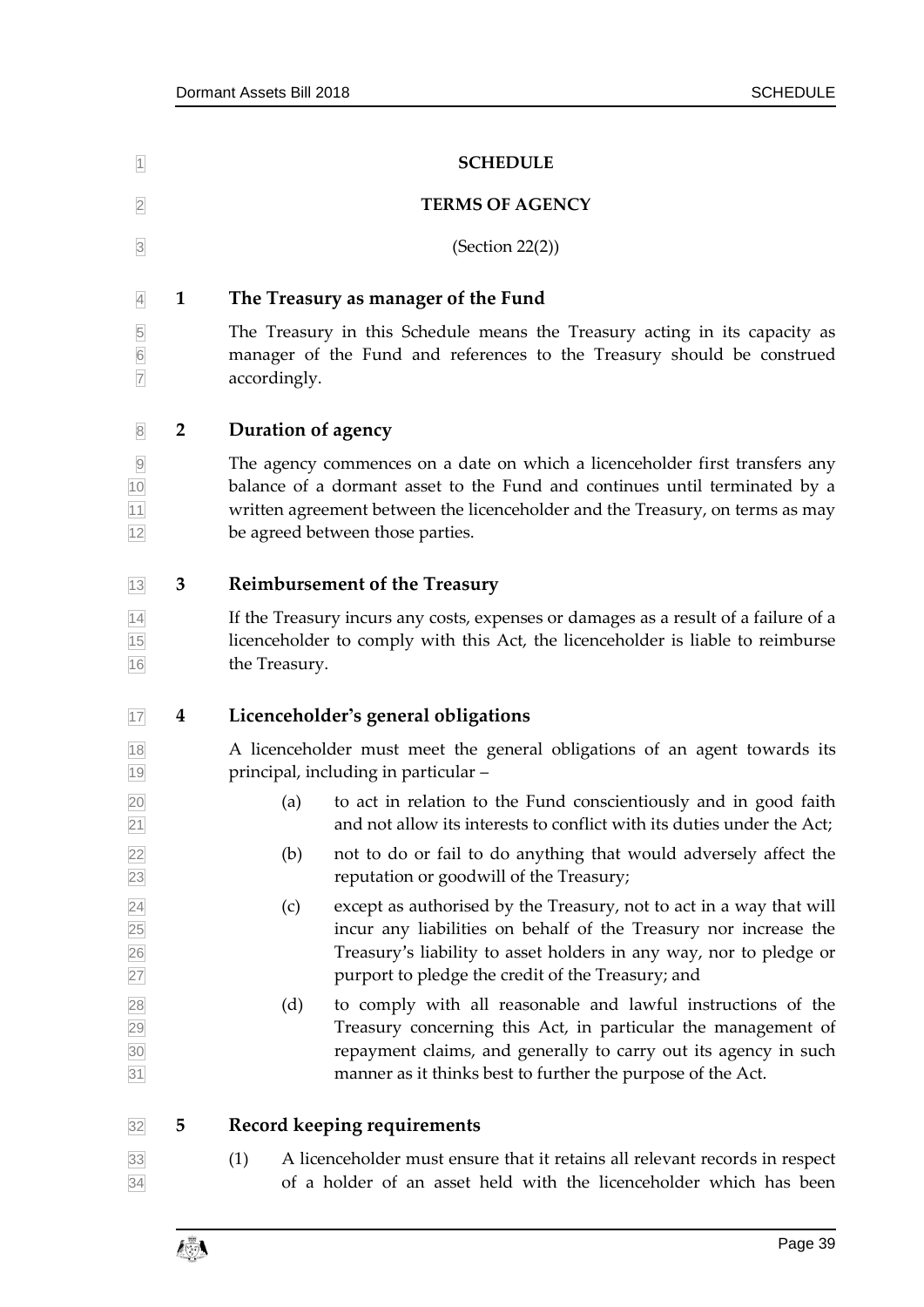$\mathbb{1}$  classified as dormant, the balance of which has been transferred to the Fund.

 (2) An asset holder described in sub-paragraph (1) is referred to in this Schedule as a "transferred asset holder".

#### **6 Relations with transferred asset holders**

A licenceholder must –

- (a) ensure that it complies with all legal and regulatory requirements applicable from time to time in respect of the relationship with a transferred asset holder;
- (b) respond to any contact from a transferred asset holder but nothing in sub-paragraph (a) or this sub-paragraph requires the licenceholder to initiate any contact with a transferred asset 13 holder directly;
- (c) manage and process, in accordance with the licenceholder's policies and procedures and any legal and regulatory requirements applicable from time to time, all queries and complaints from a transferred asset holder (or the transferred asset holder's successors or personal representatives) in relation to a dormant asset balance that has been transferred to the Fund;
- (d) manage and settle any dispute between the transferred asset holder and the licenceholder in relation to the amount payable to the transferred asset holder, whether in respect of a principal sum or interest, in respect of a dormant asset balance that has been transferred to the Fund;
- (e) notify the Treasury quarterly of any dispute with a transferred asset holder in relation to the amount due to the transferred asset holder in respect of any transferred dormant asset balance, giving a summary of the complaint; and
- (f) manage any dispute with a transferred asset holder in relation to which the Treasury has been notified under sub-paragraph (e).

#### **7 Repayment claims**

When dealing with a repayment claim, a licenceholder must –

- (a) ensure the correct validation, calculation, processing and payment (if applicable) of the repayment claim from a transferred asset holder in accordance with the terms and conditions of the relevant asset, the licenceholder's policies and procedures, and the provisions of this Act; and
- (b) complete all checks and investigations required at the time of the repayment claim by a transferred asset holder for the purposes of verifying the transferred asset holder's identity in accordance

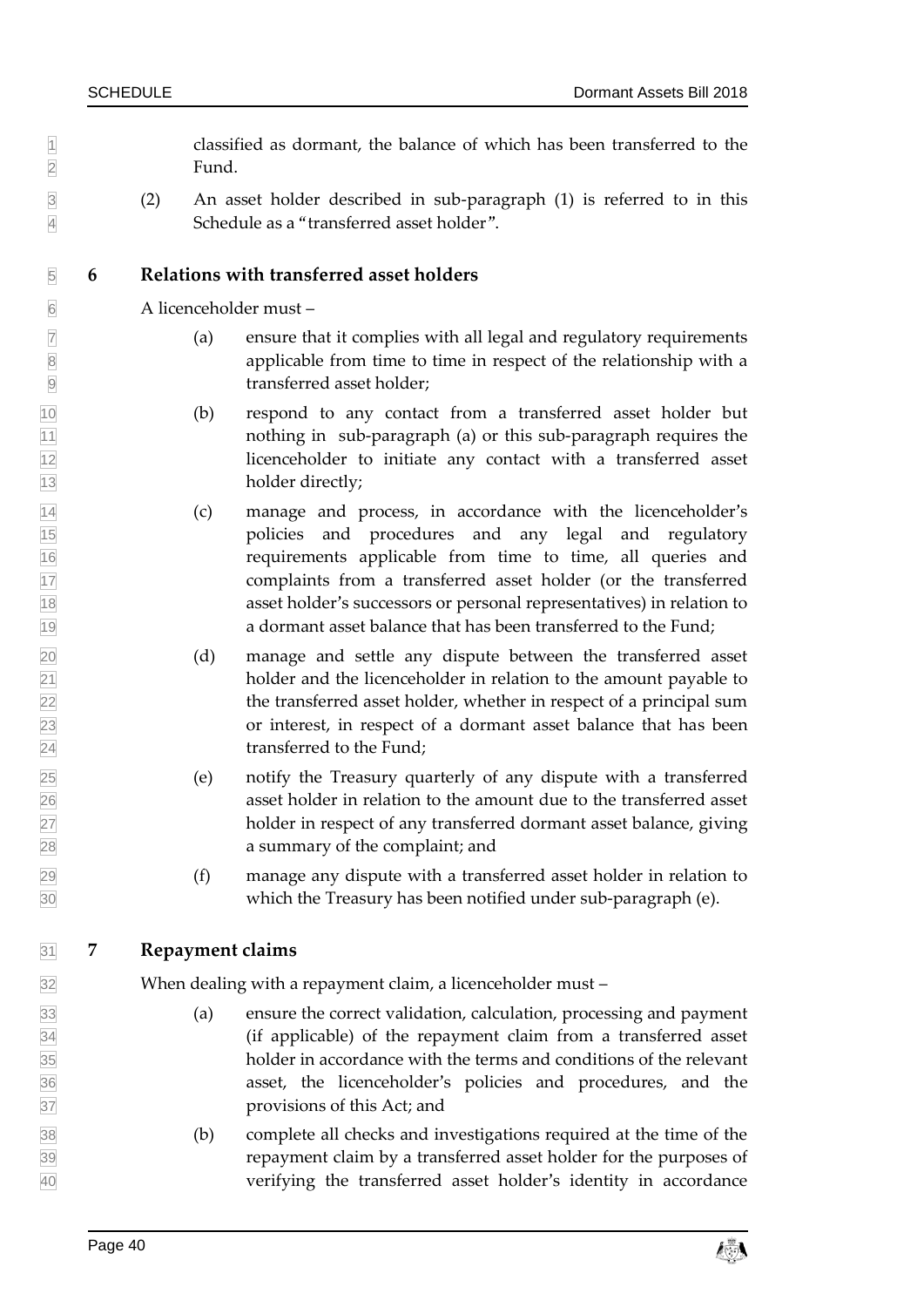| $\frac{1}{2}$ $\frac{1}{3}$ $\frac{1}{4}$ |   |     | with all applicable law relating to anti-money laundering or the<br>countering of terrorist financing and ensure that payment to the<br>transferred asset holder is not prohibited by those requirements or<br>by any other enactment.                                                                                                              |
|-------------------------------------------|---|-----|-----------------------------------------------------------------------------------------------------------------------------------------------------------------------------------------------------------------------------------------------------------------------------------------------------------------------------------------------------|
| $\overline{5}$                            | 8 |     | <b>Further obligations of the licenceholder</b>                                                                                                                                                                                                                                                                                                     |
| 6<br>7<br>8                               |   | (1) | Where a licenceholder submits a notice to the Treasury, including a<br>reclaim certificate, it warrants that the information provided is true,<br>accurate and complete in all respects.                                                                                                                                                            |
| $\overline{9}$<br>10<br>11                |   | (2) | A licenceholder must provide to the Treasury such information<br>regarding its compliance with this Act as the Treasury may reasonably<br>require.                                                                                                                                                                                                  |
| $\frac{12}{13}$<br>14                     |   | (3) | A licenceholder must permit any person appointed by the Treasury to<br>verify the licenceholder's compliance with the Act and may be required<br>to pay the fees of such person.                                                                                                                                                                    |
| 15                                        | 9 |     | <b>Liability of the Treasury</b>                                                                                                                                                                                                                                                                                                                    |
| 16<br>17<br>18<br>19<br>20                |   | (1) | If a licenceholder has agreed to pay a transferred asset holder an amount<br>in respect of a repayment claim that is greater than the amount of the<br>Treasury's liability under this Act, the Treasury is not liable to reimburse<br>the licenceholder for the full amount actually paid to the transferred<br>asset holder by the licenceholder. |
| 21                                        |   | (2) | The Treasury has no liability to a transferred asset holder -                                                                                                                                                                                                                                                                                       |
| 22<br>23<br>$\frac{24}{25}$               |   |     | arising as a result of any error, failure or breach by a licenceholder<br>(a)<br>(including any possible failure by the licenceholder to observe the<br>terms and conditions applicable to the transferred asset holder)<br>that exceeds the maximum sum; and                                                                                       |
| 26<br>27                                  |   |     | for any error, failure or breach by the licenceholder as agent of the<br>(b)<br>Treasury under this Act.                                                                                                                                                                                                                                            |
| 28<br>29<br>30<br>31<br>32<br>32          |   | (3) | In sub-paragraph $(2)(a)$ , "the maximum sum" means the amount<br>transferred to the Fund by the licenceholder together with any interest<br>due to which the transferred asset holder is entitled under section 18(3)<br>(rights of asset holders).                                                                                                |